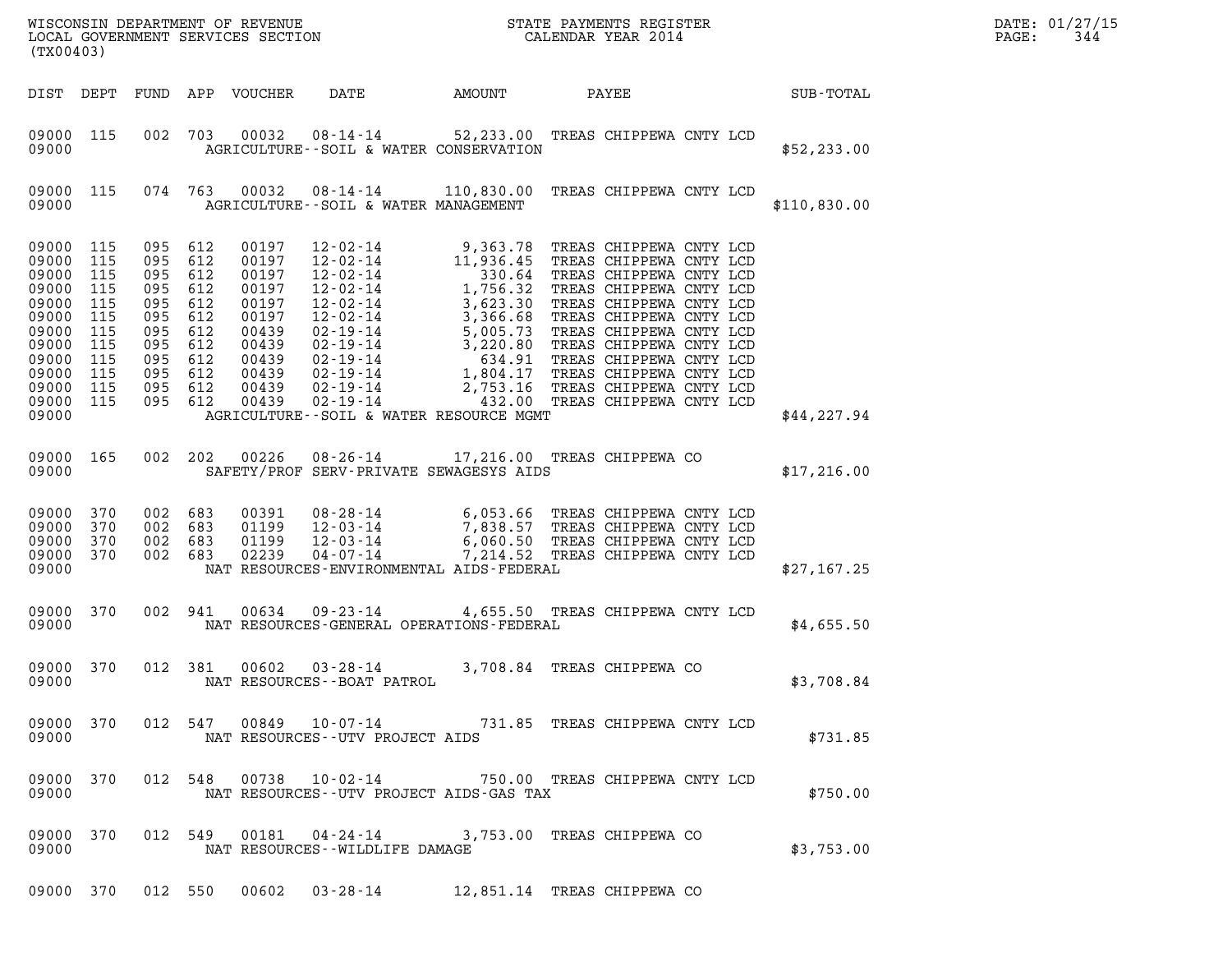| DATE: | 01/27/15 |
|-------|----------|
| PAGE: | 345      |

| (TX00403)                                                                                                                                                                                                                                         | DATE: 01/27/15<br>PAGE:<br>345 |
|---------------------------------------------------------------------------------------------------------------------------------------------------------------------------------------------------------------------------------------------------|--------------------------------|
| AMOUNT PAYEE SUB-TOTAL<br>DATE<br>DIST DEPT FUND APP VOUCHER                                                                                                                                                                                      |                                |
| 09000 NAT RESOURCES--BOATING ENFORCEMENT AIDS \$12,851.14                                                                                                                                                                                         |                                |
| 012 551 00164 09-29-14 7,381.11 TREAS CHIPPEWA CO<br>09000 370<br>\$7,381.11<br>09000<br>NAT RESOURCES--ALL TERRAIN VEHICLE ENF                                                                                                                   |                                |
| 09-29-14 14,881.10 TREAS CHIPPEWA CO<br>09000 370<br>012 552<br>00115<br>09000<br>NAT RESOURCES - - SNOWMOBILE ENFORCEMENT<br>\$14,881.10                                                                                                         |                                |
| 09000 370<br>012 553<br>012 553<br>09000<br>370<br>09000<br>370<br>012 553<br>012 553<br>09000<br>370<br>09000<br>370<br>012 553<br>012 553<br>09000 370<br>012 553<br>09000 370<br>09000<br>NAT RESOURCES--WILDLIFE DAMAGE CLAIMS<br>\$15,220.10 |                                |
| 012 564 00275 04-04-14 1,629.17 TREAS CHIPPEWA CO<br>09000 370<br>09000<br>NAT RESOURCES--RECREATION AIDS-FISH<br>\$1,629.17                                                                                                                      |                                |
| 012 569 00498 09-16-14 69,009.69 TREAS CHIPPEWA CNTY LCD<br>09000 370<br>09000<br>NAT RESOURCES--SNOWMOBILE TRAIL AIDS<br>\$69,009.69                                                                                                             |                                |
| 012 572 00005 04-01-14 35,714.98 TREAS CHIPPEWA CO<br>09000 370<br>NAT RESOURCES--URBAN FORESTRY/CO FORESTS<br>09000<br>\$35,714.98                                                                                                               |                                |
| 012 574 00133 08-07-14 45,200.00 TREAS CHIPPEWA CNTY LCD<br>09000 370<br>09000<br>NAT RESOURCES--SNOWMOBILE TRAIL AIDS<br>\$45,200.00                                                                                                             |                                |
| 09000 370<br>012 575<br>01029<br>45,325.00 TREAS CHIPPEWA CNTY LCD<br>$10 - 31 - 14$<br>09000 370<br>012 575<br>01544<br>$02 - 11 - 14$<br>29,604.70 TREAS CHIPPEWA CNTY LCD<br>\$74,929.70<br>09000<br>NAT RESOURCES - - SNOWMOBILE TRAIL AIDS   |                                |
| 09000 370 012 576 00850 10-07-14 4,500.00 TREAS CHIPPEWA CNTY LCD 09000 370 012 576 01348 12-17-14 4,500.00 TREAS CHIPPEWA CO<br>09000<br>NAT RESOURCES--ALL-TERRAIN VEHICLE TRAIL<br>\$9,000.00                                                  |                                |
| 09000 370<br>012 577 01143 11-18-14 659.44 TREAS CHIPPEWA CNTY LCD<br>09000<br>NAT RESOURCES--ALL-TERRAIN VEHICLE TRAIL<br>\$659.44                                                                                                               |                                |
| 09000 370<br>012 584 00058 09-30-14 111.00 TREAS CHIPPEWA CO<br>09000<br>NAT RESOURCES -- PMT IN LIEU OF TAXES<br>\$111.00                                                                                                                        |                                |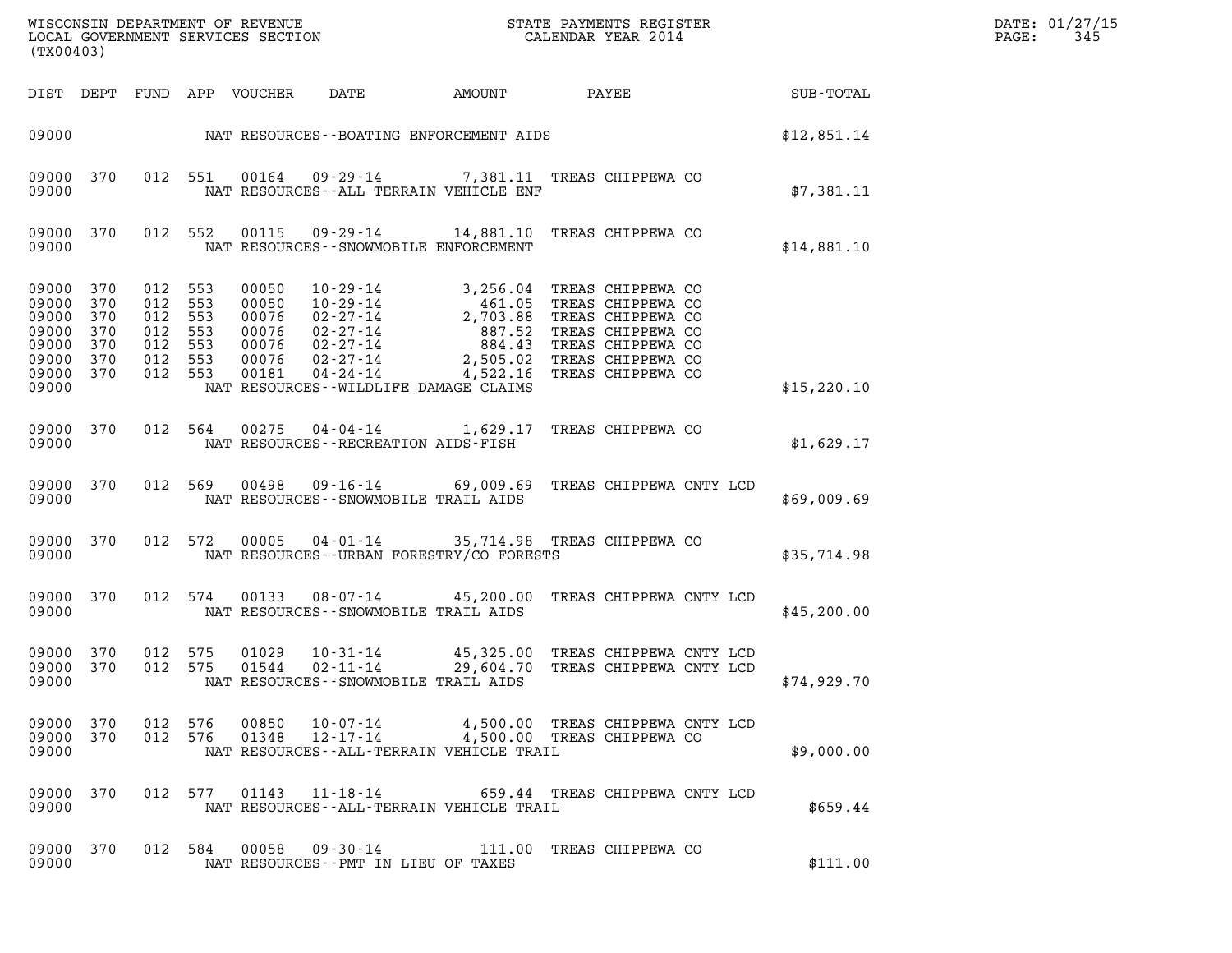| (TX00403)                                                                                                                                                                  |                                                                                                |                                                                                                                                                              |                                     |                                                                                                                                                       |                                                    |                                                                                 |                                                                                                  |                | DATE: 01/27/15<br>PAGE:<br>346 |
|----------------------------------------------------------------------------------------------------------------------------------------------------------------------------|------------------------------------------------------------------------------------------------|--------------------------------------------------------------------------------------------------------------------------------------------------------------|-------------------------------------|-------------------------------------------------------------------------------------------------------------------------------------------------------|----------------------------------------------------|---------------------------------------------------------------------------------|--------------------------------------------------------------------------------------------------|----------------|--------------------------------|
| DIST DEPT                                                                                                                                                                  |                                                                                                |                                                                                                                                                              |                                     | FUND APP VOUCHER                                                                                                                                      | DATE                                               |                                                                                 |                                                                                                  |                |                                |
| 09000 370<br>09000                                                                                                                                                         |                                                                                                |                                                                                                                                                              |                                     |                                                                                                                                                       | NAT RESOURCES - - RU RECYCLING GRANT               |                                                                                 | 074 670 41306 05-23-14 203,075.67 TREAS CHIPPEWA CO                                              | \$203,075.67   |                                |
| 09000 370<br>09000                                                                                                                                                         |                                                                                                |                                                                                                                                                              | 074 673                             |                                                                                                                                                       |                                                    | NAT RESOURCES - - RU CONSOLIDATED GRANT                                         | 41306  05-23-14  15,105.49  TREAS CHIPPEWA CO                                                    | \$15, 105.49   |                                |
| 09000 370<br>09000                                                                                                                                                         |                                                                                                |                                                                                                                                                              | 095 517                             |                                                                                                                                                       | NAT RESOURCES - - POLLUTION CONTROL                |                                                                                 | 02790  05-27-14  10,388.00  TREAS CHIPPEWA CNTY LCD                                              | \$10,388.00    |                                |
| 09000 395<br>09000                                                                                                                                                         |                                                                                                |                                                                                                                                                              |                                     |                                                                                                                                                       | TRANSPORTATION--ELDERLY & DISABLED                 |                                                                                 | 011 168 14009 05-05-14 145,333.00 COUNTY OF CHIPPEWA                                             | \$145,333.00   |                                |
| 09000 395<br>09000                                                                                                                                                         |                                                                                                |                                                                                                                                                              |                                     |                                                                                                                                                       |                                                    | TRANSPORTATION--COUNTY FOREST ROAD AIDS                                         | 011 170 05283 03-03-14 5,687.10 TREAS CHIPPEWA CO                                                | \$5,687.10     |                                |
| 09000 395<br>09000                                                                                                                                                         |                                                                                                |                                                                                                                                                              | 011 174                             |                                                                                                                                                       | TRANSPORTATION--FLOOD DAMAGE AID                   |                                                                                 | 04074  02-18-14  15,201.34  TREAS CHIPPEWA CO                                                    | \$15, 201.34   |                                |
| 09000 395<br>09000<br>09000<br>09000<br>09000<br>09000<br>09000<br>09000<br>09000<br>09000<br>09000<br>09000<br>09000<br>09000<br>09000 395<br>09000 395<br>09000<br>09000 | 395<br>395<br>395<br>395<br>395<br>395<br>395<br>395<br>395<br>395<br>395<br>395<br>395<br>395 | 011 185<br>011 185<br>011 185<br>011 185<br>011 185<br>011<br>011 185<br>011<br>011 185<br>011<br>011 185<br>011 185<br>011 185<br>011 185<br>011 185<br>011 | 185<br>185<br>185<br>185<br>011 185 | 01186<br>09939<br>11813<br>11813<br>13175<br>16817<br>16817<br>24334<br>24334<br>24334<br>24334<br>24334<br>24334<br>28614<br>28614<br>29195<br>29377 | 10-24-14<br>$10 - 30 - 14$<br>$10 - 31 - 14$       | 2,602.26<br>2,795.84<br>1,796.28<br>TRANSPORTATION - - HIGHWAY SAFETY - FEDERAL | TREAS CHIPPEWA CO<br>CHIPPEWA CO<br>CHIPPEWA CO                                                  | \$26,644.49    |                                |
| 09000<br>09000<br>09000<br>09000                                                                                                                                           | 395<br>395<br>395                                                                              | 011 190<br>011 190                                                                                                                                           | 011 190                             | 02009<br>18009<br>28009                                                                                                                               | $01 - 06 - 14$<br>$07 - 07 - 14$<br>$10 - 06 - 14$ | TRANSPORTATION - - GENERAL TRANSP AIDS - GTA                                    | 332,248.95 COUNTY OF CHIPPEWA<br>664,497.90 COUNTY OF CHIPPEWA<br>332, 248.98 COUNTY OF CHIPPEWA | \$1,328,995.83 |                                |
| 09000 395<br>09000<br>09000                                                                                                                                                | 395                                                                                            | 011 278<br>011 278                                                                                                                                           |                                     | 19239<br>98950                                                                                                                                        | $07 - 23 - 14$<br>$01 - 07 - 14$                   | 6,905.04<br>6,679.57<br>TRANSPORTATION - - LRIP/TRIP/MSIP GRANTS                | TREAS CHIPPEWA CO<br>TREAS CHIPPEWA CO                                                           | \$13,584.61    |                                |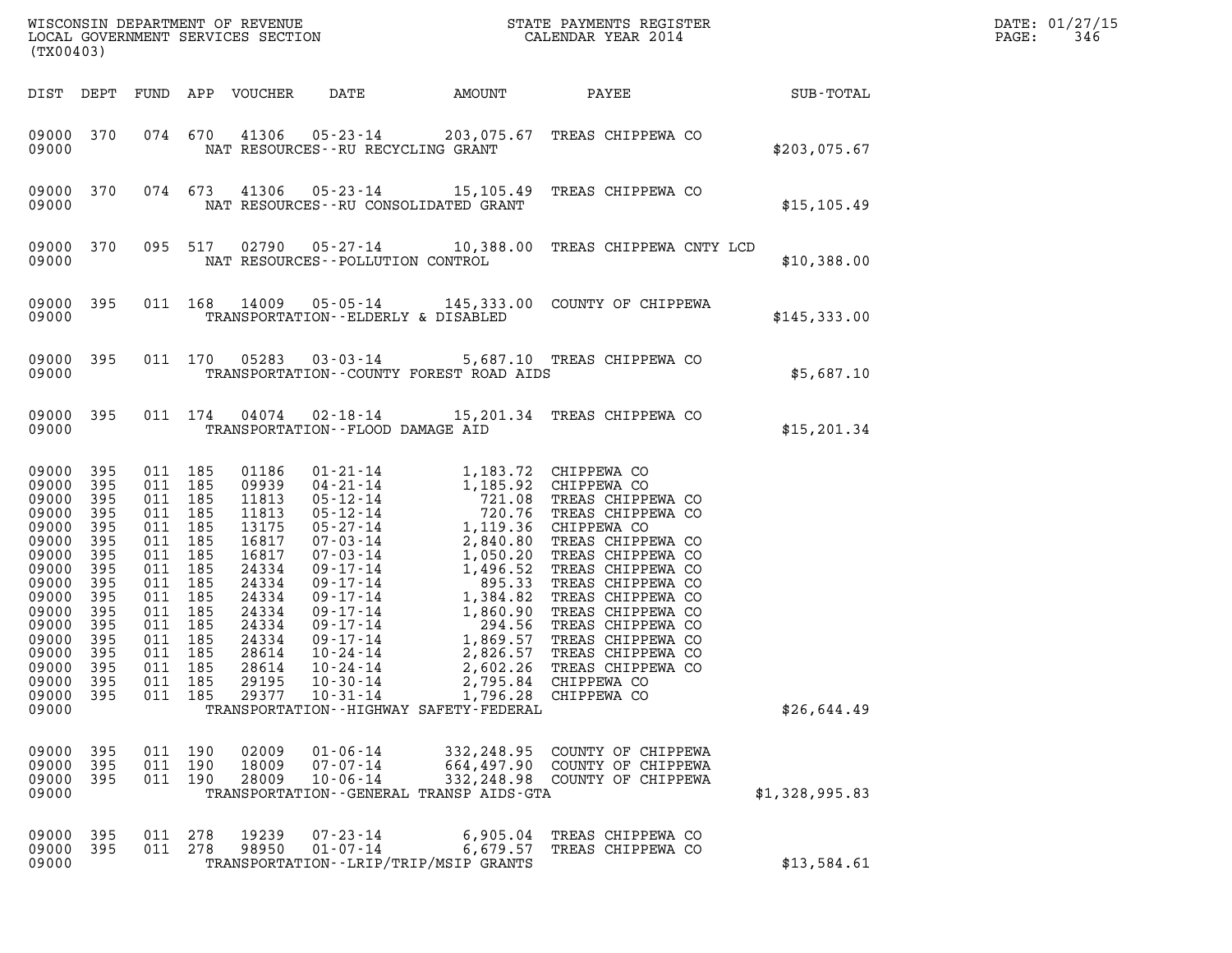| (TX00403)                                                                                                                                                                                          |                                                                                                                                                 |                                                                                                                                          |                                                                                                                                                     | WISCONSIN DEPARTMENT OF REVENUE<br>LOCAL GOVERNMENT SERVICES SECTION                                                                                                                      | $\frac{1}{2}$                                                                                                                                                                                                                                                                                                                                                                          |                                                                                                                                                                                                                                                                                                                                    | STATE PAYMENTS REGISTER<br>CALENDAR YEAR 2014                                                                                                                                                                                                                                                                                 |                | DATE: 01/27/15<br>347<br>PAGE: |
|----------------------------------------------------------------------------------------------------------------------------------------------------------------------------------------------------|-------------------------------------------------------------------------------------------------------------------------------------------------|------------------------------------------------------------------------------------------------------------------------------------------|-----------------------------------------------------------------------------------------------------------------------------------------------------|-------------------------------------------------------------------------------------------------------------------------------------------------------------------------------------------|----------------------------------------------------------------------------------------------------------------------------------------------------------------------------------------------------------------------------------------------------------------------------------------------------------------------------------------------------------------------------------------|------------------------------------------------------------------------------------------------------------------------------------------------------------------------------------------------------------------------------------------------------------------------------------------------------------------------------------|-------------------------------------------------------------------------------------------------------------------------------------------------------------------------------------------------------------------------------------------------------------------------------------------------------------------------------|----------------|--------------------------------|
| DIST DEPT                                                                                                                                                                                          |                                                                                                                                                 | FUND                                                                                                                                     | APP                                                                                                                                                 | VOUCHER                                                                                                                                                                                   | DATE                                                                                                                                                                                                                                                                                                                                                                                   | AMOUNT                                                                                                                                                                                                                                                                                                                             | PAYEE                                                                                                                                                                                                                                                                                                                         | SUB-TOTAL      |                                |
| 09000<br>09000                                                                                                                                                                                     | 410                                                                                                                                             | 002                                                                                                                                      | 116                                                                                                                                                 | 11261                                                                                                                                                                                     | $11 - 05 - 14$<br>CORRECTIONS - - LOCAL AID                                                                                                                                                                                                                                                                                                                                            | 55,663.80                                                                                                                                                                                                                                                                                                                          | TREAS CHIPPEWA CO                                                                                                                                                                                                                                                                                                             | \$55,663.80    |                                |
| 09000<br>09000<br>09000<br>09000<br>09000<br>09000<br>09000<br>09000<br>09000<br>09000<br>09000<br>09000<br>09000<br>09000                                                                         | 435<br>435<br>435<br>435<br>435<br>435<br>435<br>435<br>435<br>435<br>435<br>435<br>435                                                         | 005<br>005<br>005<br>005<br>005<br>005<br>005<br>005<br>005<br>005<br>005<br>005<br>005                                                  | 000<br>000<br>000<br>000<br>000<br>000<br>000<br>000<br>000<br>000<br>000<br>000<br>000                                                             | 90412<br>90415<br>90416<br>90417<br>90419<br>90420<br>90421<br>90500<br>90502<br>90506<br>90508<br>90509<br>90510                                                                         | $01 - 01 - 14$<br>$02 - 01 - 14$<br>$03 - 01 - 14$<br>$04 - 01 - 14$<br>$05 - 01 - 14$<br>$06 - 01 - 14$<br>$06 - 30 - 14$<br>$07 - 01 - 14$<br>$08 - 01 - 14$<br>$09 - 01 - 14$<br>$10 - 01 - 14$<br>$11 - 01 - 14$<br>$12 - 01 - 14$<br>HEALTH SERVICES - - STATE/FED AIDS                                                                                                           | 130,855.00<br>145,964.00<br>260,407.00<br>153,448.00<br>46,680.00<br>33,380.00<br>1, 111, 223.00<br>309,539.00<br>406,355.00<br>256,495.00<br>258,226.00<br>55,080.00                                                                                                                                                              | 405,874.00 CHIPPEWA CO<br>CHIPPEWA CO<br>CHIPPEWA CO<br>CHIPPEWA CO<br>CHIPPEWA CO<br>CHIPPEWA CO<br>CHIPPEWA CO<br>CHIPPEWA CO<br>CHIPPEWA CO<br>CHIPPEWA CO<br>CHIPPEWA CO<br>CHIPPEWA CO<br>CHIPPEWA CO                                                                                                                    | \$3,573,526.00 |                                |
| 09000<br>09000<br>09000<br>09000<br>09000<br>09000<br>09000<br>09000<br>09000<br>09000<br>09000<br>09000<br>09000<br>09000<br>09000<br>09000<br>09000<br>09000<br>09000<br>09000<br>09000<br>09000 | 437<br>437<br>437<br>437<br>437<br>437<br>437<br>437<br>437<br>437<br>437<br>437<br>437<br>437<br>437<br>437<br>437<br>437<br>437<br>437<br>437 | 005<br>005<br>005<br>005<br>005<br>005<br>005<br>005<br>005<br>005<br>005<br>005<br>005<br>005<br>005<br>005<br>005<br>005<br>005<br>005 | 000<br>000<br>000<br>000<br>000<br>000<br>000<br>000<br>000<br>000<br>000<br>000<br>000<br>000<br>000<br>000<br>000<br>000<br>000<br>000<br>005 000 | 00000<br>00000<br>00000<br>00000<br>00000<br>00000<br>00000<br>00000<br>00000<br>00000<br>00000<br>00000<br>00000<br>00000<br>00000<br>00000<br>00000<br>00000<br>00000<br>00000<br>00000 | $01 - 06 - 14$<br>$01 - 30 - 14$<br>$02 - 05 - 14$<br>$02 - 28 - 14$<br>$03 - 05 - 14$<br>$04 - 07 - 14$<br>$04 - 30 - 14$<br>$05 - 05 - 14$<br>$06 - 05 - 14$<br>$06 - 11 - 14$<br>$07 - 07 - 14$<br>$07 - 30 - 14$<br>$08 - 05 - 14$<br>$08 - 29 - 14$<br>$09 - 05 - 14$<br>$10 - 06 - 14$<br>$10 - 30 - 14$<br>$11 - 03 - 14$<br>$11 - 04 - 14$<br>$11 - 05 - 14$<br>$12 - 05 - 14$ | 15,933.40 CHIPPEWA<br>40,019.65 CHIPPEWA<br>590.06<br>60,999.49<br>163,205.52<br>174,887.80<br>98,315.10<br>19,417.50<br>2,168.00<br>9,789.40<br>175,751.44<br>1,301.00<br>191,749.07<br>174,174.52 CHIPPEWA<br>102,178.92<br>46,329.08<br>93,235.77 CHIPPEWA<br>105,792.27 CHIPPEWA<br>CHILDREN & FAMILIES - - STATE/FEDERAL AIDS | 140,781.55 CHIPPEWA CHILD SUPPORT<br>CHIPPEWA CHILD SUPPORT<br>CHIPPEWA<br>CHIPPEWA<br>CHIPPEWA CHILD SUPPORT<br>CHIPPEWA<br>CHIPPEWA<br>CHIPPEWA<br>CHIPPEWA<br>CHIPPEWA CHILD SUPPORT<br>CHIPPEWA<br>CHIPPEWA<br>CHIPPEWA<br>135,072.81 CHIPPEWA CHILD SUPPORT<br>2,399.00 CHIPPEWA CHILD SUPPORT<br>CHIPPEWA CHILD SUPPORT | \$1,754,091.35 |                                |
| 09000<br>09000                                                                                                                                                                                     | 455                                                                                                                                             |                                                                                                                                          |                                                                                                                                                     | 002 202 03616                                                                                                                                                                             | $06 - 13 - 14$                                                                                                                                                                                                                                                                                                                                                                         | JUSTICE - - LAW ENFORCEMENT TRAINING REIMB                                                                                                                                                                                                                                                                                         | 1,152.12 TREAS CHIPPEWA CNTY                                                                                                                                                                                                                                                                                                  | \$1,152.12     |                                |
| 09000<br>09000                                                                                                                                                                                     | 455                                                                                                                                             |                                                                                                                                          | 002 221 13                                                                                                                                          |                                                                                                                                                                                           | $07 - 30 - 14$                                                                                                                                                                                                                                                                                                                                                                         | JUSTICE -- LAW ENFORCEMENT SERVICES AID                                                                                                                                                                                                                                                                                            | 1,200.00 TREAS CHIPPEWA CNTY                                                                                                                                                                                                                                                                                                  | \$1,200.00     |                                |
| 09000 455                                                                                                                                                                                          |                                                                                                                                                 |                                                                                                                                          | 002 231                                                                                                                                             | 01294                                                                                                                                                                                     | 02-18-14                                                                                                                                                                                                                                                                                                                                                                               |                                                                                                                                                                                                                                                                                                                                    | 9,920.00 TREAS CHIPPEWA CNTY                                                                                                                                                                                                                                                                                                  |                |                                |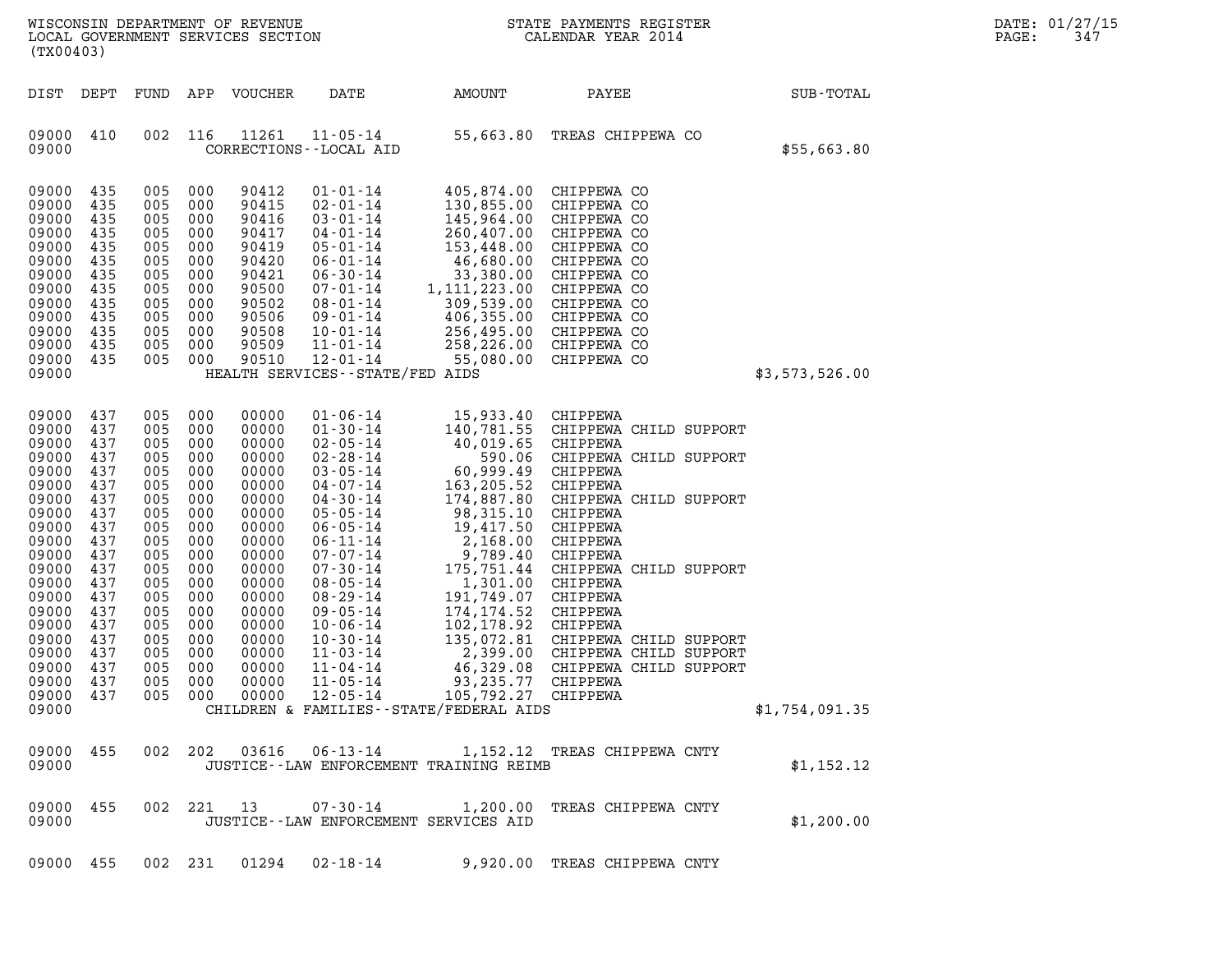| WISCONSIN DEPARTMENT OF REVENUE   | STATE PAYMENTS REGISTER | DATE: 01/27/15 |
|-----------------------------------|-------------------------|----------------|
| LOCAL GOVERNMENT SERVICES SECTION | CALENDAR YEAR 2014      | 348<br>PAGE:   |

| (TX00403)                                                                                    |           |                                                                           |                         | WISCONSIN DEPARTMENT OF REVENUE<br>LOCAL GOVERNMENT SERVICES SECTION THE STATE PAYMENTS REGISTER<br>(TWOO403)                                                                                                                                                                         |                            |  | $\mathbb{R}^n$                                         | DATE: 01/27/15<br>$\mathtt{PAGE:}$<br>348 |
|----------------------------------------------------------------------------------------------|-----------|---------------------------------------------------------------------------|-------------------------|---------------------------------------------------------------------------------------------------------------------------------------------------------------------------------------------------------------------------------------------------------------------------------------|----------------------------|--|--------------------------------------------------------|-------------------------------------------|
|                                                                                              |           |                                                                           |                         |                                                                                                                                                                                                                                                                                       |                            |  | DIST DEPT FUND APP VOUCHER DATE AMOUNT PAYEE SUB-TOTAL |                                           |
| 09000 455<br>09000                                                                           |           |                                                                           |                         | 002 231 03616 06-13-14 231.82 TREAS CHIPPEWA CNTY<br>JUSTICE - - LAW ENFORCEMENT TRAINING                                                                                                                                                                                             |                            |  | \$10, 151.82                                           |                                           |
| 09000 455<br>09000 455<br>09000<br>09000 455<br>09000 455<br>09000 455<br>09000 455<br>09000 | 455       | 002 251<br>002 251<br>002 251<br>002 251<br>002 251<br>002 251<br>002 251 |                         | 00350 08-11-14 23,601.64 TREAS CHIPPEWA CO<br>02159 03-25-14 33,296.60 TREAS CHIPPEWA CO<br>02282 11-06-14 23,056.53 TREAS CHIPPEWA CO<br>02354 11-10-14 4,509.94 TREAS CHIPPEWA CO<br>03110 05-29-14 26,407.63 TREAS CHIPPEWA CO<br>031<br>JUSTICE - - TRUANCY PROGRAM - GRANT FUNDS |                            |  | \$156, 157.22                                          |                                           |
| 09000 455<br>09000                                                                           | 09000 455 |                                                                           |                         | 002  271  02478  11-13-14  588.24  TREAS CHIPPEWA CO  271  02479  11-13-14  3,960.25  TREAS CHIPPEWA CO<br>JUSTICE - - TREATMENT ALT/DIVERSION GRANT                                                                                                                                  |                            |  | \$4,548.49                                             |                                           |
| 09000                                                                                        | 09000 455 |                                                                           |                         | 002 532 07-22-14 40,302.20 TREAS CHIPPEWA CO<br>JUSTICE - - VICTIM/WITNESS ASSISTANCE SERV                                                                                                                                                                                            |                            |  | \$40,302.20                                            |                                           |
| 09000                                                                                        | 09000 455 |                                                                           |                         | 002 539 008 03-10-14 40,411.04 TREAS CHIPPEWA CO<br>JUSTICE - - VICTIM/WITNESS SERVICES                                                                                                                                                                                               |                            |  | \$40,411.04                                            |                                           |
| 09000                                                                                        | 09000 465 |                                                                           |                         | 002 308 00123 11-20-14 8,960.00 TREAS CHIPPEWA CO<br>MILITARY AFFAIRS-EMER MGMT-RESPONSE EQMT                                                                                                                                                                                         |                            |  | \$8,960.00                                             |                                           |
| 09000                                                                                        | 09000 465 |                                                                           |                         | 002 337 01536 07-09-14 8,846.00 TREAS CHIPPEWA CO<br>MILITARY AFFAIRS-EMERGENCY MGMT PLANNING                                                                                                                                                                                         |                            |  | \$8,846.00                                             |                                           |
| 09000 465<br>09000 465<br>09000 465<br>09000                                                 |           | 002 342<br>002 342<br>002 342                                             | 00972<br>01407<br>01601 | 01-15-14 25,868.92 TREAS CHIPPEWA CO<br>05-06-14 6,064.66 TREAS CHIPPEWA CO<br>07-11-14 27,065.48 TREAS CHIPPEWA CO<br>MILITARY AFFAIRS-EMERGENCY MGMT-FED FUND                                                                                                                       |                            |  | \$58,999.06                                            |                                           |
| 09000 465<br>09000                                                                           |           | 072 364                                                                   | 00920                   | $01 - 13 - 14$<br>MILITARY AFFAIRS-EMER MGMT-PLANNING AID                                                                                                                                                                                                                             | 8,391.00 TREAS CHIPPEWA CO |  | \$8,391.00                                             |                                           |
| 09000<br>09000                                                                               | 485       | 002 127                                                                   |                         | 06261 06-19-14<br>VETERANS AFFAIRS GRANTS                                                                                                                                                                                                                                             | 1,150.00 TREAS CHIPPEWA CO |  | \$1,150.00                                             |                                           |
| 09000<br>09000                                                                               | 485       |                                                                           |                         | 082 267 06261 06-19-14<br>VETERANS AFFAIRS -- GRANTS TO COUNTIES                                                                                                                                                                                                                      | 5,175.00 TREAS CHIPPEWA CO |  | \$5,175.00                                             |                                           |
|                                                                                              |           |                                                                           |                         |                                                                                                                                                                                                                                                                                       |                            |  |                                                        |                                           |

09000 485 083 370 06261 06-19-14 5,175.00 TREAS CHIPPEWA CO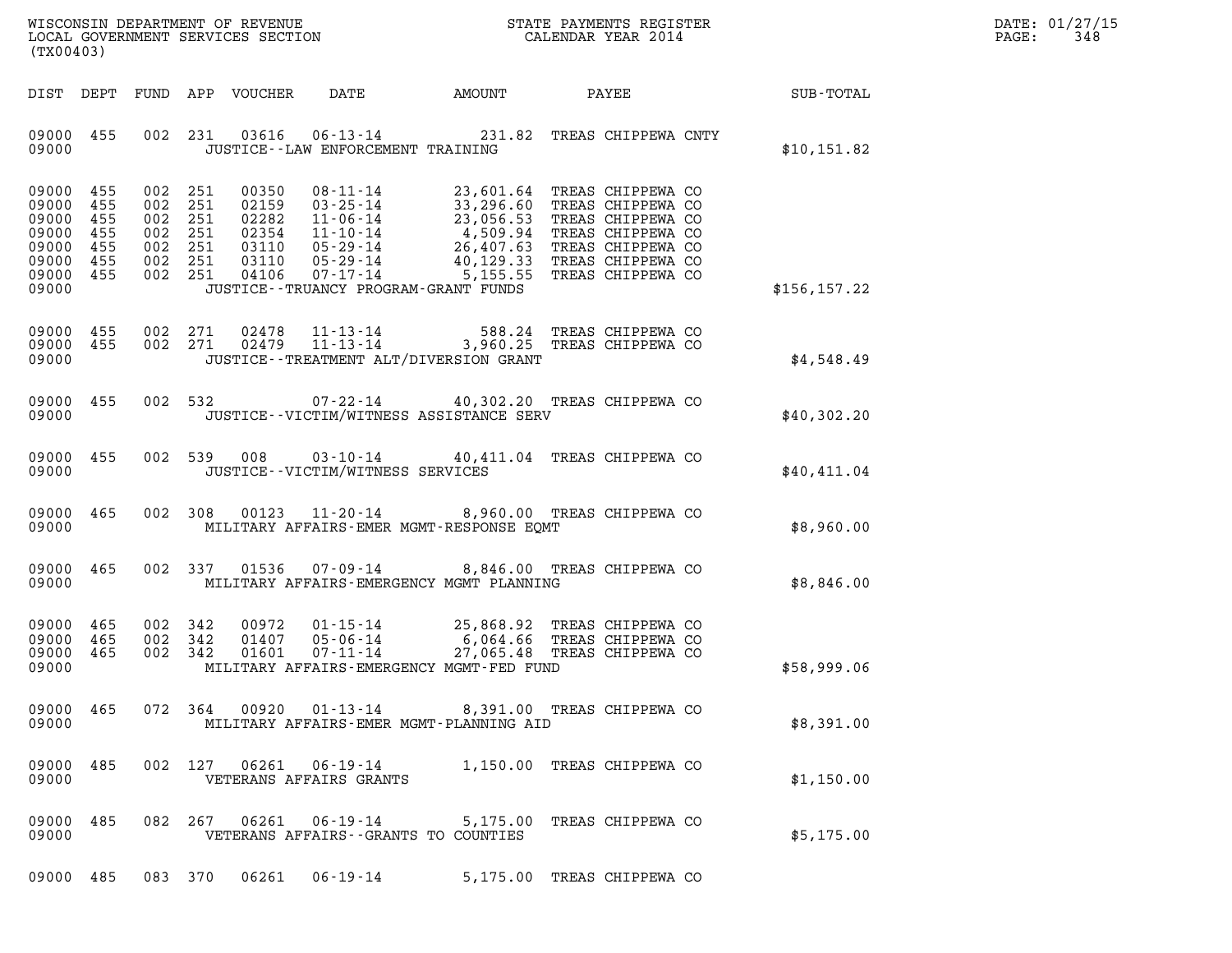| (TX00403)                                                                                                                                                                                                                              |                                                                                                                                                                                    |                                                                                                                                                                             |                                                                                                                                                                                        |                                                                                                                                                                                                                                        |                                                                                                                                                                |                                                                                                                   |                                                                                                                                                                                                             |             |
|----------------------------------------------------------------------------------------------------------------------------------------------------------------------------------------------------------------------------------------|------------------------------------------------------------------------------------------------------------------------------------------------------------------------------------|-----------------------------------------------------------------------------------------------------------------------------------------------------------------------------|----------------------------------------------------------------------------------------------------------------------------------------------------------------------------------------|----------------------------------------------------------------------------------------------------------------------------------------------------------------------------------------------------------------------------------------|----------------------------------------------------------------------------------------------------------------------------------------------------------------|-------------------------------------------------------------------------------------------------------------------|-------------------------------------------------------------------------------------------------------------------------------------------------------------------------------------------------------------|-------------|
|                                                                                                                                                                                                                                        |                                                                                                                                                                                    |                                                                                                                                                                             |                                                                                                                                                                                        |                                                                                                                                                                                                                                        |                                                                                                                                                                |                                                                                                                   | DIST DEPT FUND APP VOUCHER DATE AMOUNT PAYEE                                                                                                                                                                | SUB-TOTAL   |
| 09000                                                                                                                                                                                                                                  |                                                                                                                                                                                    |                                                                                                                                                                             |                                                                                                                                                                                        |                                                                                                                                                                                                                                        | VETERANS AFFAIRS--GRANTS TO COUNTIES                                                                                                                           |                                                                                                                   |                                                                                                                                                                                                             | \$5,175.00  |
| 09000<br>09000<br>09000<br>09000<br>09000<br>09000<br>09000<br>09000<br>09000<br>09000<br>09000<br>09000<br>09000<br>09000<br>09000<br>09000<br>09000<br>09000<br>09000<br>09000<br>09000<br>09000                                     | 505<br>505<br>505<br>505<br>505<br>505<br>505<br>505<br>505<br>505<br>505<br>505<br>505<br>505<br>505<br>505<br>505<br>505<br>505<br>505<br>505                                    | 002<br>002<br>002<br>002<br>002<br>002<br>002<br>002<br>002<br>002<br>002<br>002<br>002<br>002<br>002<br>002<br>002<br>002<br>002<br>002<br>002                             | 155<br>155<br>155<br>155<br>155<br>155<br>155<br>155<br>155<br>155<br>155<br>155<br>155<br>155<br>155<br>155<br>155<br>155<br>155<br>155<br>155                                        | 60087<br>60087<br>60130<br>60130<br>60319<br>60319<br>60338<br>60338<br>60380<br>60380<br>60443<br>60443<br>60591<br>60591<br>60623<br>60623<br>60623<br>60765<br>60765<br>60807<br>60807                                              | DOA-HOUSING ASSISTANCE-FEDERAL FUNDS                                                                                                                           |                                                                                                                   |                                                                                                                                                                                                             | \$71,973.00 |
| 09000<br>09000<br>09000<br>09000<br>09000<br>09000<br>09000<br>09000<br>09000<br>09000<br>09000<br>09000<br>09000<br>09000<br>09000<br>09000<br>09000<br>09000<br>09000<br>09000<br>09000<br>09000<br>09000<br>09000<br>09000<br>09000 | 505<br>505<br>505<br>505<br>505<br>505<br>505<br>505<br>505<br>505<br>505<br>505<br>505<br>505<br>505<br>505<br>505<br>505<br>505<br>505<br>505<br>505<br>505<br>505<br>505<br>505 | 002<br>002<br>002<br>002<br>002<br>002<br>002<br>002<br>002<br>002<br>002<br>002<br>002<br>002<br>002<br>002<br>002<br>002<br>002<br>002<br>002<br>002<br>002<br>002<br>002 | 743<br>743<br>743<br>743<br>743<br>743<br>743<br>743<br>743<br>743<br>743<br>743<br>743<br>743<br>743<br>743<br>002 743<br>743<br>743<br>743<br>743<br>743<br>743<br>743<br>743<br>743 | 00603<br>01054<br>01253<br>01694<br>01804<br>01968<br>02316<br>02675<br>03071<br>03265<br>03619<br>03673<br>04181<br>04834<br>06123<br>06123<br>06444<br>06497<br>06742<br>07856<br>08012<br>08504<br>09132<br>09215<br>09538<br>10180 | $03 - 19 - 14$<br>$03 - 17 - 14$<br>$04 - 24 - 14$<br>$04 - 28 - 14$<br>$05 - 16 - 14$<br>$06 - 09 - 14$<br>$06 - 16 - 14$<br>$07 - 02 - 14$<br>$07 - 17 - 14$ | 44,040.00<br>29,200.00<br>31,439.00<br>18,784.00<br>25,377.00<br>11,672.00<br>16,864.00<br>36,375.00<br>32,454.00 | TREAS CHIPPEWA CNTY<br>TREAS CHIPPEWA CNTY<br>TREAS CHIPPEWA CNTY<br>TREAS CHIPPEWA CNTY<br>TREAS CHIPPEWA CNTY<br>TREAS CHIPPEWA CNTY<br>TREAS CHIPPEWA CNTY<br>TREAS CHIPPEWA CNTY<br>TREAS CHIPPEWA CNTY |             |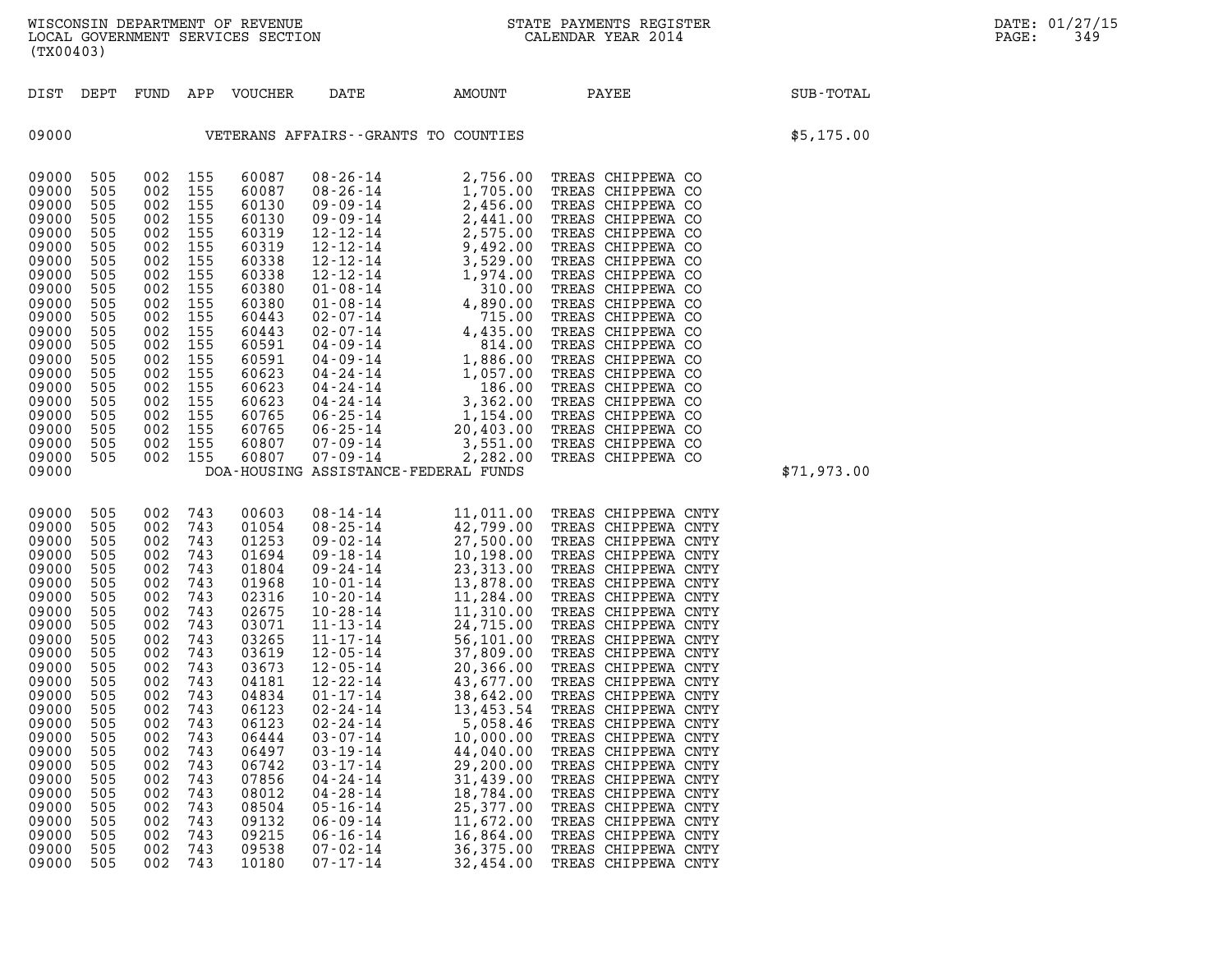(TX00403)

| (TX00403)                                                                                                                                                               |                                                                                                                            |                                                                                                                            |                                                                                                                            |                                                                                                                                                                |                                                                                                                                                                                                                                                                                                                                                             |                                                                                                                                                                                                         |                                                                                                                                                                                                                                                                                                                                                                                        |                   |  |
|-------------------------------------------------------------------------------------------------------------------------------------------------------------------------|----------------------------------------------------------------------------------------------------------------------------|----------------------------------------------------------------------------------------------------------------------------|----------------------------------------------------------------------------------------------------------------------------|----------------------------------------------------------------------------------------------------------------------------------------------------------------|-------------------------------------------------------------------------------------------------------------------------------------------------------------------------------------------------------------------------------------------------------------------------------------------------------------------------------------------------------------|---------------------------------------------------------------------------------------------------------------------------------------------------------------------------------------------------------|----------------------------------------------------------------------------------------------------------------------------------------------------------------------------------------------------------------------------------------------------------------------------------------------------------------------------------------------------------------------------------------|-------------------|--|
| DIST                                                                                                                                                                    | DEPT                                                                                                                       | FUND                                                                                                                       | APP                                                                                                                        | <b>VOUCHER</b>                                                                                                                                                 | <b>DATE</b>                                                                                                                                                                                                                                                                                                                                                 | AMOUNT                                                                                                                                                                                                  | PAYEE                                                                                                                                                                                                                                                                                                                                                                                  | <b>SUB-TOTAL</b>  |  |
| 09000                                                                                                                                                                   |                                                                                                                            | \$647,320.00                                                                                                               |                                                                                                                            |                                                                                                                                                                |                                                                                                                                                                                                                                                                                                                                                             |                                                                                                                                                                                                         |                                                                                                                                                                                                                                                                                                                                                                                        |                   |  |
| 09000<br>09000<br>09000<br>09000<br>09000<br>09000<br>09000<br>09000<br>09000<br>09000<br>09000<br>09000<br>09000<br>09000<br>09000<br>09000<br>09000<br>09000<br>09000 | 505<br>505<br>505<br>505<br>505<br>505<br>505<br>505<br>505<br>505<br>505<br>505<br>505<br>505<br>505<br>505<br>505<br>505 | 035<br>035<br>035<br>035<br>035<br>035<br>035<br>035<br>035<br>035<br>035<br>035<br>035<br>035<br>035<br>035<br>035<br>035 | 371<br>371<br>371<br>371<br>371<br>371<br>371<br>371<br>371<br>371<br>371<br>371<br>371<br>371<br>371<br>371<br>371<br>371 | 60087<br>60319<br>60338<br>60338<br>60338<br>60380<br>60380<br>60380<br>60443<br>60443<br>60443<br>60591<br>60591<br>60623<br>60765<br>60765<br>60807<br>60807 | $08 - 26 - 14$<br>$12 - 12 - 14$<br>$12 - 12 - 14$<br>$12 - 12 - 14$<br>$12 - 12 - 14$<br>$01 - 08 - 14$<br>$01 - 08 - 14$<br>$01 - 08 - 14$<br>$02 - 07 - 14$<br>$02 - 07 - 14$<br>$02 - 07 - 14$<br>$04 - 09 - 14$<br>04 - 09 - 14<br>$04 - 24 - 14$<br>$06 - 25 - 14$<br>$06 - 25 - 14$<br>$07 - 09 - 14$<br>$07 - 09 - 14$<br>DOA--PUBLIC BENEFITS FUND | 1,184.00<br>2,447.00<br>99.00<br>1,917.00<br>1,917.00<br>4,827.00<br>4,827.00<br>2,302.00<br>502.00<br>3,736.00<br>3,736.00<br>960.00<br>2,606.00<br>3,059.00<br>929.00<br>964.00<br>1,495.00<br>275.00 | TREAS CHIPPEWA CO<br>TREAS CHIPPEWA CO<br>TREAS CHIPPEWA CO<br>TREAS CHIPPEWA CO<br>TREAS CHIPPEWA CO<br>TREAS CHIPPEWA CO<br>TREAS CHIPPEWA CO<br>TREAS CHIPPEWA CO<br>TREAS CHIPPEWA CO<br>TREAS CHIPPEWA CO<br>TREAS CHIPPEWA CO<br>TREAS CHIPPEWA CO<br>TREAS CHIPPEWA CO<br>TREAS CHIPPEWA CO<br>TREAS CHIPPEWA CO<br>TREAS CHIPPEWA CO<br>TREAS CHIPPEWA CO<br>TREAS CHIPPEWA CO | \$37,782.00       |  |
| 09000<br>09000                                                                                                                                                          | 505                                                                                                                        | 089                                                                                                                        | 166                                                                                                                        | 05092                                                                                                                                                          | $01 - 28 - 14$<br>DOA--LAND INFORMATION FUND                                                                                                                                                                                                                                                                                                                | 1,000.00                                                                                                                                                                                                | TREAS CHIPPEWA CNTY                                                                                                                                                                                                                                                                                                                                                                    | \$1,000.00        |  |
| 09000<br>09000<br>09000                                                                                                                                                 | 835<br>835                                                                                                                 | 002<br>002                                                                                                                 | 105<br>105                                                                                                                 | 43123<br>80226                                                                                                                                                 | $07 - 28 - 14$<br>$11 - 17 - 14$<br>REVENUE - - STATE SHARED REVENUES                                                                                                                                                                                                                                                                                       | 2,146,923.00                                                                                                                                                                                            | 382,454.32 TREAS CHIPPEWA CO<br>TREAS CHIPPEWA CO                                                                                                                                                                                                                                                                                                                                      | \$2,529,377.32    |  |
| 09000<br>09000                                                                                                                                                          | 835                                                                                                                        | 002                                                                                                                        | 109                                                                                                                        | 01009                                                                                                                                                          | $07 - 28 - 14$<br>REVENUE--EXEMPT COMPUTER AID                                                                                                                                                                                                                                                                                                              |                                                                                                                                                                                                         | 92,379.00 TREAS CHIPPEWA CO                                                                                                                                                                                                                                                                                                                                                            | \$92,379.00       |  |
| 09000<br>09000<br>09000                                                                                                                                                 | 835<br>835                                                                                                                 | 002<br>002                                                                                                                 | 302<br>302                                                                                                                 | 10017<br>11017                                                                                                                                                 | $07 - 28 - 14$<br>$07 - 28 - 14$                                                                                                                                                                                                                                                                                                                            | 1,616,508.06<br>REVENUE-FIRST DOLLAR/SCHOOL LEVY CREDITS                                                                                                                                                | 6,312,967.18 TREAS CHIPPEWA CO<br>TREAS CHIPPEWA CO                                                                                                                                                                                                                                                                                                                                    | \$7,929,475.24    |  |
| 09000<br>09000                                                                                                                                                          | 835                                                                                                                        | 021                                                                                                                        | 363                                                                                                                        | 37298                                                                                                                                                          | $03 - 24 - 14$<br>REVENUE--LOTTERY CREDIT -                                                                                                                                                                                                                                                                                                                 | 1,862,332.19                                                                                                                                                                                            | TREAS CHIPPEWA CO                                                                                                                                                                                                                                                                                                                                                                      | \$1,862,332.19    |  |
| 09000                                                                                                                                                                   |                                                                                                                            |                                                                                                                            |                                                                                                                            |                                                                                                                                                                | DISTRICT TOTAL APPROPRIATIONS                                                                                                                                                                                                                                                                                                                               |                                                                                                                                                                                                         |                                                                                                                                                                                                                                                                                                                                                                                        | \$21, 221, 415.19 |  |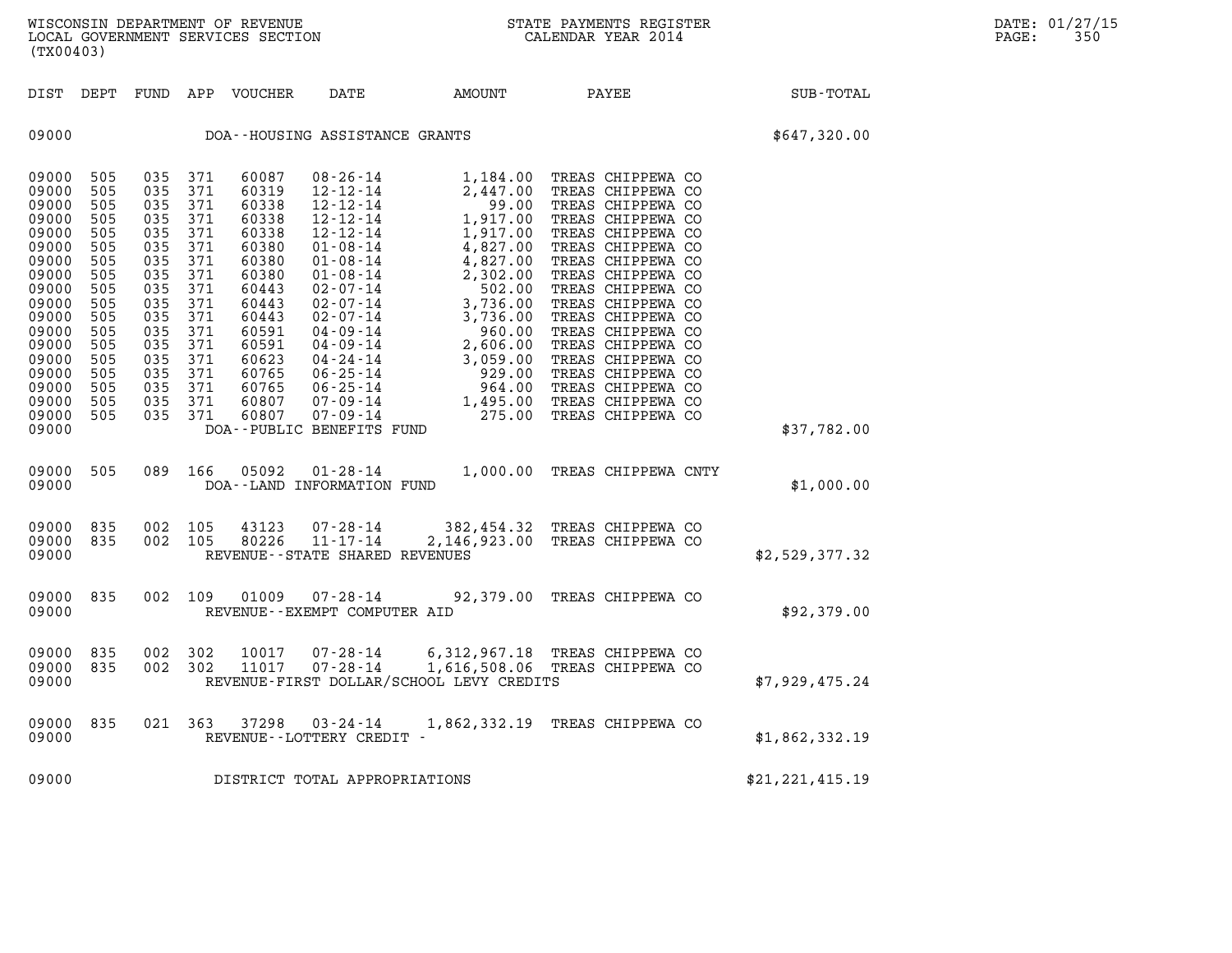| WISCONSIN DEPARTMENT OF REVENUE   | STATE PAYMENTS REGISTER | DATE: 01/27/15 |
|-----------------------------------|-------------------------|----------------|
| LOCAL GOVERNMENT SERVICES SECTION | CALENDAR YEAR 2014      | 351<br>PAGE:   |

| (TX00403)                                         |            |         |                                          |                                  |                                                     |                                                                                                                                                                                                                                                                                                                     |                                                       |              | DATE: 01/27/15<br>$\mathtt{PAGE}$ :<br>351 |
|---------------------------------------------------|------------|---------|------------------------------------------|----------------------------------|-----------------------------------------------------|---------------------------------------------------------------------------------------------------------------------------------------------------------------------------------------------------------------------------------------------------------------------------------------------------------------------|-------------------------------------------------------|--------------|--------------------------------------------|
|                                                   |            |         |                                          | DIST DEPT FUND APP VOUCHER       |                                                     | DATE AMOUNT PAYEE                                                                                                                                                                                                                                                                                                   |                                                       | SUB-TOTAL    |                                            |
| 09002 165<br>09002                                |            |         |                                          |                                  |                                                     | 002 225 00187 06-30-14 7,062.04 TREAS TN ANSON<br>SAFETY/PROF SERV--FIRE INSURANCE DUES                                                                                                                                                                                                                             |                                                       | \$7,062.04   |                                            |
| 09002<br>09002                                    | 370<br>370 |         | 002 503<br>002 503                       | 16420<br>16420                   | $01 - 30 - 14$                                      | $01 - 30 - 14$ 28, 216.08<br>213.25                                                                                                                                                                                                                                                                                 | TREAS TN ANSON<br>TREAS TN ANSON<br>TOWN SHARE 951.90 |              |                                            |
| 09002                                             |            |         |                                          |                                  |                                                     | NAT RESOURCES--AIDS IN LIEU OF TAXES                                                                                                                                                                                                                                                                                |                                                       | \$28,429.33  |                                            |
| 09002<br>09002                                    | 370        |         |                                          | 012 571 37274                    |                                                     | 06-16-14 67.31 TREAS TN ANSON<br>NAT RESOURCES--FOREST CROP/MFL/CO FOREST                                                                                                                                                                                                                                           |                                                       | \$67.31      |                                            |
| 09002 370<br>09002<br>09002 370<br>09002          | 370        | 012 579 | 012 579<br>012 579                       | 19146<br>19146<br>19146          | $04 - 16 - 14$                                      | $04 - 16 - 14$<br>$04 - 16 - 14$<br>$10.49$<br>$0.26$<br>$0.26$<br>928.26<br>NAT RESOURCES--AIDS IN LIEU OF TAXES                                                                                                                                                                                                   | TREAS TN ANSON<br>TREAS TN ANSON<br>TREAS TN ANSON    | \$1,038.74   |                                            |
| 09002 395<br>09002<br>09002<br>09002 395<br>09002 | 395<br>395 |         | 011 191<br>011 191<br>011 191<br>011 191 | 04186<br>10186<br>20186<br>30186 |                                                     | 01-06-14<br>04-07-14<br>04-07-14<br>07-07-14<br>07-06-14<br>07-06-14<br>07-06-14<br>07-06-14<br>07-06-14<br>08/07/07/14<br>08/07/07/14<br>09/07/13.85<br>00/07/07/14<br>09/07/14<br>09/07/14<br>09/07/14<br>09/07/14<br>09/07/14<br>09/07/14<br>09/07/14<br>09/07/14<br><br>TRANSPORTATION--GENERAL TRANSP AIDS-GTA |                                                       | \$118,975.40 |                                            |
| 09002 835<br>09002 835<br>09002                   |            |         | 002 105<br>002 105                       | 43092<br>80195                   | $11 - 17 - 14$<br>REVENUE - - STATE SHARED REVENUES | 07-28-14 48,914.94 TREAS TN ANSON                                                                                                                                                                                                                                                                                   | 277,184.67 TREAS TN ANSON                             | \$326,099.61 |                                            |
| 09002 835<br>09002                                |            |         |                                          | 002 109 02166                    | 07-28-14<br>REVENUE--EXEMPT COMPUTER AID            | 3.00 TREAS TN ANSON                                                                                                                                                                                                                                                                                                 |                                                       | \$3.00       |                                            |
| 09002 835<br>09002                                |            |         | 002 501                                  | 00001                            | $02 - 03 - 14$                                      | DOA-PAYMENT FOR MUNICIPAL SERVICES AID                                                                                                                                                                                                                                                                              | 51.30 TREAS TN ANSON                                  | \$51.30      |                                            |
| 09002                                             |            |         |                                          |                                  | DISTRICT TOTAL APPROPRIATIONS                       |                                                                                                                                                                                                                                                                                                                     |                                                       | \$481,726.73 |                                            |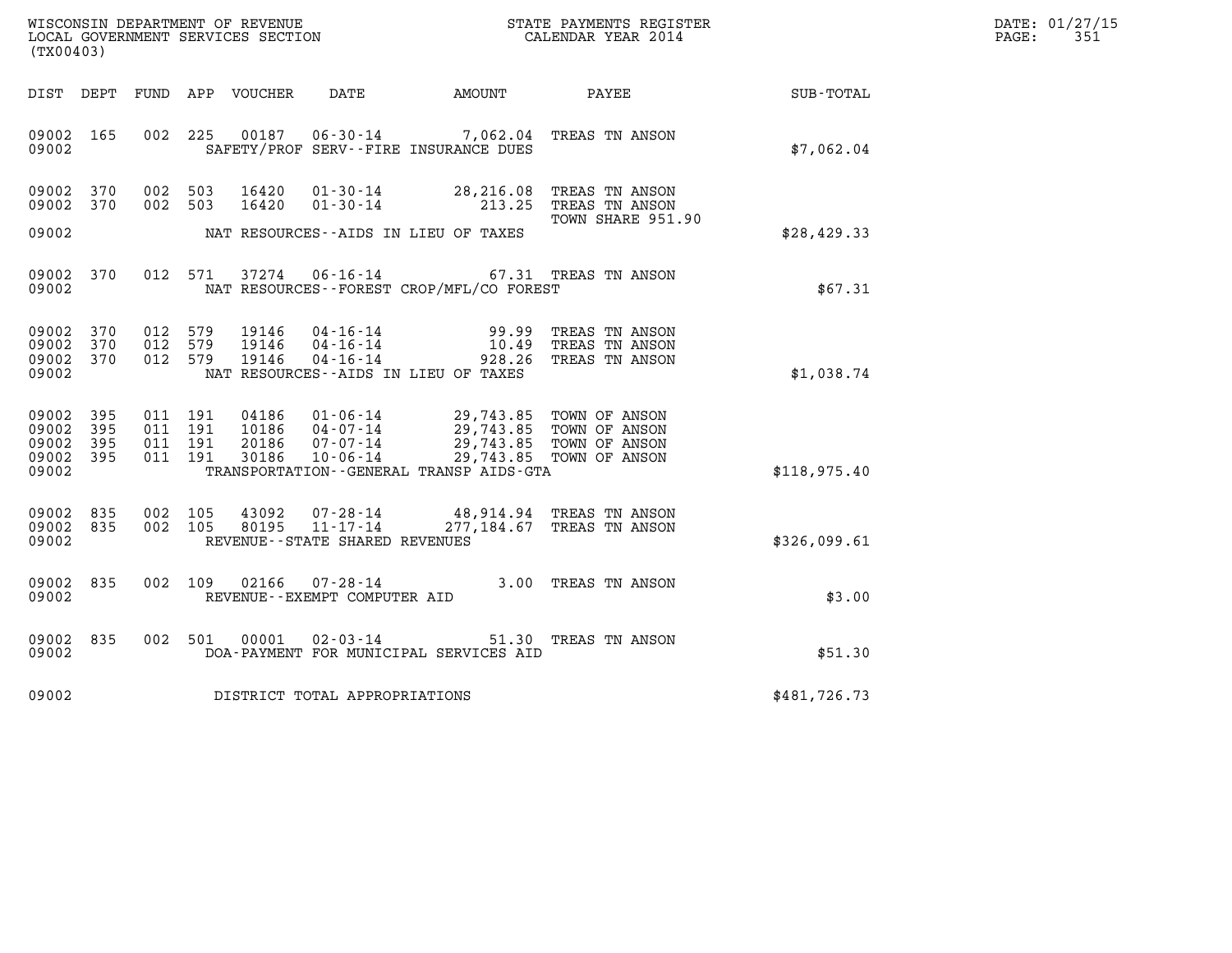| (TX00403)                                             |           |                    |                               |                                 |                                                        |                                              |                                                                                                                                                                                                             |              | DATE: 01/27/15<br>$\mathtt{PAGE:}$<br>352 |
|-------------------------------------------------------|-----------|--------------------|-------------------------------|---------------------------------|--------------------------------------------------------|----------------------------------------------|-------------------------------------------------------------------------------------------------------------------------------------------------------------------------------------------------------------|--------------|-------------------------------------------|
|                                                       |           |                    |                               | DIST DEPT FUND APP VOUCHER DATE |                                                        | AMOUNT                                       | <b>PAYEE</b>                                                                                                                                                                                                | SUB - TOTAL  |                                           |
| 09004 165<br>09004                                    |           |                    | 002 225                       |                                 |                                                        | SAFETY/PROF SERV--FIRE INSURANCE DUES        | 00188  06-30-14  2,048.53  TREAS TN ARTHUR                                                                                                                                                                  | \$2,048.53   |                                           |
| 09004 370<br>09004 370<br>09004                       |           |                    | 000 001<br>000 001            | 01DNR<br>02DNR                  | 06-19-14<br>$09 - 25 - 14$                             | NAT RESOURCES-SEVERANCE/YIELD/WITHDRAWAL     | 641.25 TREAS TOWN ARTHUR<br>944.87 TREAS TOWN ARTHUR                                                                                                                                                        | \$1,586.12   |                                           |
| 09004                                                 | 09004 370 |                    |                               |                                 |                                                        | NAT RESOURCES--AIDS IN LIEU OF TAXES         | 002 503 16421 01-30-14 7,443.16 TREAS TN ARTHUR<br>TOWN SHARE 695.92                                                                                                                                        | \$7,443.16   |                                           |
| 09004                                                 | 09004 370 |                    |                               |                                 |                                                        | NAT RESOURCES--FOREST CROP/MFL/CO FOREST     | 012 571 37275 06-16-14 229.83 TREAS TN ARTHUR                                                                                                                                                               | \$229.83     |                                           |
| 09004 370<br>09004                                    | 09004 370 | 012 579<br>012 579 |                               | 19147<br>19147                  |                                                        | NAT RESOURCES--AIDS IN LIEU OF TAXES         | 04-16-14 35.20 TREAS TN ARTHUR<br>04-16-14 18.71 TREAS TN ARTHUR                                                                                                                                            | \$53.91      |                                           |
| 09004 395<br>09004<br>09004 395<br>09004 395<br>09004 | 395       | 011 191            | 011 191<br>011 191<br>011 191 | 20187<br>30187                  | 10187  04-07-14<br>$07 - 07 - 14$<br>$10 - 06 - 14$    | TRANSPORTATION - - GENERAL TRANSP AIDS - GTA | 04187  01-06-14  22,202.03  TOWN OF ARTHUR<br>10187  04-07-14  22,202.03  TOWN OF ARTHUR<br>$22,202.03$ TOWN OF ARTHUR<br>22,202.03 TOWN OF ARTHUR<br>22, 202.03 TOWN OF ARTHUR<br>22,202.06 TOWN OF ARTHUR | \$88,808.15  |                                           |
| 09004 835<br>09004 835<br>09004                       |           | 002 105            | 002 105                       | 43093<br>80196                  | 07-28-14<br>11-17-14<br>REVENUE--STATE SHARED REVENUES |                                              | 7,229.49 TREAS TN ARTHUR<br>41,016.50 TREAS TN ARTHUR                                                                                                                                                       | \$48, 245.99 |                                           |
| 09004 835<br>09004                                    |           |                    |                               |                                 | REVENUE--EXEMPT COMPUTER AID                           |                                              | 002 109 02167 07-28-14 11.00 TREAS TN ARTHUR                                                                                                                                                                | \$11.00      |                                           |
| 09004                                                 |           |                    |                               |                                 | DISTRICT TOTAL APPROPRIATIONS                          | \$148, 426.69                                |                                                                                                                                                                                                             |              |                                           |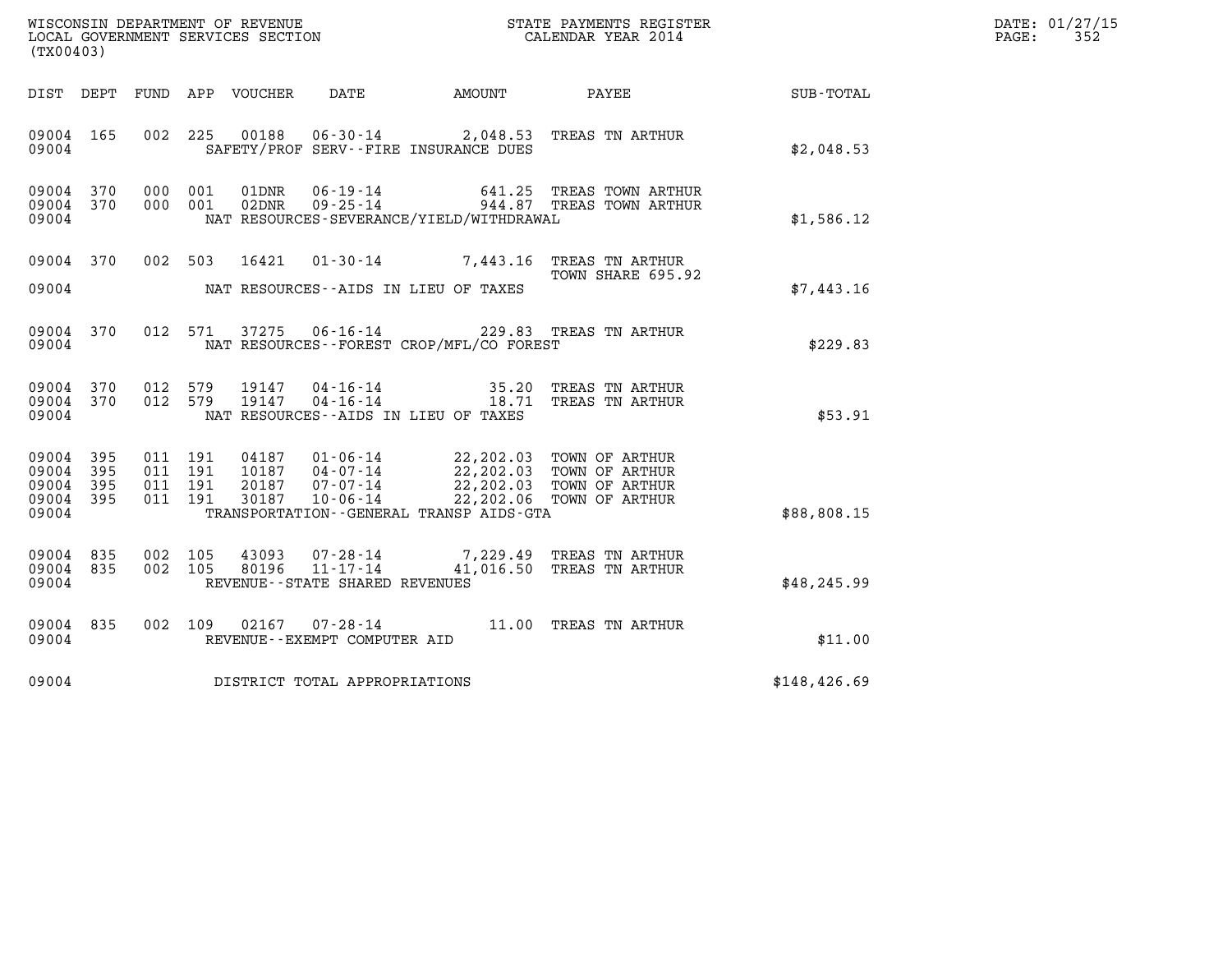|                                           | WISCONSIN DEPARTMENT OF REVENUE<br>LOCAL GOVERNMENT SERVICES SECTION<br>(TX00403) |                                          |         |                                  |                                                              |                                                                                                                   | STATE PAYMENTS REGISTER<br>CALENDAR YEAR 2014         |               | DATE: 01/27/15<br>PAGE:<br>353 |
|-------------------------------------------|-----------------------------------------------------------------------------------|------------------------------------------|---------|----------------------------------|--------------------------------------------------------------|-------------------------------------------------------------------------------------------------------------------|-------------------------------------------------------|---------------|--------------------------------|
| DIST DEPT                                 |                                                                                   |                                          |         | FUND APP VOUCHER                 | DATE                                                         | AMOUNT                                                                                                            | PAYEE                                                 | SUB-TOTAL     |                                |
| 09006 165<br>09006                        |                                                                                   |                                          | 002 225 | 00189                            |                                                              | SAFETY/PROF SERV--FIRE INSURANCE DUES                                                                             | 06-30-14 1,868.83 TREAS TN AUBURN                     | \$1,868.83    |                                |
| 09006 370<br>09006                        |                                                                                   | 000 001                                  |         | 01DNR                            | $06 - 19 - 14$                                               | NAT RESOURCES-SEVERANCE/YIELD/WITHDRAWAL                                                                          | 676.25 TREAS TOWN AUBURN                              | \$676.25      |                                |
| 09006 370<br>09006<br>09006               | 370                                                                               | 012 571<br>012 571                       |         | 37276<br>37276                   | $06 - 16 - 14$<br>$06 - 16 - 14$                             | NAT RESOURCES--FOREST CROP/MFL/CO FOREST                                                                          | 305.87 TREAS TN AUBURN<br>96.00 TREAS TN AUBURN       | \$401.87      |                                |
| 09006 370<br>09006<br>09006               | 370                                                                               | 012 579<br>012 579                       |         | 19148<br>19148                   | 04-16-14<br>$04 - 16 - 14$                                   | NAT RESOURCES -- AIDS IN LIEU OF TAXES                                                                            | 59.44 TREAS TN AUBURN<br>6.05 TREAS TN AUBURN         | \$65.49       |                                |
| 09006<br>09006<br>09006<br>09006<br>09006 | 395<br>395<br>395<br>395                                                          | 011 191<br>011 191<br>011 191<br>011 191 |         | 04188<br>10188<br>20188<br>30188 | $04 - 07 - 14$<br>07-07-14<br>10-06-14                       | 01-06-14 14,654.93 TOWN OF AUBURN<br>04-07-14 14,654.93 TOWN OF AUBURN<br>TRANSPORTATION--GENERAL TRANSP AIDS-GTA | 14,654.93 TOWN OF AUBURN<br>14,654.94 TOWN OF AUBURN  | \$58,619.73   |                                |
| 09006 395<br>09006                        |                                                                                   | 011 278                                  |         | 04506                            |                                                              | TRANSPORTATION--LRIP/TRIP/MSIP GRANTS                                                                             | 02-17-14 7,555.53 TREAS TN AUBURN                     | \$7,555.53    |                                |
| 09006 835<br>09006<br>09006               | 835                                                                               | 002 105<br>002 105                       |         | 43094<br>80197                   | 07-28-14<br>$11 - 17 - 14$<br>REVENUE--STATE SHARED REVENUES |                                                                                                                   | 4,964.44 TREAS TN AUBURN<br>28,131.83 TREAS TN AUBURN | \$33,096.27   |                                |
| 09006 835<br>09006                        |                                                                                   |                                          | 002 109 | 02168                            | 07-28-14<br>REVENUE--EXEMPT COMPUTER AID                     |                                                                                                                   | 3.00 TREAS TN AUBURN                                  | \$3.00        |                                |
| 09006                                     |                                                                                   |                                          |         |                                  | DISTRICT TOTAL APPROPRIATIONS                                |                                                                                                                   |                                                       | \$102, 286.97 |                                |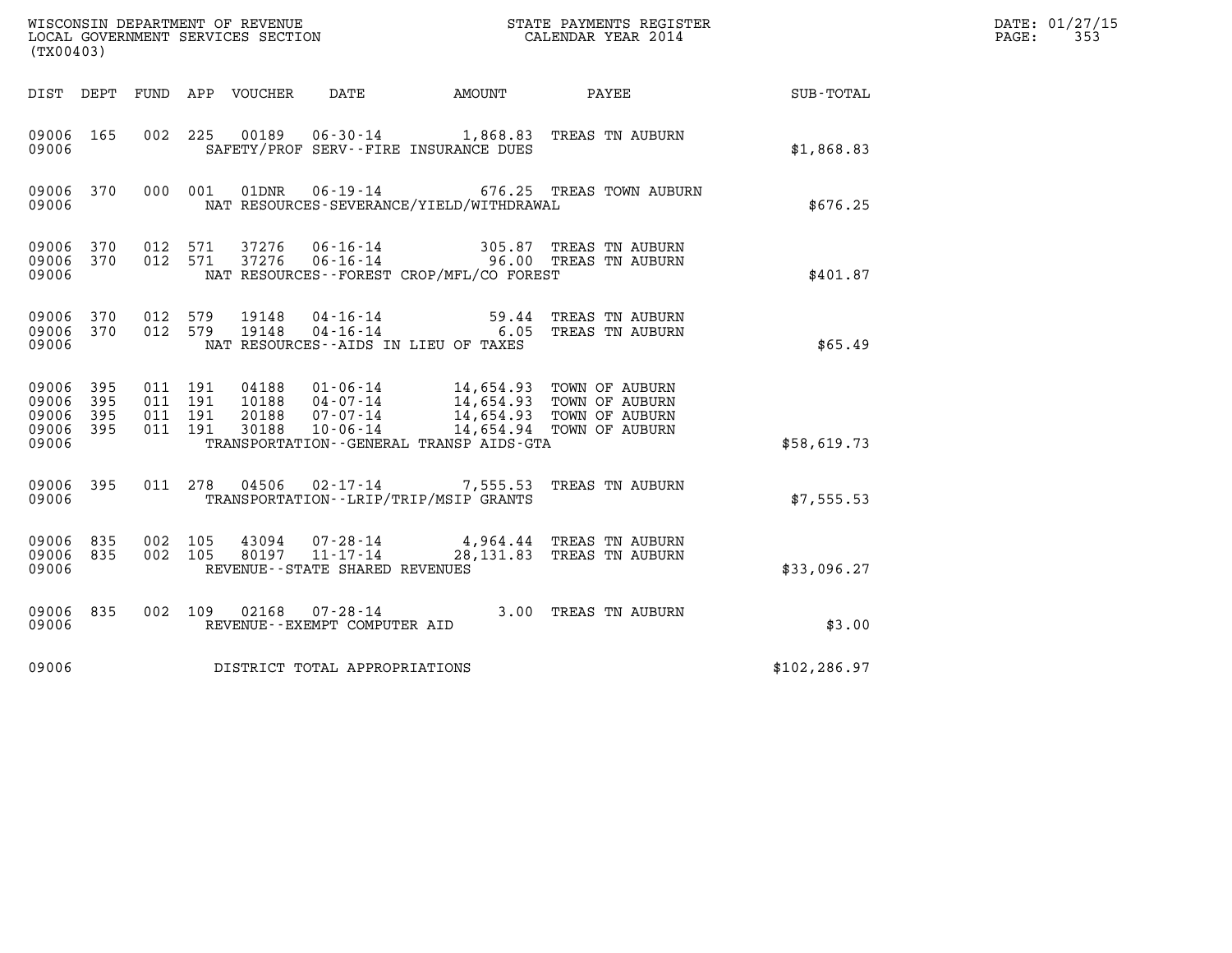| WISCONSIN DEPARTMENT OF REVENUE<br>LOCAL GOVERNMENT SERVICES SECTION<br>(mv00103) | STATE PAYMENTS REGISTER<br>CALENDAR YEAR 2014 | DATE: 01/27/15<br>354<br>PAGE: |
|-----------------------------------------------------------------------------------|-----------------------------------------------|--------------------------------|

| (TX00403)                                 |                          |                          |                          |                                  |                                                                                               |           |                                                                                                                        |                  |  |
|-------------------------------------------|--------------------------|--------------------------|--------------------------|----------------------------------|-----------------------------------------------------------------------------------------------|-----------|------------------------------------------------------------------------------------------------------------------------|------------------|--|
| DIST DEPT                                 |                          | FUND APP                 |                          | VOUCHER DATE                     |                                                                                               | AMOUNT    | PAYEE                                                                                                                  | <b>SUB-TOTAL</b> |  |
| 09008<br>09008                            | 165                      | 002                      | 225                      | 00190                            | SAFETY/PROF SERV--FIRE INSURANCE DUES                                                         |           | 06-30-14 2,911.07 TREAS TN BIRCH CREEK                                                                                 | \$2,911.07       |  |
| 09008<br>09008                            | 370                      | 000                      | 001                      | 01DNR                            | NAT RESOURCES-SEVERANCE/YIELD/WITHDRAWAL                                                      |           | 06-19-14 1,806.35 TREAS TOWN BIRCHCREEK                                                                                | \$1,806.35       |  |
| 09008<br>09008<br>09008                   | 370<br>370               | 012<br>012               | 571<br>571               | 37277<br>37277                   | 06-16-14<br>$06 - 16 - 14$<br>NAT RESOURCES--FOREST CROP/MFL/CO FOREST                        |           | 217.56 TREAS TN BIRCH CREEK<br>3,550.34 TREAS TN BIRCH CREEK                                                           | \$3,767.90       |  |
| 09008<br>09008                            | 370                      | 012                      | 579                      | 19149                            | $04 - 16 - 14$ 40.00<br>NAT RESOURCES -- AIDS IN LIEU OF TAXES                                |           | TREAS TN BIRCH CREEK                                                                                                   | \$40.00          |  |
| 09008<br>09008<br>09008<br>09008<br>09008 | 395<br>395<br>395<br>395 | 011<br>011<br>011<br>011 | 191<br>191<br>191<br>191 | 04189<br>10189<br>20189<br>30189 | $01 - 06 - 14$<br>04-07-14<br>07-07-14<br>10-06-14<br>TRANSPORTATION--GENERAL TRANSP AIDS-GTA | 22,424.33 | 22,424.32 TOWN OF BIRCH CREEK<br>22,424.32 TOWN OF BIRCH CREEK<br>22,424.32 TOWN OF BIRCH CREEK<br>TOWN OF BIRCH CREEK | \$89,697.29      |  |
| 09008<br>09008<br>09008                   | 835<br>835               | 002<br>002               | 105<br>105               | 43095<br>80198                   | 07-28-14<br>REVENUE - - STATE SHARED REVENUES                                                 |           | 1,793.82 TREAS TN BIRCH CREEK<br>11-17-14 10,175.52 TREAS TN BIRCH CREEK                                               | \$11,969.34      |  |
| 09008<br>09008                            | 835                      | 002                      | 109                      | 02169                            | $07 - 28 - 14$<br>REVENUE--EXEMPT COMPUTER AID                                                |           | 3.00 TREAS TN BIRCH CREEK                                                                                              | \$3.00           |  |
| 09008<br>09008                            | 835                      | 002                      | 501                      | 00001                            | $02 - 03 - 14$<br>DOA-PAYMENT FOR MUNICIPAL SERVICES AID                                      | 52.73     | TREAS TN BIRCH CREEK                                                                                                   | \$52.73          |  |
| 09008                                     |                          |                          |                          |                                  | DISTRICT TOTAL APPROPRIATIONS                                                                 |           |                                                                                                                        | \$110, 247.68    |  |

(TX00403)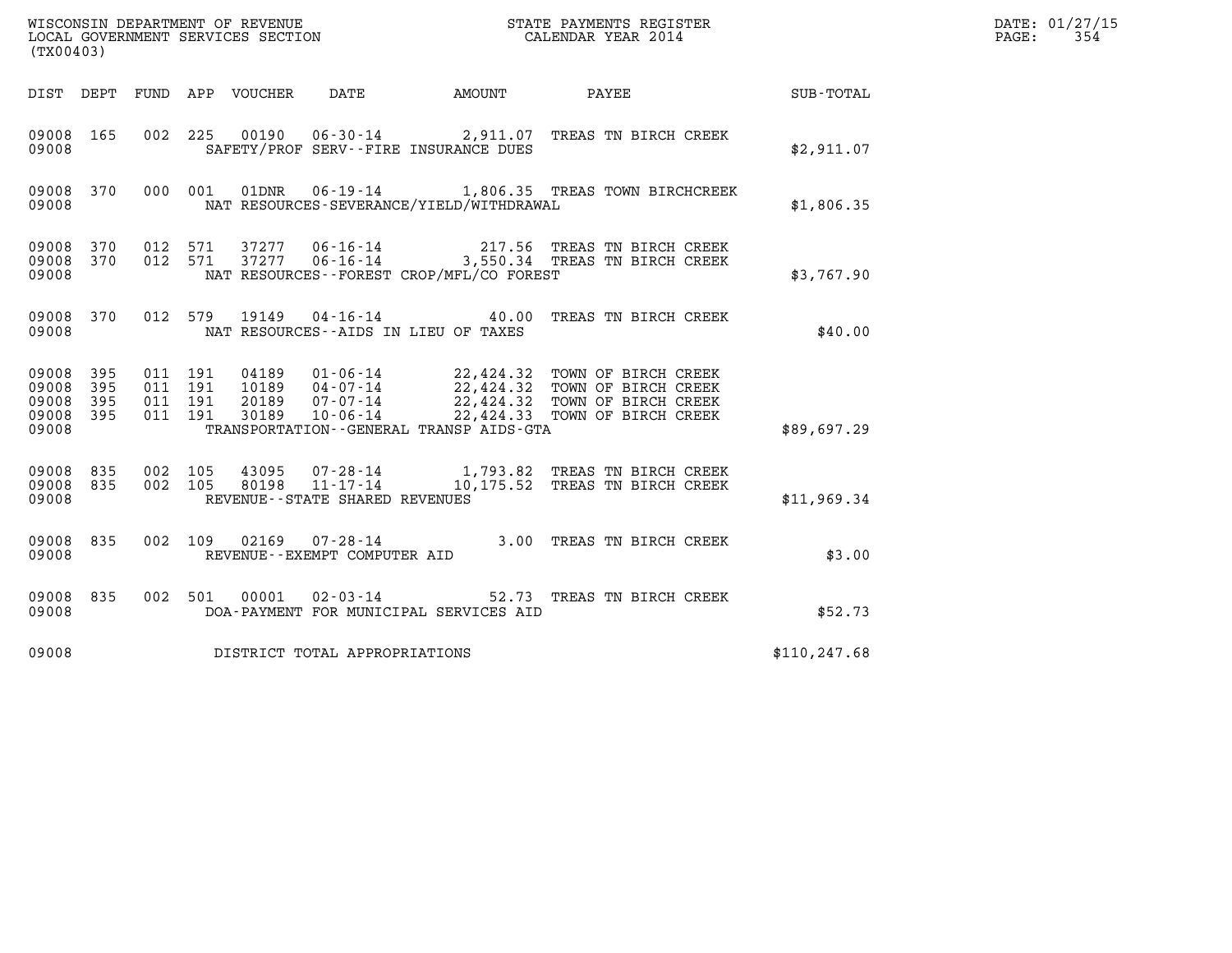| WISCONSIN DEPARTMENT OF REVENUE   | STATE PAYMENTS REGISTER | DATE: 01/27/15 |
|-----------------------------------|-------------------------|----------------|
| LOCAL GOVERNMENT SERVICES SECTION | CALENDAR YEAR 2014      | 355<br>PAGE:   |

| WISCONSIN DEPARTMENT OF REVENUE<br>(TX00403)                                                      | LOCAL GOVERNMENT SERVICES SECTION                                                                                                                                               | STATE PAYMENTS REGISTER<br>CALENDAR YEAR 2014                                                                    |                  |
|---------------------------------------------------------------------------------------------------|---------------------------------------------------------------------------------------------------------------------------------------------------------------------------------|------------------------------------------------------------------------------------------------------------------|------------------|
| FUND<br>DIST<br>DEPT                                                                              | APP<br>VOUCHER<br>DATE                                                                                                                                                          | AMOUNT<br>PAYEE                                                                                                  | <b>SUB-TOTAL</b> |
| 165<br>002<br>09010<br>09010                                                                      | 225<br>00191<br>SAFETY/PROF SERV--FIRE INSURANCE DUES                                                                                                                           | 06-30-14 2,839.19 TREAS TN BLOOMER                                                                               | \$2,839.19       |
| 09010<br>370<br>002<br>002<br>09010<br>370                                                        | 503<br>16422<br>$01 - 30 - 14$<br>16422<br>$01 - 30 - 14$<br>503                                                                                                                | 6,410.86<br>TREAS TN BLOOMER<br>2,436.94<br>TREAS TN BLOOMER<br>TOWN SHARE 972.14                                |                  |
| 09010                                                                                             | NAT RESOURCES - AIDS IN LIEU OF TAXES                                                                                                                                           |                                                                                                                  | \$8,847.80       |
| 012<br>09010<br>370<br>09010                                                                      | 571<br>37278<br>$06 - 16 - 14$<br>NAT RESOURCES - - FOREST CROP/MFL/CO FOREST                                                                                                   | 78.93 TREAS TN BLOOMER                                                                                           | \$78.93          |
| 370<br>012<br>09010<br>09010<br>370<br>012<br>012<br>09010<br>370<br>09010                        | 579<br>19150<br>$04 - 16 - 14$<br>19150<br>$04 - 16 - 14$<br>579<br>19150<br>$04 - 16 - 14$<br>579<br>NAT RESOURCES--AIDS IN LIEU OF TAXES                                      | TREAS TN BLOOMER<br>17.16<br>246.60<br>TREAS TN BLOOMER<br>207.46<br>TREAS TN BLOOMER                            | \$471.22         |
| 09010<br>395<br>011<br>395<br>09010<br>011<br>011<br>09010<br>395<br>395<br>011<br>09010<br>09010 | 191<br>04190<br>$01 - 06 - 14$<br>191<br>$04 - 07 - 14$<br>10190<br>191<br>20190<br>$07 - 07 - 14$<br>191<br>30190<br>$10 - 06 - 14$<br>TRANSPORTATION--GENERAL TRANSP AIDS-GTA | 23,773.91 TOWN OF BLOOMER<br>23,773.91 TOWN OF BLOOMER<br>23,773.91 TOWN OF BLOOMER<br>23,773.91 TOWN OF BLOOMER | \$95,095.64      |
| 002<br>09010<br>835<br>835<br>002<br>09010<br>09010                                               | 105<br>43096<br>07-28-14<br>$11 - 17 - 14$<br>105<br>80199<br>REVENUE - - STATE SHARED REVENUES                                                                                 | 6,028.82<br>TREAS TN BLOOMER<br>34, 184.30<br>TREAS TN BLOOMER                                                   | \$40, 213.12     |
| 002<br>09010<br>835<br>09010                                                                      | 109<br>02170<br>$07 - 28 - 14$<br>REVENUE--EXEMPT COMPUTER AID                                                                                                                  | 26.00<br>TREAS TN BLOOMER                                                                                        | \$26.00          |
| 835<br>021<br>09010<br>09010                                                                      | 363<br>35990<br>$03 - 24 - 14$<br>REVENUE--LOTTERY CREDIT -                                                                                                                     | 3,410.81<br>TREAS TN BLOOMER                                                                                     | \$3,410.81       |
| 09010                                                                                             | DISTRICT TOTAL APPROPRIATIONS                                                                                                                                                   |                                                                                                                  | \$150,982.71     |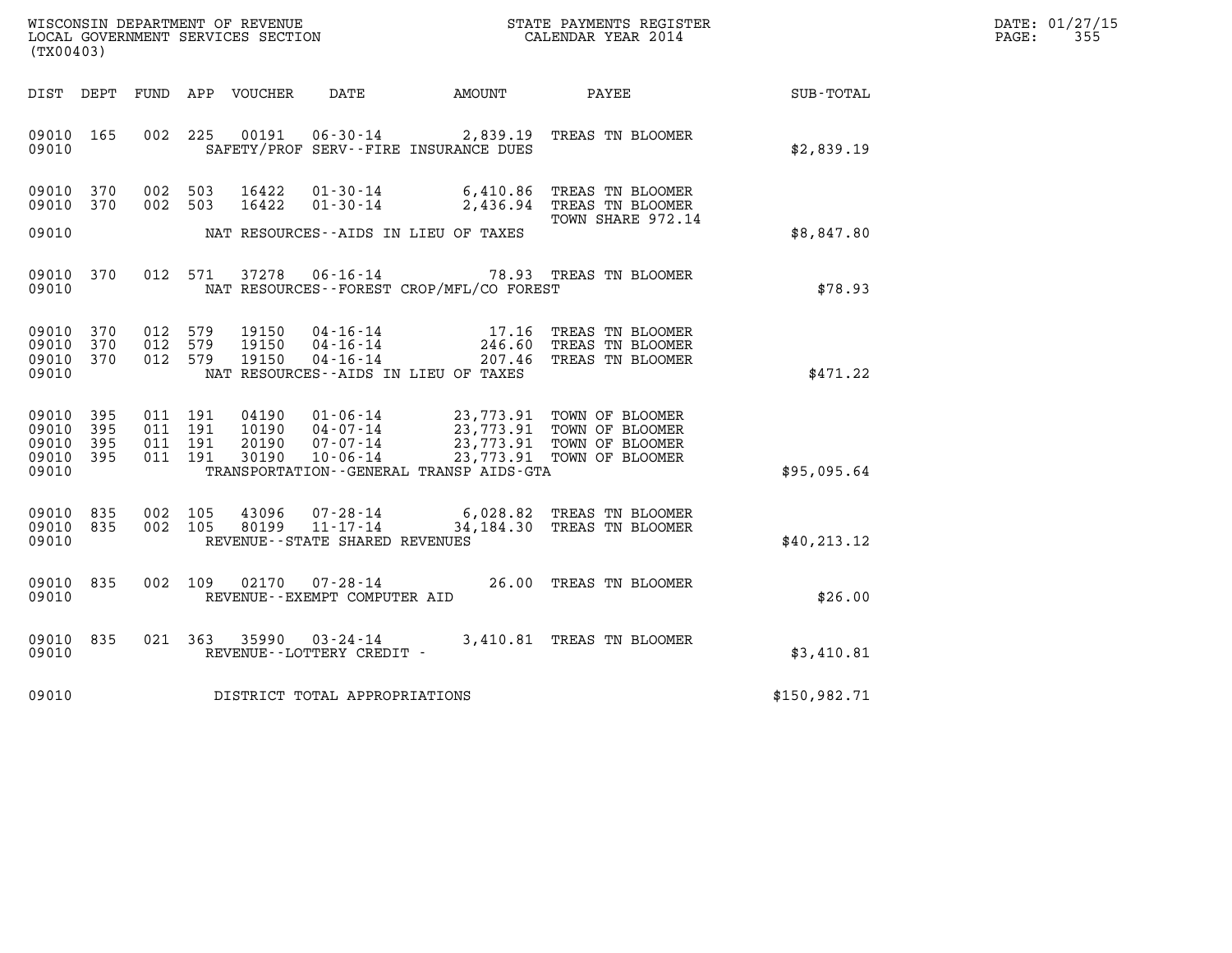|                                               | ${\tt WISCOONSIM} \begin{tabular}{lcccc} DEPARTMENT OF REVENUE & & & & & & & \begin{tabular}{l} \bf STATE \end{tabular} \end{tabular} \begin{tabular}{lcccc} \bf RTATE \end{tabular} \end{tabular} \begin{tabular}{lcccc} \bf RTATE \end{tabular} \end{tabular} \begin{tabular}{lcccc} \bf RTATE \end{tabular} \end{tabular} \begin{tabular}{lcccc} \bf RTATE \end{tabular} \end{tabular} \begin{tabular}{lcccc} \bf RTATE \end{tabular} \end{tabular} \begin{tabular}{lcccc} \bf RTATE \end{tabular} \end{tabular} \begin{tabular}{lcccc} \bf RTATE \end$<br>(TX00403) |                                          |         |                                  |                                                  |                                              |                                                                                                                                                              |              | DATE: 01/27/15<br>$\mathtt{PAGE}$ :<br>356 |
|-----------------------------------------------|-------------------------------------------------------------------------------------------------------------------------------------------------------------------------------------------------------------------------------------------------------------------------------------------------------------------------------------------------------------------------------------------------------------------------------------------------------------------------------------------------------------------------------------------------------------------------|------------------------------------------|---------|----------------------------------|--------------------------------------------------|----------------------------------------------|--------------------------------------------------------------------------------------------------------------------------------------------------------------|--------------|--------------------------------------------|
|                                               |                                                                                                                                                                                                                                                                                                                                                                                                                                                                                                                                                                         |                                          |         |                                  |                                                  | DIST DEPT FUND APP VOUCHER DATE AMOUNT PAYEE |                                                                                                                                                              | SUB-TOTAL    |                                            |
| 09012 165<br>09012                            |                                                                                                                                                                                                                                                                                                                                                                                                                                                                                                                                                                         | 002 225                                  |         |                                  |                                                  | SAFETY/PROF SERV--FIRE INSURANCE DUES        | 00192   06-30-14   2,120.41   TREAS TN CLEVELAND                                                                                                             | \$2,120.41   |                                            |
| 09012 370<br>09012                            |                                                                                                                                                                                                                                                                                                                                                                                                                                                                                                                                                                         | 000 001                                  |         | 03DNR                            |                                                  | NAT RESOURCES-SEVERANCE/YIELD/WITHDRAWAL     | 11-04-14 3,333.06 TREAS TOWN CLEVELAND                                                                                                                       | \$3,333.06   |                                            |
| 09012 370                                     |                                                                                                                                                                                                                                                                                                                                                                                                                                                                                                                                                                         |                                          | 002 503 |                                  |                                                  |                                              | 16423  01-30-14  3,288.69  TREAS TN CLEVELAND                                                                                                                |              |                                            |
| 09012                                         |                                                                                                                                                                                                                                                                                                                                                                                                                                                                                                                                                                         |                                          |         |                                  |                                                  | NAT RESOURCES--AIDS IN LIEU OF TAXES         | TOWN SHARE 305.13                                                                                                                                            | \$3,288.69   |                                            |
| 09012 370<br>09012 370<br>09012               |                                                                                                                                                                                                                                                                                                                                                                                                                                                                                                                                                                         | 012 571<br>012 571                       |         | 37279<br>37279                   |                                                  | NAT RESOURCES--FOREST CROP/MFL/CO FOREST     | 06-16-14 380.64 TREAS TN CLEVELAND<br>06-16-14 2,270.18 TREAS TN CLEVELAND                                                                                   | \$2,650.82   |                                            |
| 09012 370<br>09012<br>09012 370<br>09012      | 370                                                                                                                                                                                                                                                                                                                                                                                                                                                                                                                                                                     | 012 579<br>012 579<br>012 579            |         | 19151<br>19151<br>19151          |                                                  | NAT RESOURCES - AIDS IN LIEU OF TAXES        | 04-16-14 7.16 TREAS TN CLEVELAND<br>04-16-14 607.77 TREAS TN CLEVELAND<br>04-16-14 20.00 TREAS TN CLEVELAND                                                  | \$634.93     |                                            |
| 09012<br>09012<br>09012<br>09012 395<br>09012 | 395<br>395<br>395                                                                                                                                                                                                                                                                                                                                                                                                                                                                                                                                                       | 011 191<br>011 191<br>011 191<br>011 191 |         | 04191<br>10191<br>20191<br>30191 |                                                  | TRANSPORTATION - - GENERAL TRANSP AIDS - GTA | 01-06-14 19,000.07 TOWN OF CLEVELAND<br>04-07-14 19,000.07 TOWN OF CLEVELAND<br>07-07-14 19,000.07 TOWN OF CLEVELAND<br>10-06-14 19,000.09 TOWN OF CLEVELAND | \$76,000.30  |                                            |
| 09012 835<br>09012 835<br>09012               |                                                                                                                                                                                                                                                                                                                                                                                                                                                                                                                                                                         | 002 105<br>002 105                       |         | 43097<br>80200                   | REVENUE--STATE SHARED REVENUES                   |                                              | 07-28-14   8,197.42 TREAS TN CLEVELAND<br>11-17-14   46,452.07 TREAS TN CLEVELAND<br>46,452.07 TREAS TN CLEVELAND                                            | \$54,649.49  |                                            |
| 09012 835<br>09012                            |                                                                                                                                                                                                                                                                                                                                                                                                                                                                                                                                                                         |                                          | 002 109 |                                  | 02171   07-28-14<br>REVENUE--EXEMPT COMPUTER AID |                                              | 6.00 TREAS TN CLEVELAND                                                                                                                                      | \$6.00       |                                            |
| 09012                                         |                                                                                                                                                                                                                                                                                                                                                                                                                                                                                                                                                                         |                                          |         |                                  | DISTRICT TOTAL APPROPRIATIONS                    |                                              |                                                                                                                                                              | \$142,683.70 |                                            |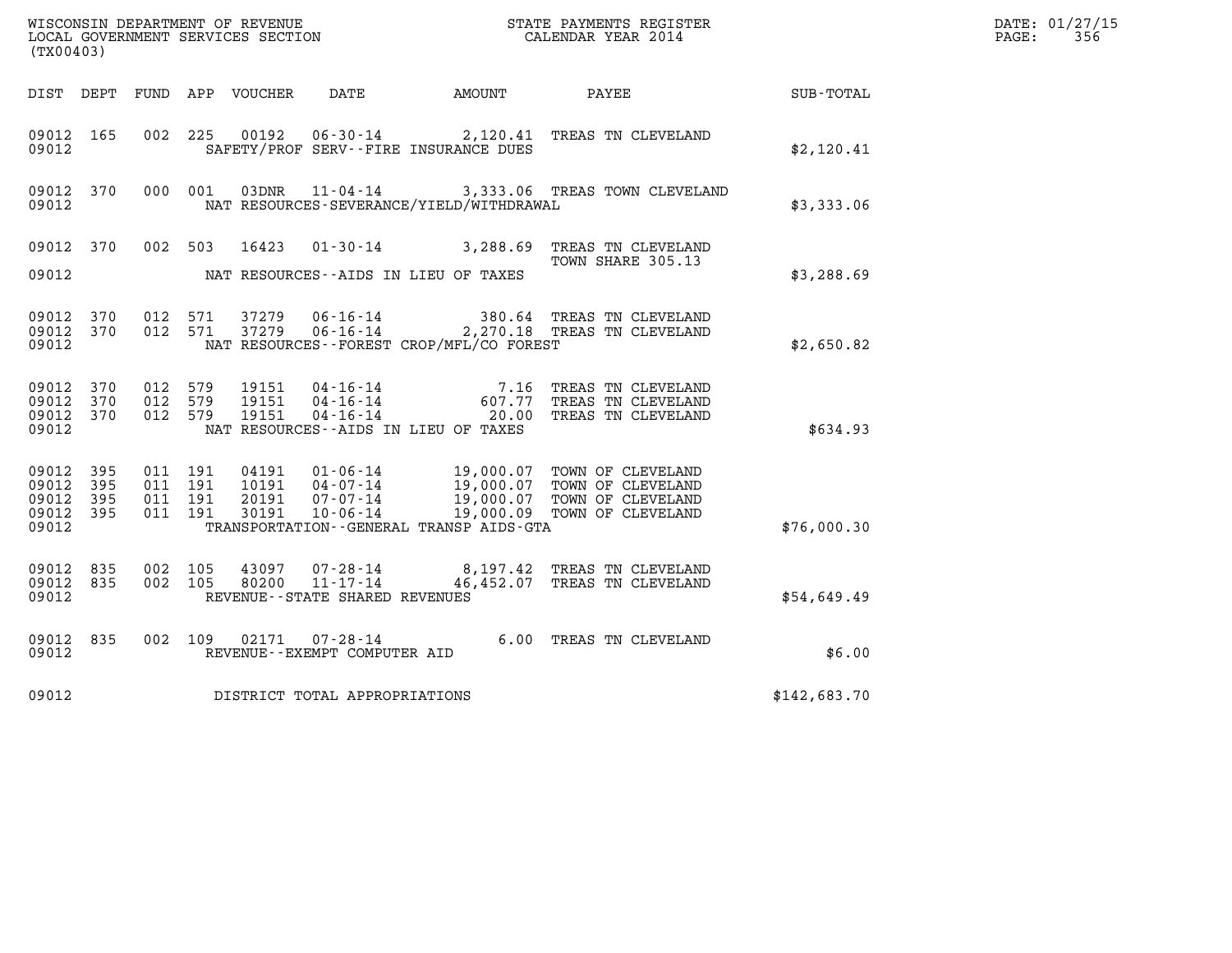| WISCONSIN DEPARTMENT OF REVENUE   | STATE PAYMENTS REGISTER | DATE: 01/27/15 |
|-----------------------------------|-------------------------|----------------|
| LOCAL GOVERNMENT SERVICES SECTION | CALENDAR YEAR 2014      | 35'<br>PAGE:   |

|                                           | WISCONSIN DEPARTMENT OF REVENUE<br>LOCAL GOVERNMENT SERVICES SECTION<br>(TX00403) |                          |                          |                                  |                                            |                                                                                                             | STATE PAYMENTS REGISTER<br>CALENDAR YEAR 2014                            |              | DATE: 01/27/15<br>PAGE:<br>357 |
|-------------------------------------------|-----------------------------------------------------------------------------------|--------------------------|--------------------------|----------------------------------|--------------------------------------------|-------------------------------------------------------------------------------------------------------------|--------------------------------------------------------------------------|--------------|--------------------------------|
| DIST DEPT                                 |                                                                                   |                          |                          | FUND APP VOUCHER                 | DATE                                       | AMOUNT                                                                                                      | PAYEE                                                                    | SUB-TOTAL    |                                |
| 09014 165<br>09014                        |                                                                                   |                          |                          |                                  |                                            | 002 225 00193 06-30-14 2,282.13<br>SAFETY/PROF SERV--FIRE INSURANCE DUES                                    | TREAS TN COLBURN                                                         | \$2, 282.13  |                                |
| 09014 370                                 |                                                                                   | 002                      |                          | 503 16424                        | 01-30-14                                   | 1,795.31                                                                                                    | TREAS TN COLBURN<br>TOWN SHARE 70.92                                     |              |                                |
| 09014                                     |                                                                                   |                          |                          |                                  |                                            | NAT RESOURCES -- AIDS IN LIEU OF TAXES                                                                      |                                                                          | \$1,795.31   |                                |
| 09014<br>09014<br>09014                   | 370<br>370                                                                        | 012<br>012               | 571<br>571               | 37280<br>37280                   |                                            | NAT RESOURCES - - FOREST CROP/MFL/CO FOREST                                                                 | 06-16-14 698.31 TREAS TN COLBURN<br>06-16-14 204.00 TREAS TN COLBURN     | \$902.31     |                                |
| 09014<br>09014<br>09014<br>09014<br>09014 | 395<br>395<br>395<br>395                                                          | 011<br>011<br>011<br>011 | 191<br>191<br>191<br>191 | 04192<br>10192<br>20192<br>30192 | 04-07-14<br>07-07-14<br>$10 - 06 - 14$     | $01 - 06 - 14$ 34, 295.40<br>34,295.40<br>34,295.40<br>34,295.40<br>TRANSPORTATION--GENERAL TRANSP AIDS-GTA | TOWN OF COLBURN<br>TOWN OF COLBURN<br>TOWN OF COLBURN<br>TOWN OF COLBURN | \$137,181.60 |                                |
| 09014<br>09014<br>09014                   | 835<br>835                                                                        | 002<br>002               | 105<br>105               | 43098<br>80201                   | 11-17-14<br>REVENUE--STATE SHARED REVENUES | $07 - 28 - 14$ 4, 319.31<br>24,501.14                                                                       | TREAS TN COLBURN<br>TREAS TN COLBURN                                     | \$28,820.45  |                                |
| 09014                                     |                                                                                   |                          |                          |                                  | DISTRICT TOTAL APPROPRIATIONS              |                                                                                                             |                                                                          | \$170,981.80 |                                |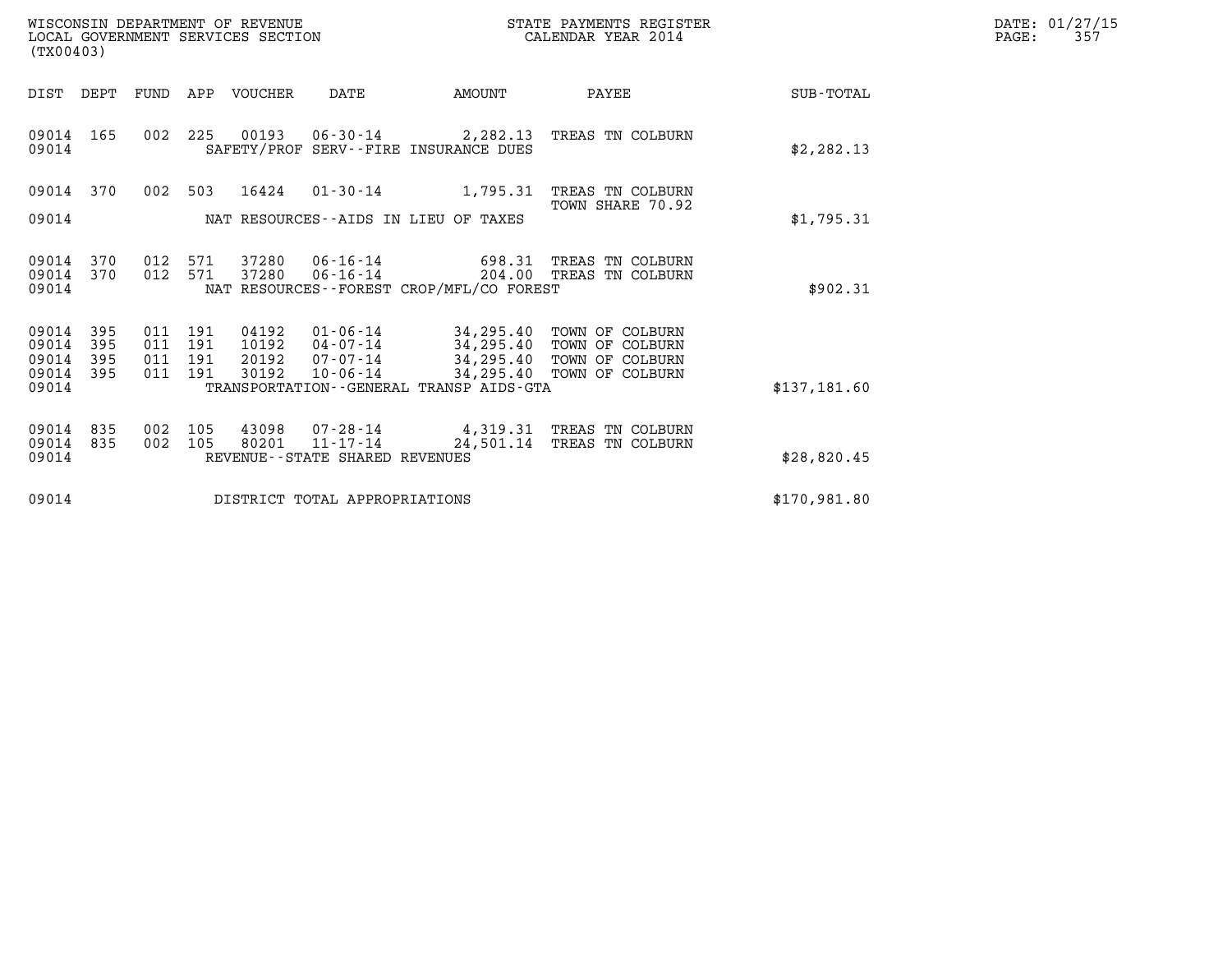| DATE: | 01/27/15 |
|-------|----------|
| PAGE: | 358      |

| (TX00403)                                         |            |                                          |         |                            |                                                     |                                              |                                                                                    |              | DATE: 01/27/15<br>$\mathtt{PAGE}$ :<br>358 |
|---------------------------------------------------|------------|------------------------------------------|---------|----------------------------|-----------------------------------------------------|----------------------------------------------|------------------------------------------------------------------------------------|--------------|--------------------------------------------|
|                                                   |            |                                          |         | DIST DEPT FUND APP VOUCHER | DATE                                                | AMOUNT                                       | PAYEE                                                                              | SUB-TOTAL    |                                            |
| 09016 165<br>09016                                |            |                                          | 002 225 | 00194                      |                                                     | SAFETY/PROF SERV--FIRE INSURANCE DUES        | 06-30-14 2,192.29 TREAS TN COOKS VALLEY                                            | \$2,192.29   |                                            |
| 09016<br>09016 370<br>09016                       | 370        | 000 001<br>000 001                       |         | 01DNR<br>03DNR             |                                                     | NAT RESOURCES-SEVERANCE/YIELD/WITHDRAWAL     | 06-19-14 636.00 TREAS TOWN COOKS VALLEY<br>11-04-14 354.84 TREAS TOWN COOKS VALLEY | \$990.84     |                                            |
| 09016 370<br>09016                                |            | 002 503                                  |         | 16425                      |                                                     | NAT RESOURCES--AIDS IN LIEU OF TAXES         | 01-30-14 3,679.32 TREAS TN COOKS VALLEY<br>TOWN SHARE 415.41                       | \$3,679.32   |                                            |
| 09016 370<br>09016                                |            |                                          | 012 571 |                            |                                                     | NAT RESOURCES - - FOREST CROP/MFL/CO FOREST  | 37281  06-16-14    109.40    TREAS TN COOKS VALLEY                                 | \$109.40     |                                            |
| 09016 370<br>09016                                |            | 012 579                                  |         | 19152                      |                                                     | NAT RESOURCES--AIDS IN LIEU OF TAXES         | 04-16-14 12.00 TREAS TN COOKS VALLEY                                               | \$12.00      |                                            |
| 09016<br>09016 395<br>09016<br>09016 395<br>09016 | 395<br>395 | 011 191<br>011 191<br>011 191<br>011 191 |         |                            |                                                     | TRANSPORTATION - - GENERAL TRANSP AIDS - GTA |                                                                                    | \$76,571.89  |                                            |
| 09016 835<br>09016 835<br>09016                   |            | 002 105<br>002 105                       |         | 43099<br>80202             | $11 - 17 - 14$<br>REVENUE - - STATE SHARED REVENUES |                                              | 07-28-14 5,976.19 TREAS TN COOKS VALLEY<br>33,865.07 TREAS TN COOKS VALLEY         | \$39,841.26  |                                            |
| 09016 835<br>09016                                |            |                                          | 002 109 | 02172                      | REVENUE--EXEMPT COMPUTER AID                        |                                              | 07-28-14 34.00 TREAS TN COOKS VALLEY                                               | \$34.00      |                                            |
| 09016                                             |            |                                          |         |                            | DISTRICT TOTAL APPROPRIATIONS                       |                                              |                                                                                    | \$123,431.00 |                                            |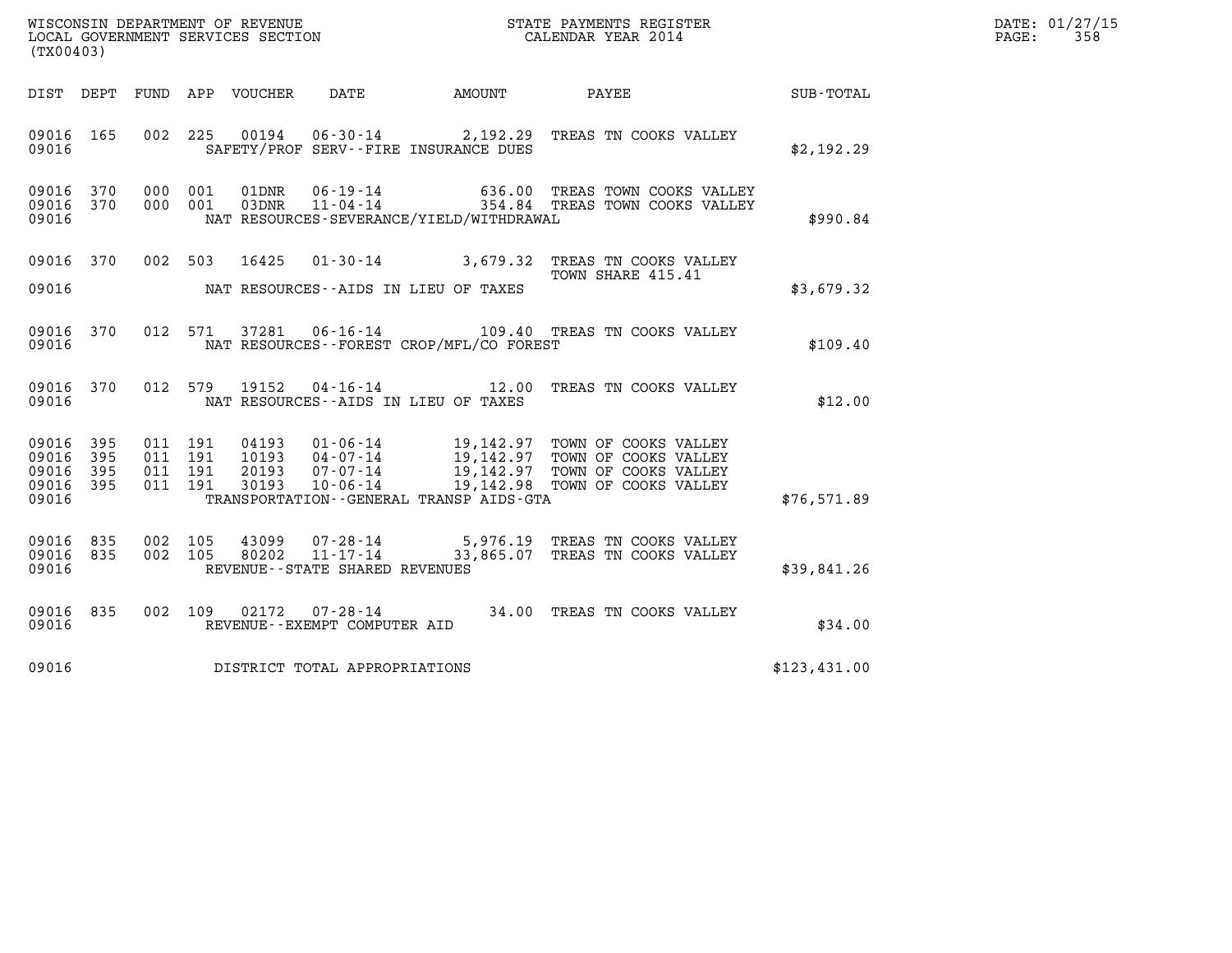| (TX00403)                                         |            |                                          |                                 | WISCONSIN DEPARTMENT OF REVENUE<br>LOCAL GOVERNMENT SERVICES SECTION |                                             | STATE PAYMENTS REGISTER<br>CALENDAR YEAR 2014                                                                                                                                         |              | DATE: 01/27/15<br>$\mathtt{PAGE}$ :<br>359 |
|---------------------------------------------------|------------|------------------------------------------|---------------------------------|----------------------------------------------------------------------|---------------------------------------------|---------------------------------------------------------------------------------------------------------------------------------------------------------------------------------------|--------------|--------------------------------------------|
|                                                   |            |                                          | DIST DEPT FUND APP VOUCHER DATE |                                                                      | <b>AMOUNT</b>                               | PAYEE                                                                                                                                                                                 | SUB-TOTAL    |                                            |
| 09018                                             | 09018 165  |                                          |                                 |                                                                      | SAFETY/PROF SERV--FIRE INSURANCE DUES       | 002 225 00195 06-30-14 2,048.53 TREAS TN DELMAR                                                                                                                                       | \$2,048.53   |                                            |
| 09018                                             | 09018 370  |                                          |                                 |                                                                      | NAT RESOURCES - - FOREST CROP/MFL/CO FOREST | 012 571 37282 06-16-14 22.40 TREAS TN DELMAR                                                                                                                                          | \$22.40      |                                            |
| 09018 370<br>09018                                |            |                                          |                                 | NAT RESOURCES--RU RECYCLING GRANT                                    |                                             | 074 670 41307 05-23-14 1,881.58 TREAS TN DELMAR                                                                                                                                       | \$1,881.58   |                                            |
| 09018 395<br>09018<br>09018<br>09018 395<br>09018 | 395<br>395 | 011 191<br>011 191<br>011 191<br>011 191 |                                 |                                                                      | TRANSPORTATION--GENERAL TRANSP AIDS-GTA     | 04194   01-06-14   31,755.00 TOWN OF DELMAR<br>10194   04-07-14   31,755.00 TOWN OF DELMAR<br>20194  07-07-14  31,755.00 TOWN OF DELMAR<br>30194  10-06-14  31,755.00  TOWN OF DELMAR | \$127,020.00 |                                            |
| 09018 395<br>09018                                |            |                                          |                                 |                                                                      | TRANSPORTATION - - LRIP/TRIP/MSIP GRANTS    | 011 278 31377 11-14-14 16,525.00 TREAS TN DELMAR                                                                                                                                      | \$16,525.00  |                                            |
| 09018 835<br>09018 835<br>09018                   |            | 002 105<br>002 105                       | 80203                           | $11 - 17 - 14$<br>REVENUE - - STATE SHARED REVENUES                  |                                             | 43100  07-28-14  13,275.92  TREAS TN DELMAR<br>75,254.84 TREAS TN DELMAR                                                                                                              | \$88,530.76  |                                            |
| 09018 835<br>09018                                |            |                                          |                                 | 002 109 02173 07-28-14<br>REVENUE--EXEMPT COMPUTER AID               |                                             | 3.00 TREAS TN DELMAR                                                                                                                                                                  | \$3.00       |                                            |
| 09018                                             |            |                                          |                                 | DISTRICT TOTAL APPROPRIATIONS                                        |                                             |                                                                                                                                                                                       | \$236,031.27 |                                            |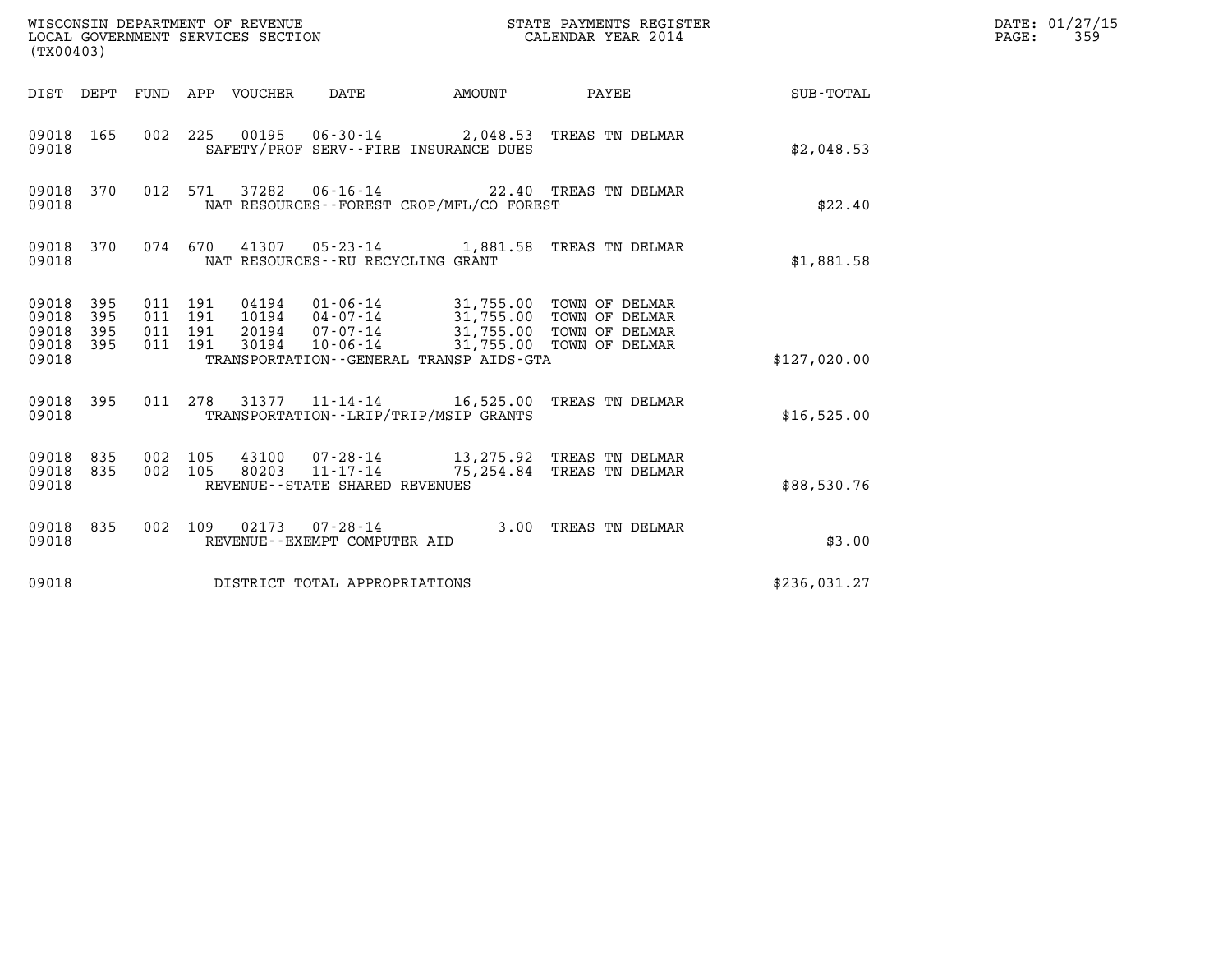| DATE: | 01/27/15 |
|-------|----------|
| PAGE: | 360      |

| (TX00403)                                                       |                                          |                                                                                                                                                                                                                                                          |                                                                                                                      |               | DATE: 01/27/15<br>$\mathtt{PAGE:}$<br>360 |
|-----------------------------------------------------------------|------------------------------------------|----------------------------------------------------------------------------------------------------------------------------------------------------------------------------------------------------------------------------------------------------------|----------------------------------------------------------------------------------------------------------------------|---------------|-------------------------------------------|
|                                                                 |                                          |                                                                                                                                                                                                                                                          |                                                                                                                      |               |                                           |
| 09020 165<br>09020                                              | 002 225                                  | 00196<br>SAFETY/PROF SERV--FIRE INSURANCE DUES                                                                                                                                                                                                           | 06-30-14 12, 201.33 TREAS TN EAGLE POINT                                                                             | \$12, 201.33  |                                           |
| 09020 370<br>09020 370<br>09020                                 | 000 001<br>000 001                       | 01DNR<br>03DNR<br>NAT RESOURCES-SEVERANCE/YIELD/WITHDRAWAL                                                                                                                                                                                               | 06-19-14 1,037.90 TREAS TOWN EAGLE POINT<br>11-04-14 141.47 TREAS TOWN EAGLE POINT                                   | \$1,179.37    |                                           |
| 09020 370<br>09020                                              | 012 571                                  | 37283  06-16-14  252.32  TREAS TN EAGLE POINT<br>NAT RESOURCES - - FOREST CROP/MFL/CO FOREST                                                                                                                                                             |                                                                                                                      | \$252.32      |                                           |
| 09020<br>370<br>09020                                           | 012 579                                  | 19153<br>NAT RESOURCES--AIDS IN LIEU OF TAXES                                                                                                                                                                                                            | 04-16-14 42.86 TREAS TN EAGLE POINT                                                                                  | \$42.86       |                                           |
| 09020 370<br>09020                                              | 012 583                                  | 01310  12-17-14  6,285.50 TREAS TN EAGLE POINT<br>NAT RESOURCES - - RECREATION RESOURCE - FED                                                                                                                                                            |                                                                                                                      | \$6,285.50    |                                           |
| 09020 395<br>09020<br>395<br>09020<br>395<br>09020 395<br>09020 | 011 191<br>011 191<br>011 191<br>011 191 | 04195  01-06-14  48,542.28  TOWN OF EAGLE POINT<br>10195  04-07-14  48,542.28  TOWN OF EAGLE POINT<br>20195  07-07-14  48,542.28  TOWN OF EAGLE POINT<br>30195  10-06-14  48,542.28  TOWN OF EAGLE POINT<br>TRANSPORTATION - - GENERAL TRANSP AIDS - GTA |                                                                                                                      | \$194, 169.12 |                                           |
| 09020 395<br>09020                                              |                                          | 011 278 25544 09-24-14 28,067.00 TREAS TN EAGLE POINT<br>TRANSPORTATION - - LRIP/TRIP/MSIP GRANTS                                                                                                                                                        |                                                                                                                      | \$28,067.00   |                                           |
| 09020<br>835<br>09020<br>835<br>09020                           | 002 105<br>002 105                       | 43101<br>80204<br>REVENUE--STATE SHARED REVENUES                                                                                                                                                                                                         | 07–28–14             13,907.45   TREAS  TN EAGLE  POINT<br>11–17–14              78,860.63   TREAS  TN  EAGLE  POINT | \$92,768.08   |                                           |
| 09020 835<br>09020                                              |                                          | 002 109 02174 07-28-14 95.00 TREAS TN EAGLE POINT<br>REVENUE--EXEMPT COMPUTER AID                                                                                                                                                                        |                                                                                                                      | \$95.00       |                                           |
| 09020<br>835<br>09020                                           |                                          | 021 363 35991 03-24-14 142.35 TREAS TN EAGLE POINT<br>REVENUE--LOTTERY CREDIT -                                                                                                                                                                          |                                                                                                                      | \$142.35      |                                           |
| 09020                                                           |                                          | DISTRICT TOTAL APPROPRIATIONS                                                                                                                                                                                                                            |                                                                                                                      | \$335, 202.93 |                                           |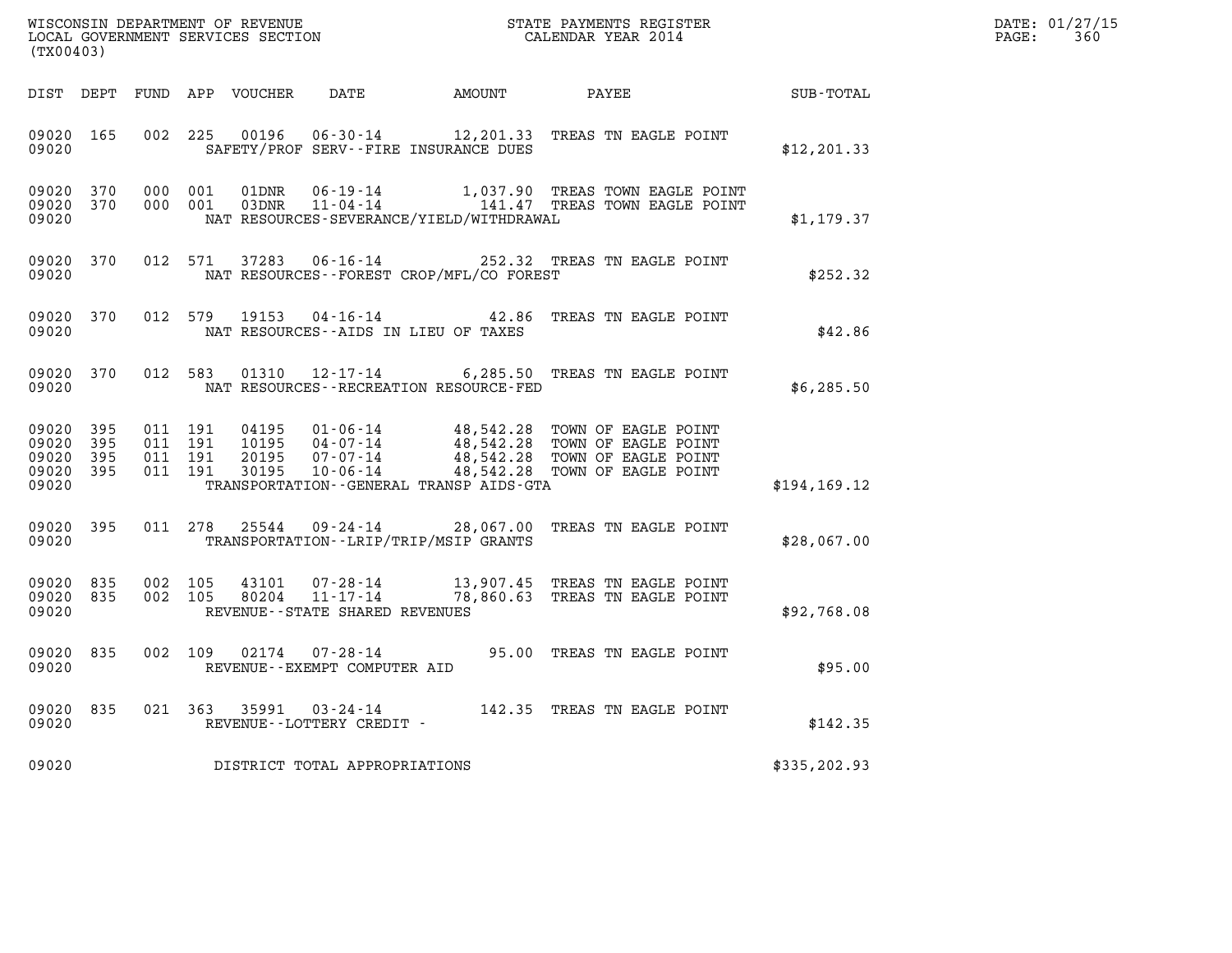| WISCONSIN DEPARTMENT OF REVENUE<br>(TX00403)                       | LOCAL GOVERNMENT SERVICES SECTION                                                                                                                                                                                                               | STATE PAYMENTS REGISTER<br>CALENDAR YEAR 2014 |               | DATE: 01/27/15<br>$\mathtt{PAGE:}$<br>361 |
|--------------------------------------------------------------------|-------------------------------------------------------------------------------------------------------------------------------------------------------------------------------------------------------------------------------------------------|-----------------------------------------------|---------------|-------------------------------------------|
|                                                                    | DIST DEPT FUND APP VOUCHER DATE<br>AMOUNT                                                                                                                                                                                                       | PAYEE<br><b>SUB-TOTAL</b>                     |               |                                           |
| 09022 165<br>09022                                                 | 002 225 00197 06-30-14 2,228.23 TREAS TN EDSON<br>SAFETY/PROF SERV--FIRE INSURANCE DUES                                                                                                                                                         |                                               | \$2,228.23    |                                           |
| 09022 370<br>09022                                                 | 000 001<br>02DNR  09-11-14  3,849.32 TREAS TOWN EDSON<br>NAT RESOURCES-SEVERANCE/YIELD/WITHDRAWAL                                                                                                                                               |                                               | \$3,849.32    |                                           |
| 09022 370<br>09022                                                 | 012 571 37284 06-16-14 134.77 TREAS TN EDSON<br>NAT RESOURCES -- FOREST CROP/MFL/CO FOREST                                                                                                                                                      |                                               | \$134.77      |                                           |
| 395<br>09022<br>09022<br>395<br>09022<br>395<br>09022 395<br>09022 | 011 191<br>04196  01-06-14  28,944.68  TOWN OF EDSON<br>10196  04-07-14  28,944.68  TOWN OF EDSON<br>011 191<br>20196  07-07-14  28,944.68  TOWN OF EDSON<br>011 191<br>011 191<br>30196<br>10-06-14<br>TRANSPORTATION--GENERAL TRANSP AIDS-GTA | 28,944.69 TOWN OF EDSON                       | \$115.778.73  |                                           |
| 09022 835<br>09022 835<br>09022                                    | 002 105<br>43102  07-28-14  9,375.36  TREAS TN EDSON<br>80205 11-17-14<br>002 105<br>REVENUE--STATE SHARED REVENUES                                                                                                                             | 59,836.40 TREAS TN EDSON                      | \$69, 211.76  |                                           |
| 09022 835<br>09022                                                 | 002 109 02175 07-28-14<br>REVENUE--EXEMPT COMPUTER AID                                                                                                                                                                                          | 5.00 TREAS TN EDSON                           | \$5.00        |                                           |
| 09022                                                              | DISTRICT TOTAL APPROPRIATIONS                                                                                                                                                                                                                   |                                               | \$191, 207.81 |                                           |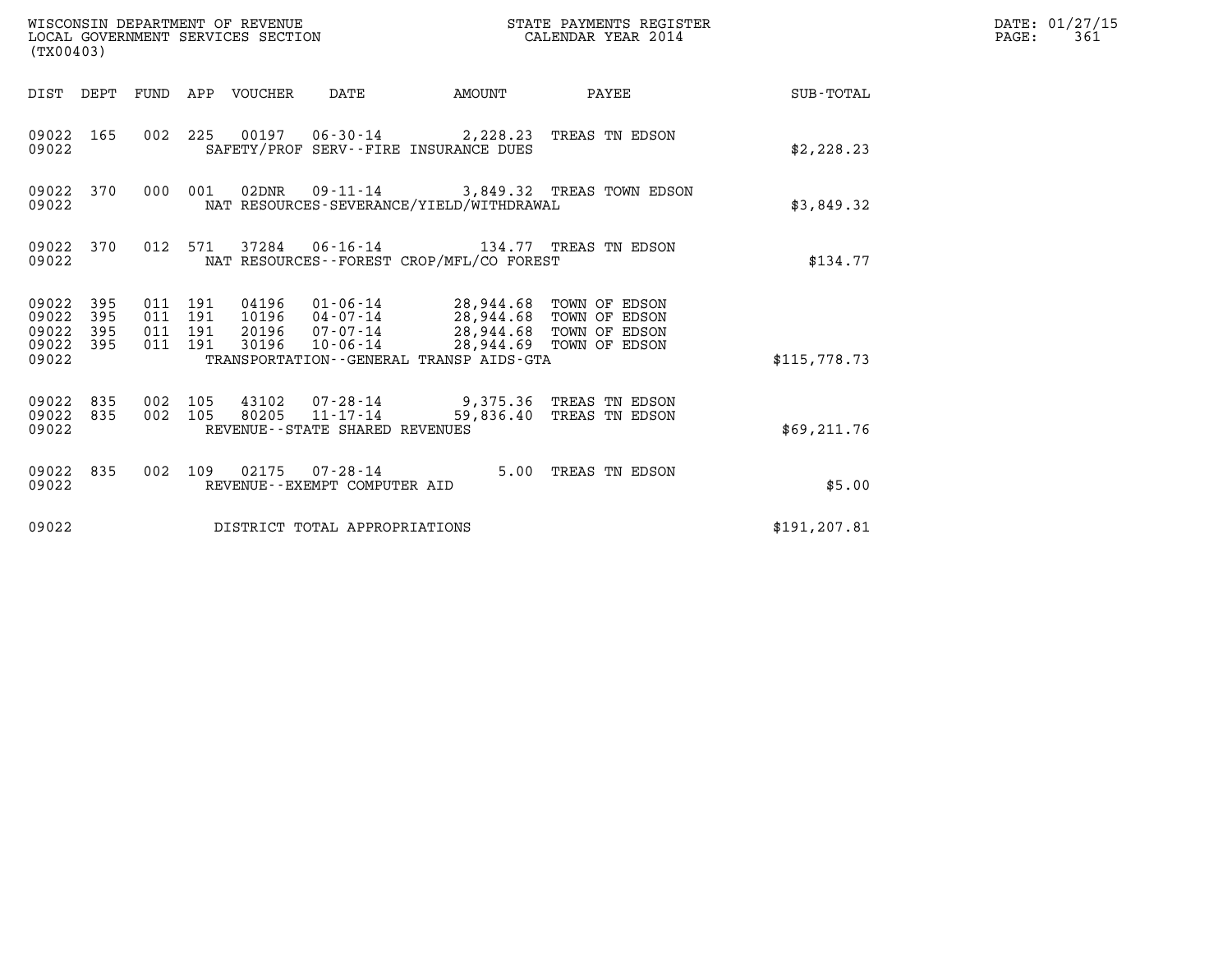|                                           | WISCONSIN DEPARTMENT OF REVENUE<br>LOCAL GOVERNMENT SERVICES SECTION<br>CALENDAR YEAR 2014<br>(TX00403) |                                          |  |                                 |                                                     |                                          |                                                                                                                                                                              |                      | DATE: 01/27/15<br>PAGE: 362 |
|-------------------------------------------|---------------------------------------------------------------------------------------------------------|------------------------------------------|--|---------------------------------|-----------------------------------------------------|------------------------------------------|------------------------------------------------------------------------------------------------------------------------------------------------------------------------------|----------------------|-----------------------------|
|                                           |                                                                                                         |                                          |  | DIST DEPT FUND APP VOUCHER DATE |                                                     | AMOUNT PAYEE                             |                                                                                                                                                                              | $\texttt{SUB-TOTAL}$ |                             |
| 09024 165<br>09024                        |                                                                                                         |                                          |  |                                 |                                                     | SAFETY/PROF SERV--FIRE INSURANCE DUES    | 002 225 00198 06-30-14 1,150.05 TREAS TN ESTELLA                                                                                                                             | \$1,150.05           |                             |
| 09024<br>09024 370<br>09024               |                                                                                                         | 370 012 571<br>012 571                   |  |                                 |                                                     | NAT RESOURCES--FOREST CROP/MFL/CO FOREST | 37285  06-16-14  160.63  TREAS TN ESTELLA<br>37285 06-16-14 84.56 TREAS TN ESTELLA                                                                                           | \$245.19             |                             |
| 09024 370 012 579<br>09024 370<br>09024   |                                                                                                         | 012 579                                  |  |                                 |                                                     | NAT RESOURCES--AIDS IN LIEU OF TAXES     | 19154  04-16-14   172.10 TREAS TN ESTELLA<br>19154  04-16-14   424.19 TREAS TN ESTELLA                                                                                       | \$596.29             |                             |
| 09024<br>09024<br>09024<br>09024<br>09024 | 395<br>395<br>395<br>395                                                                                | 011 191<br>011 191<br>011 191<br>011 191 |  |                                 |                                                     | TRANSPORTATION--GENERAL TRANSP AIDS-GTA  | 04197 01-06-14 12,178.04 TOWN OF ESTELLA<br>10197 04-07-14 12,178.04 TOWN OF ESTELLA<br>20197 07-07-14 12,178.04 TOWN OF ESTELLA<br>30197 10-06-14 12,178.05 TOWN OF ESTELLA | \$48,712.17          |                             |
| 09024 835<br>09024 835<br>09024           |                                                                                                         | 002 105<br>002 105                       |  | 80206                           | $11 - 17 - 14$<br>REVENUE - - STATE SHARED REVENUES |                                          | 43103 07-28-14 2,558.93 TREAS TN ESTELLA<br>14,500.60 TREAS TN ESTELLA                                                                                                       | \$17,059.53          |                             |
| 09024 835<br>09024                        |                                                                                                         |                                          |  |                                 | REVENUE--EXEMPT COMPUTER AID                        |                                          | 002 109 02176 07-28-14 17.00 TREAS TN ESTELLA                                                                                                                                | \$17.00              |                             |
| 09024 835<br>09024                        |                                                                                                         |                                          |  |                                 |                                                     | DOA-PAYMENT FOR MUNICIPAL SERVICES AID   | 002 501 00001 02-03-14 93.41 TREAS TN ESTELLA                                                                                                                                | \$93.41              |                             |
| 09024                                     |                                                                                                         |                                          |  |                                 | DISTRICT TOTAL APPROPRIATIONS                       |                                          |                                                                                                                                                                              | \$67,873.64          |                             |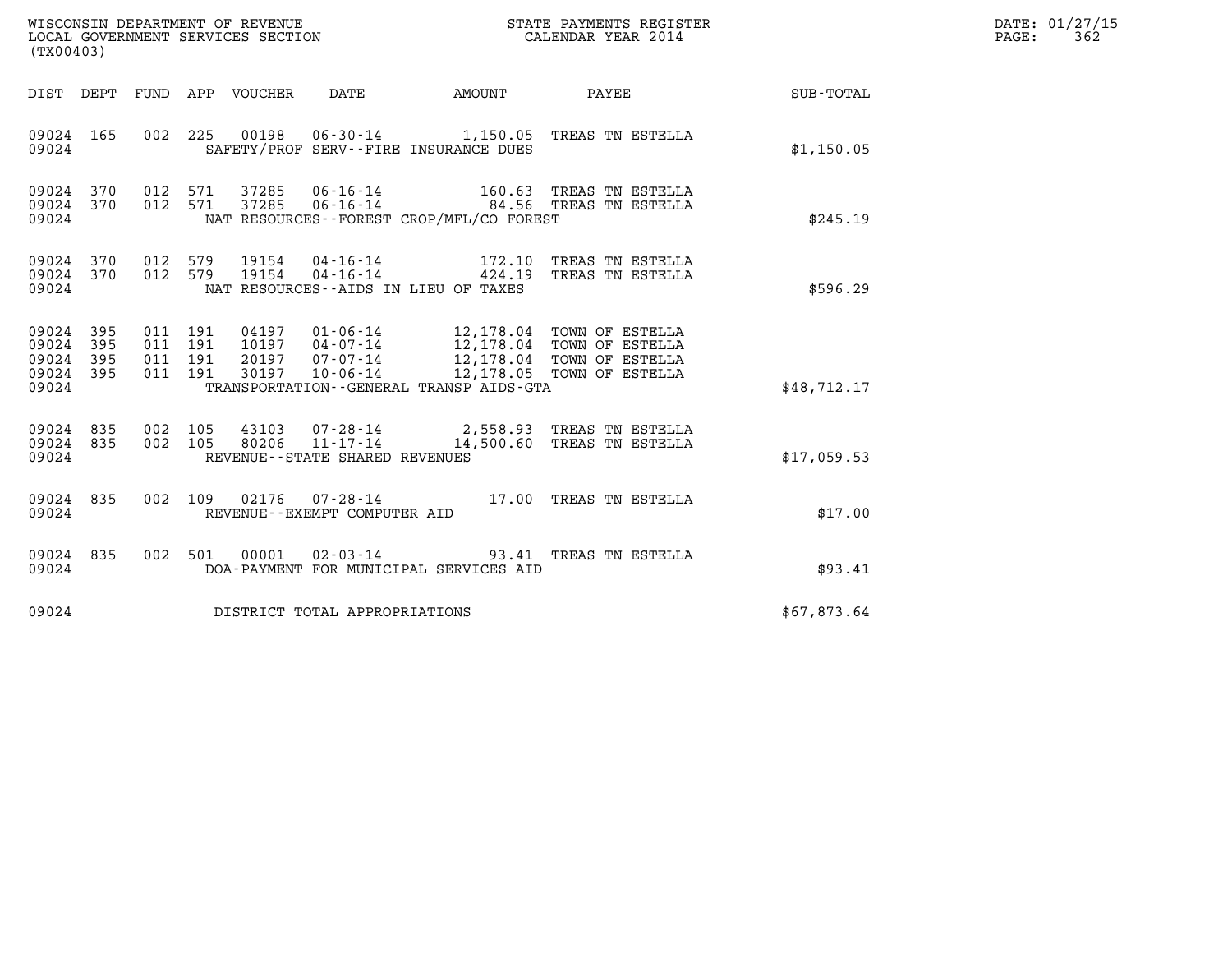|                                                   | WISCONSIN DEPARTMENT OF REVENUE<br>LOCAL GOVERNMENT SERVICES SECTION<br>(TX00403) |                                          |         |       |                                   | STATE PAYMENTS REGISTER<br>CALENDAR YEAR 2014                                                                                                                                                |                                                | DATE: 01/27/15<br>$\mathtt{PAGE:}$<br>363 |  |
|---------------------------------------------------|-----------------------------------------------------------------------------------|------------------------------------------|---------|-------|-----------------------------------|----------------------------------------------------------------------------------------------------------------------------------------------------------------------------------------------|------------------------------------------------|-------------------------------------------|--|
|                                                   |                                                                                   |                                          |         |       |                                   | DIST DEPT FUND APP VOUCHER DATE AMOUNT                                                                                                                                                       |                                                | PAYEE SUB-TOTAL                           |  |
| 09026 165<br>09026                                |                                                                                   |                                          |         |       |                                   | 002 225 00199 06-30-14 1,814.93 TREAS TN GOETZ<br>SAFETY/PROF SERV--FIRE INSURANCE DUES                                                                                                      |                                                | \$1,814.93                                |  |
| 09026 370<br>09026                                |                                                                                   |                                          | 000 001 |       |                                   | NAT RESOURCES-SEVERANCE/YIELD/WITHDRAWAL                                                                                                                                                     | 01DNR  06-19-14   14,619.83   TREAS TOWN GOETZ | \$14,619.83                               |  |
| 09026 370                                         |                                                                                   |                                          |         |       |                                   | 002 503 17233 03-31-14 148.82 TREAS TN GOETZ                                                                                                                                                 | TOWN SHARE 13.32                               |                                           |  |
| 09026                                             |                                                                                   |                                          |         |       |                                   | NAT RESOURCES--AIDS IN LIEU OF TAXES                                                                                                                                                         |                                                | \$148.82                                  |  |
| 09026 370<br>09026                                |                                                                                   |                                          |         |       |                                   | 012 571 37286 06-16-14 193.75 TREAS TN GOETZ<br>NAT RESOURCES - - FOREST CROP/MFL/CO FOREST                                                                                                  |                                                | \$193.75                                  |  |
| 09026 395<br>09026<br>09026<br>09026 395<br>09026 | 395<br>395                                                                        | 011 191<br>011 191<br>011 191<br>011 191 |         | 30198 | $10 - 06 - 14$                    | 04198   01-06-14   17,523.95   TOWN OF GOETZ<br>10198   04-07-14   17,523.95   TOWN OF GOETZ<br>20198   07-07-14   17,523.95   TOWN OF GOETZ<br>TRANSPORTATION - - GENERAL TRANSP AIDS - GTA | 17,523.97 TOWN OF GOETZ                        | \$70,095.82                               |  |
| 09026 835<br>09026 835<br>09026                   |                                                                                   | 002 105<br>002 105                       |         |       | REVENUE - - STATE SHARED REVENUES | 43104  07-28-14  7,823.79 TREAS TN GOETZ<br>80207  11-17-14  44,334.80 TREAS TN GOETZ                                                                                                        | 44,334.80 TREAS TN GOETZ                       | \$52,158.59                               |  |
| 09026 835<br>09026                                |                                                                                   |                                          |         |       | REVENUE--EXEMPT COMPUTER AID      | 002 109 02177 07-28-14 18.00 TREAS TN GOETZ                                                                                                                                                  |                                                | \$18.00                                   |  |
| 09026                                             |                                                                                   |                                          |         |       | DISTRICT TOTAL APPROPRIATIONS     |                                                                                                                                                                                              |                                                | \$139,049.74                              |  |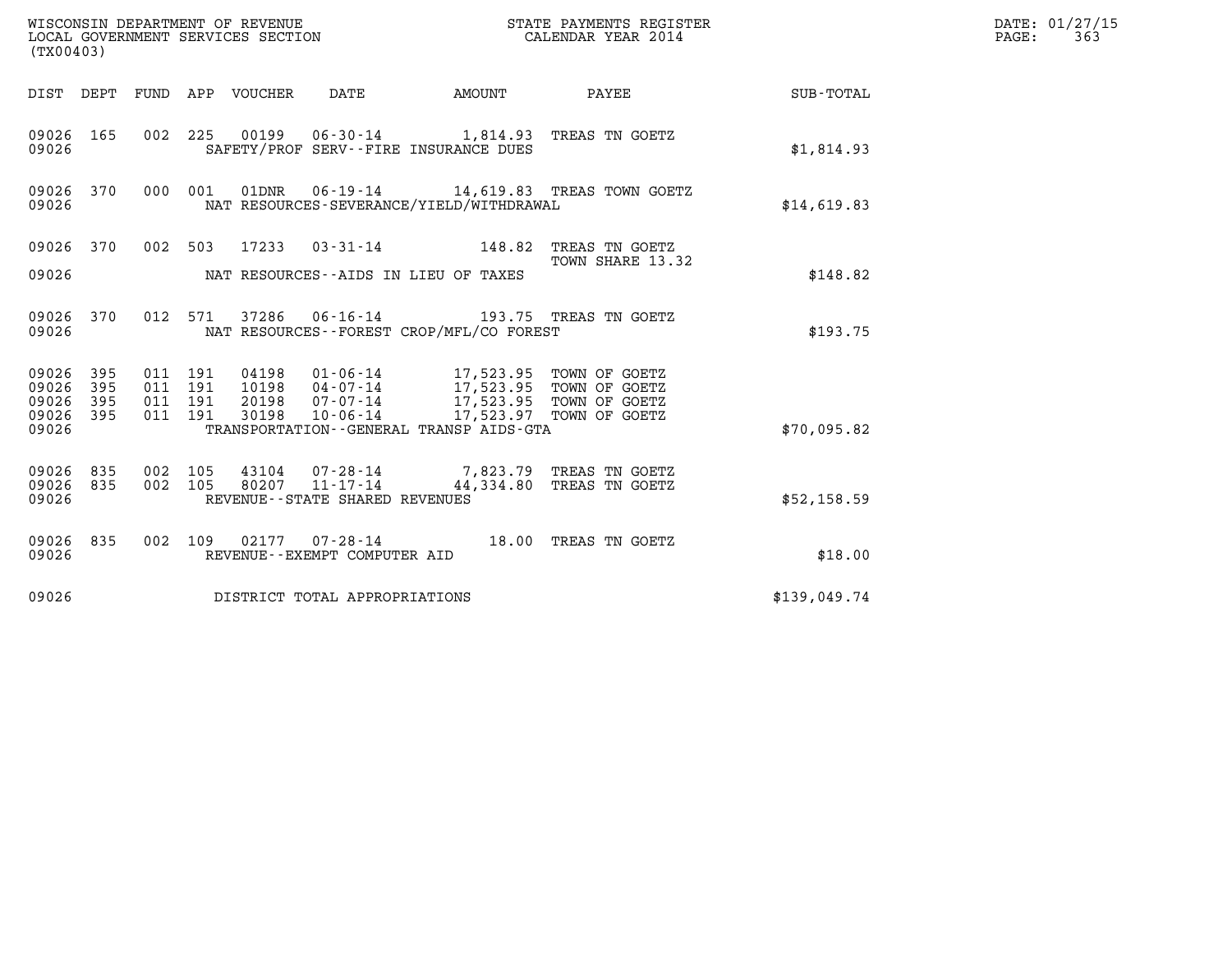| WISCONSIN DEPARTMENT OF REVENUE   | STATE PAYMENTS REGISTER | DATE: 01/27/15 |
|-----------------------------------|-------------------------|----------------|
| LOCAL GOVERNMENT SERVICES SECTION | CALENDAR YEAR 2014      | 364<br>PAGE:   |

| WISCONSIN DEPARTMENT OF REVENUE<br>LOCAL GOVERNMENT SERVICES SECTION<br>(TX00403)        | STATE PAYMENTS REGISTER<br>CALENDAR YEAR 2014                                                                                        |                                              |                                                                      |                  |
|------------------------------------------------------------------------------------------|--------------------------------------------------------------------------------------------------------------------------------------|----------------------------------------------|----------------------------------------------------------------------|------------------|
| DIST<br>DEPT<br>FUND                                                                     | APP<br>VOUCHER<br>DATE                                                                                                               | AMOUNT                                       | PAYEE                                                                | <b>SUB-TOTAL</b> |
| 09028<br>165<br>002<br>09028                                                             | 225<br>00200<br>SAFETY/PROF SERV--FIRE INSURANCE DUES                                                                                | 06-30-14 2,253.84                            | TREAS TN HALLIE                                                      | \$2,253.84       |
| 09028<br>370<br>002<br>09028<br>370<br>002                                               | 503<br>16426<br>503<br>16426<br>$01 - 30 - 14$                                                                                       | $01 - 30 - 14$ 1,927.50<br>14,308.71         | TREAS TN HALLIE<br>TREAS TN HALLIE<br><b>TOWN SHARE 1730.23</b>      |                  |
| 09028                                                                                    | NAT RESOURCES - AIDS IN LIEU OF TAXES                                                                                                |                                              |                                                                      | \$16, 236.21     |
| 09028<br>395<br>011<br>395<br>09028<br>011<br>395<br>09028<br>011<br>09028<br>395<br>011 | 191<br>04199<br>$01 - 06 - 14$<br>10199<br>191<br>$04 - 07 - 14$<br>20199<br>191<br>$07 - 07 - 14$<br>30199<br>191<br>$10 - 06 - 14$ | 1,855.48<br>1,855.48<br>1,855.48<br>1,855.48 | TOWN OF HALLIE<br>TOWN OF HALLIE<br>TOWN OF HALLIE<br>TOWN OF HALLIE |                  |
| 09028                                                                                    | TRANSPORTATION--GENERAL TRANSP AIDS-GTA                                                                                              |                                              |                                                                      | \$7,421.92       |
| 09028<br>835<br>002<br>09028<br>835<br>002<br>09028                                      | 105<br>43105<br>07-28-14<br>80208<br>$11 - 17 - 14$<br>105<br>REVENUE - - STATE SHARED REVENUES                                      | 7,892.65                                     | 1,394.32 TREAS TN HALLIE<br>TREAS TN HALLIE                          | \$9,286.97       |
| 09028<br>835<br>002<br>09028                                                             | 109<br>02178<br>$07 - 28 - 14$<br>REVENUE--EXEMPT COMPUTER AID                                                                       | 7.00                                         | TREAS TN HALLIE                                                      | \$7.00           |
| 09028                                                                                    | DISTRICT TOTAL APPROPRIATIONS                                                                                                        |                                              |                                                                      | \$35,205.94      |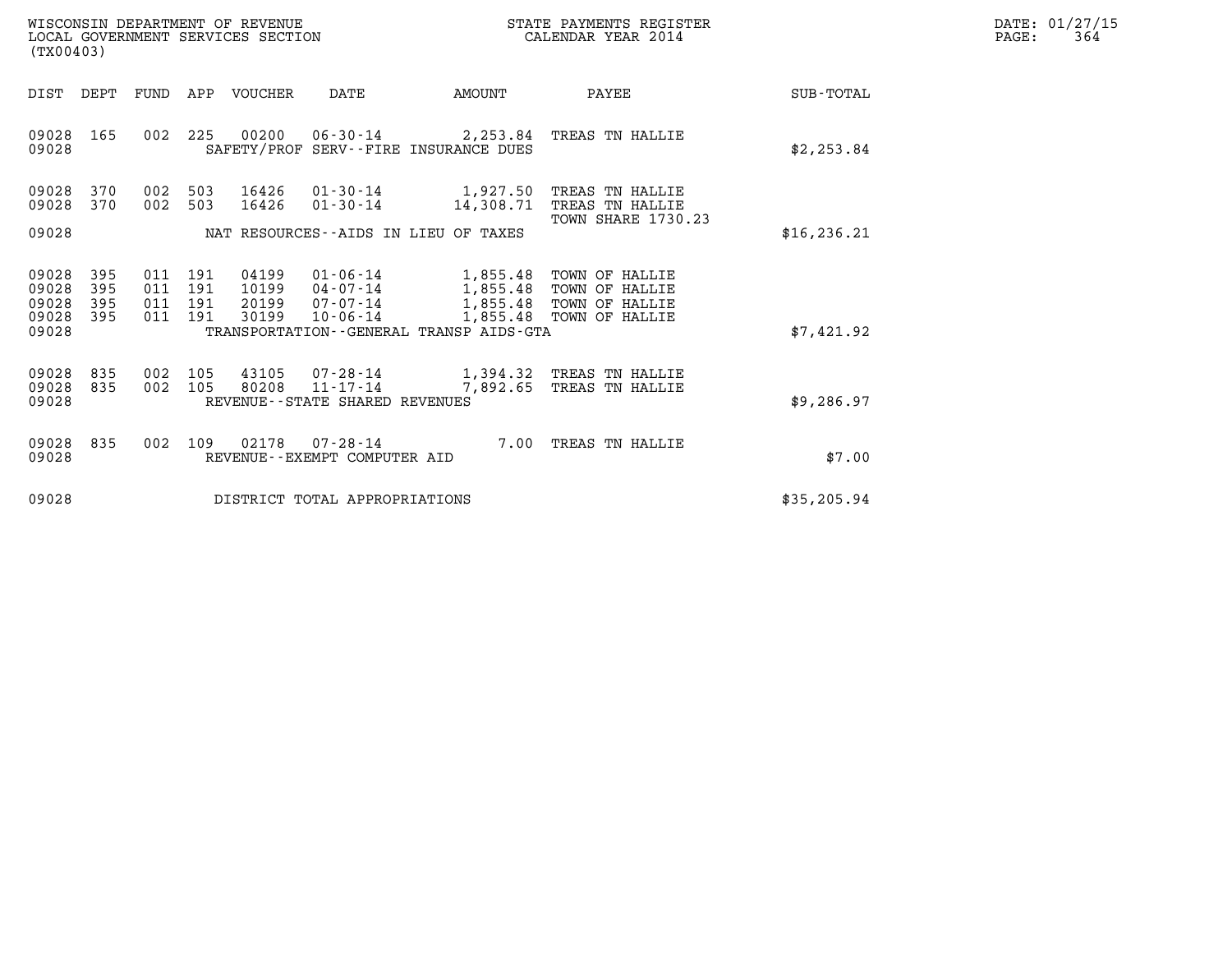| (TX00403)                                                |     |                                          |                                                                                                                                                                                                                              |              | STATE PAYMENTS REGISTER                                                                   |                    | DATE: 01/27/15<br>$\mathtt{PAGE}$ :<br>365 |
|----------------------------------------------------------|-----|------------------------------------------|------------------------------------------------------------------------------------------------------------------------------------------------------------------------------------------------------------------------------|--------------|-------------------------------------------------------------------------------------------|--------------------|--------------------------------------------|
|                                                          |     | DIST DEPT FUND APP VOUCHER DATE          |                                                                                                                                                                                                                              | AMOUNT PAYEE |                                                                                           | <b>SUB - TOTAL</b> |                                            |
| 09032 165<br>09032                                       |     |                                          | SAFETY/PROF SERV--FIRE INSURANCE DUES                                                                                                                                                                                        |              | 002 225 00201 06-30-14 2,318.07 TREAS TN HOWARD                                           | \$2,318.07         |                                            |
| 09032 370<br>09032                                       |     |                                          | NAT RESOURCES - - FOREST CROP/MFL/CO FOREST                                                                                                                                                                                  |              | 012 571 37287 06-16-14 209.63 TREAS TN HOWARD                                             | \$209.63           |                                            |
| 09032 370<br>09032                                       |     |                                          | NAT RESOURCES--AIDS IN LIEU OF TAXES                                                                                                                                                                                         |              | 012 579 19155 04-16-14 66.75 TREAS TN HOWARD                                              | \$66.75            |                                            |
| 09032 395<br>09032<br>395<br>09032<br>09032 395<br>09032 | 395 | 011 191<br>011 191<br>011 191<br>011 191 | 04200  01-06-14  22,392.56  TOWN OF HOWARD<br>10200  04-07-14  22,392.56  TOWN OF HOWARD<br>20200 07-07-14 22,392.56 TOWN OF HOWARD<br>30200  10-06-14  22,392.59  TOWN OF HOWARD<br>TRANSPORTATION--GENERAL TRANSP AIDS-GTA |              |                                                                                           | \$89,570.27        |                                            |
| 09032 835<br>09032 835<br>09032                          |     | 002 105<br>002 105                       | REVENUE - - STATE SHARED REVENUES                                                                                                                                                                                            |              | 43106  07-28-14  4,840.17  TREAS TN HOWARD<br>80209  11-17-14  27,427.65  TREAS TN HOWARD | \$32, 267.82       |                                            |
| 09032 835<br>09032                                       |     | 002 109                                  | REVENUE--EXEMPT COMPUTER AID                                                                                                                                                                                                 |              | 02179  07-28-14  1.00 TREAS TN HOWARD                                                     | \$1.00             |                                            |
| 09032 835<br>09032                                       |     |                                          | DOA-PAYMENT FOR MUNICIPAL SERVICES AID                                                                                                                                                                                       |              | 002 501 00001 02-03-14 119.28 TREAS TN HOWARD                                             | \$119.28           |                                            |
| 09032                                                    |     |                                          | DISTRICT TOTAL APPROPRIATIONS                                                                                                                                                                                                |              |                                                                                           | \$124,552.82       |                                            |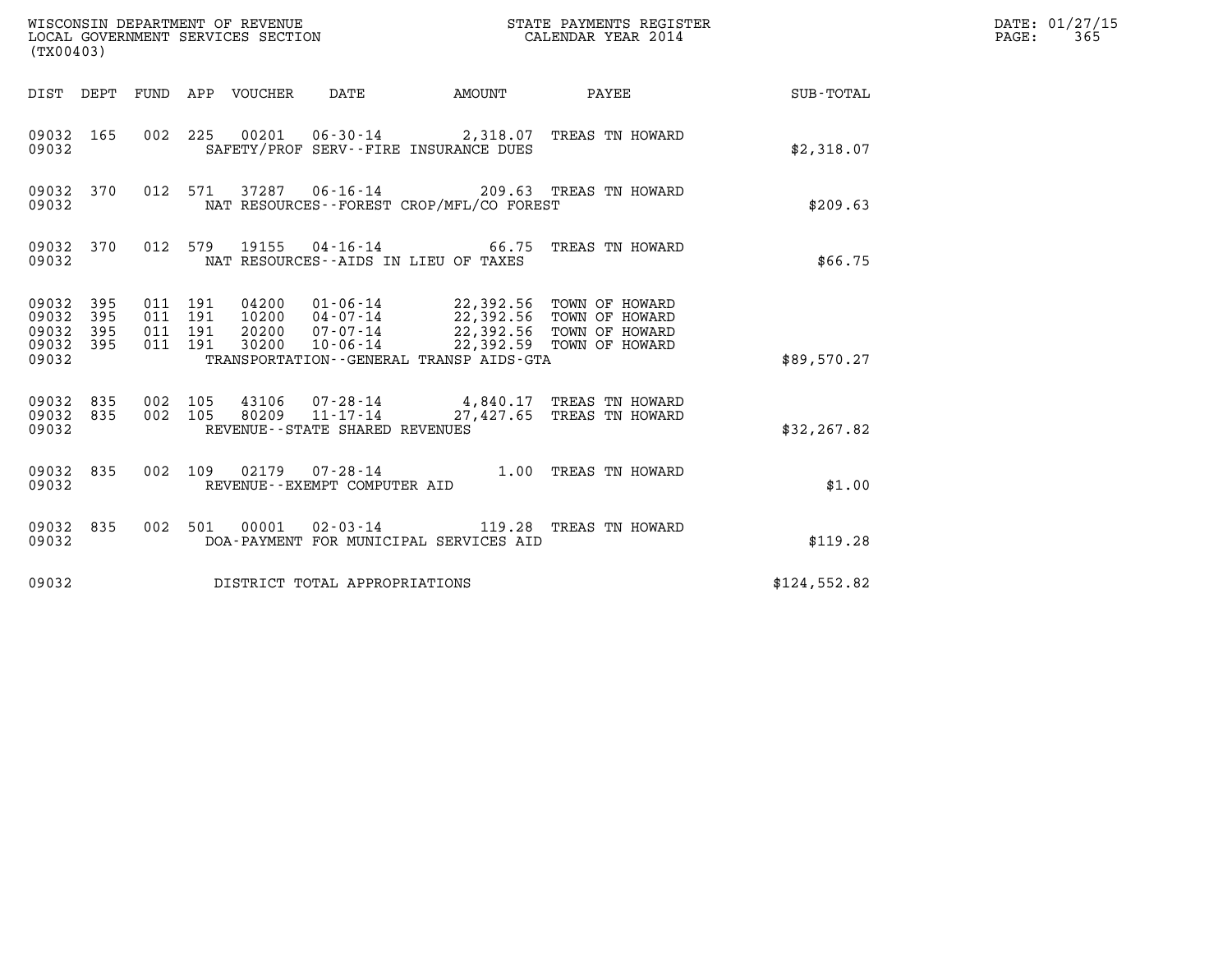| WISCONSIN DEPARTMENT OF REVENUE   | STATE PAYMENTS REGISTER | DATE: 01/27/15 |
|-----------------------------------|-------------------------|----------------|
| LOCAL GOVERNMENT SERVICES SECTION | CALENDAR YEAR 2014      | 366<br>PAGE:   |

| (TX00403)                                                             |                                                      |                                                                                                                                               |                                                  |                                                                                  |                  |
|-----------------------------------------------------------------------|------------------------------------------------------|-----------------------------------------------------------------------------------------------------------------------------------------------|--------------------------------------------------|----------------------------------------------------------------------------------|------------------|
| DIST<br>DEPT                                                          | FUND<br>APP                                          | VOUCHER<br><b>DATE</b>                                                                                                                        | AMOUNT                                           | PAYEE                                                                            | <b>SUB-TOTAL</b> |
| 09034<br>165<br>09034                                                 | 002<br>225                                           | 00202<br>06-30-14<br>SAFETY/PROF SERV--FIRE INSURANCE DUES                                                                                    |                                                  | 20,539.21 TREAS TN LAFAYETTE                                                     | \$20,539.21      |
| 09034<br>370<br>370<br>09034<br>09034                                 | 012<br>571<br>571<br>012                             | $06 - 16 - 14$<br>37288<br>37288<br>$06 - 16 - 14$<br>NAT RESOURCES - - FOREST CROP/MFL/CO FOREST                                             | 120.30<br>12.00                                  | TREAS TN LAFAYETTE<br>TREAS TN LAFAYETTE                                         | \$132.30         |
| 09034<br>395<br>09034<br>395<br>09034<br>395<br>395<br>09034<br>09034 | 011<br>191<br>011<br>191<br>191<br>011<br>191<br>011 | 04201<br>$01 - 06 - 14$<br>10201<br>04-07-14<br>$07 - 07 - 14$<br>20201<br>30201<br>$10 - 06 - 14$<br>TRANSPORTATION--GENERAL TRANSP AIDS-GTA | 45,150.31<br>45,150.31<br>45,150.31<br>45,150.34 | TOWN OF LAFAYETTE<br>TOWN OF LAFAYETTE<br>TOWN OF LAFAYETTE<br>TOWN OF LAFAYETTE | \$180,601.27     |
| 395<br>09034<br>09034                                                 | 011<br>278                                           | 21864<br>08-18-14<br>TRANSPORTATION - - LRIP/TRIP/MSIP GRANTS                                                                                 | 5,762.59                                         | TREAS TN LAFAYETTE                                                               | \$5,762.59       |
| 09034<br>835<br>835<br>09034<br>09034                                 | 002<br>105<br>002<br>105                             | 43107<br>$07 - 28 - 14$<br>$11 - 17 - 14$<br>80210<br>REVENUE - - STATE SHARED REVENUES                                                       | 128,691.81                                       | 22,442.80 TREAS TN LAFAYETTE<br>TREAS TN LAFAYETTE                               | \$151, 134.61    |
| 835<br>09034<br>09034                                                 | 002<br>109                                           | 02180<br>$07 - 28 - 14$<br>REVENUE - - EXEMPT COMPUTER AID                                                                                    | 303.00                                           | TREAS TN LAFAYETTE                                                               | \$303.00         |
| 09034<br>835<br>09034                                                 | 021<br>363                                           | 35992<br>$03 - 24 - 14$<br>REVENUE - - LOTTERY CREDIT -                                                                                       | 2,184.89                                         | TREAS TN LAFAYETTE                                                               | \$2,184.89       |
| 09034                                                                 |                                                      | DISTRICT TOTAL APPROPRIATIONS                                                                                                                 |                                                  |                                                                                  | \$360,657.87     |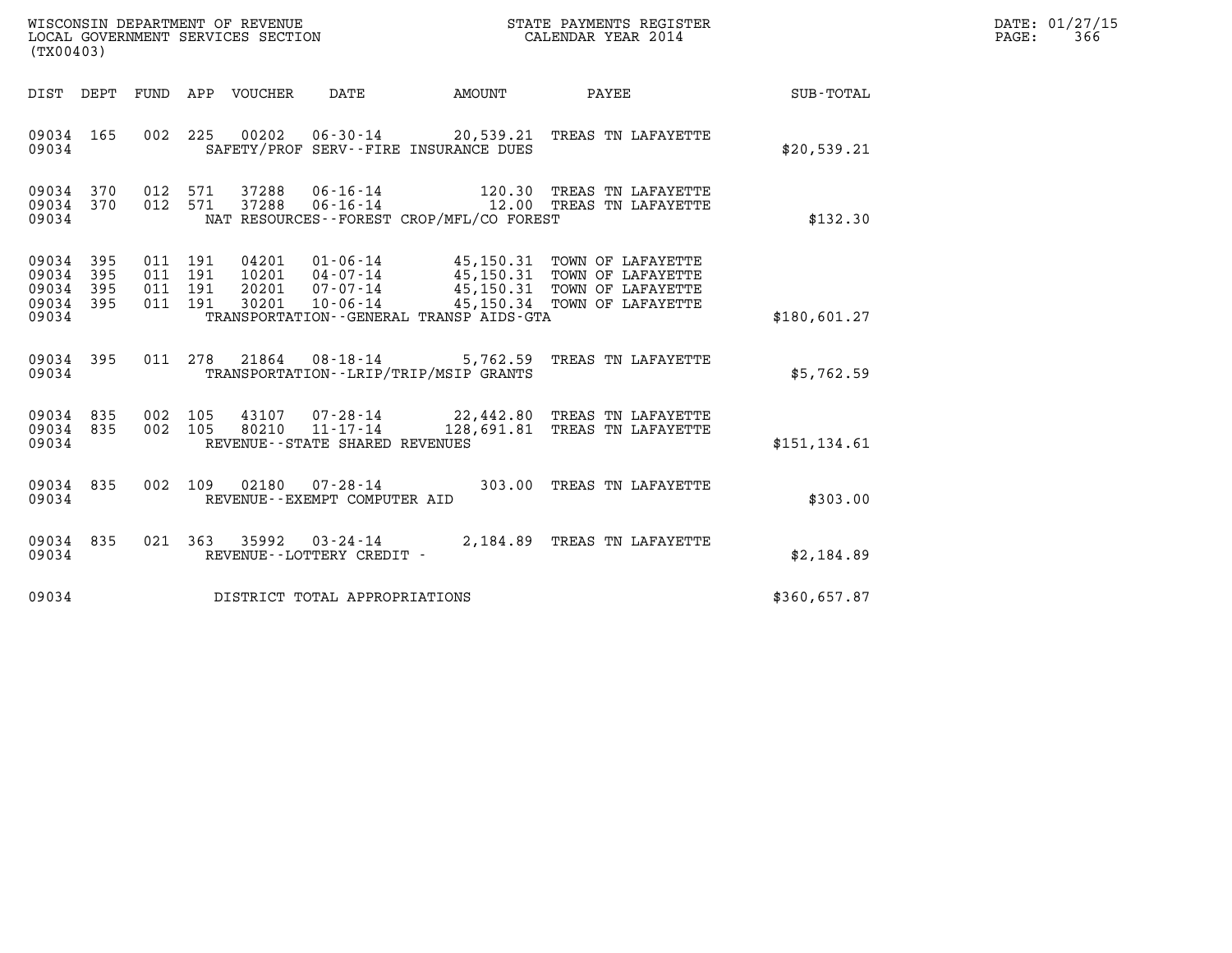|                                               | WISCONSIN DEPARTMENT OF REVENUE<br>LOCAL GOVERNMENT SERVICES SECTION<br>CALENDAR YEAR 2014<br>(TX00403) |                               |         |                |                                |                                              |                                                                                                                                                                                                |              | DATE: 01/27/15<br>PAGE: 367 |
|-----------------------------------------------|---------------------------------------------------------------------------------------------------------|-------------------------------|---------|----------------|--------------------------------|----------------------------------------------|------------------------------------------------------------------------------------------------------------------------------------------------------------------------------------------------|--------------|-----------------------------|
|                                               |                                                                                                         |                               |         |                |                                |                                              | DIST DEPT FUND APP VOUCHER DATE AMOUNT PAYEE TO SUB-TOTAL                                                                                                                                      |              |                             |
| 09035 165<br>09035                            |                                                                                                         |                               |         |                |                                | SAFETY/PROF SERV--FIRE INSURANCE DUES        | 002 225 00203 06-30-14 4,330.66 TREAS TN LAKE HOLCOMBE                                                                                                                                         | \$4,330.66   |                             |
| 09035                                         |                                                                                                         |                               |         |                |                                | NAT RESOURCES-SEVERANCE/YIELD/WITHDRAWAL     | 09035 370 000 001 01DNR 06-19-14 2,688.47 TREAS TOWN LAKE HOLCOMBE                                                                                                                             | \$2,688.47   |                             |
| 09035 370<br>09035 370<br>09035               |                                                                                                         | 012 571                       | 012 571 | 37289<br>37289 |                                | NAT RESOURCES--FOREST CROP/MFL/CO FOREST     | 06-16-14 180.62 TREAS TN LAKE HOLCOMBE<br>06-16-14 72.00 TREAS TN LAKE HOLCOMBE                                                                                                                | \$252.62     |                             |
| 09035 370<br>09035                            |                                                                                                         |                               |         |                |                                | NAT RESOURCES -- AIDS IN LIEU OF TAXES       | 012 579 19156 04-16-14 1.12 TREAS TN LAKE HOLCOMBE                                                                                                                                             | \$1.12       |                             |
| 09035 395<br>09035<br>09035<br>09035<br>09035 | 395<br>395<br>395                                                                                       | 011 191<br>011 191<br>011 191 | 011 191 | 30202          | $10 - 06 - 14$                 | TRANSPORTATION - - GENERAL TRANSP AIDS - GTA | 04202  01-06-14  24,948.84  TOWN OF LAKE HOLCOMBE<br>10202  04-07-14  24,948.84  TOWN OF LAKE HOLCOMBE<br>20202  07-07-14  24,948.84  TOWN OF LAKE HOLCOMBE<br>24,948.86 TOWN OF LAKE HOLCOMBE | \$99,795.38  |                             |
| 09035 835<br>09035 835<br>09035               |                                                                                                         | 002 105<br>002 105            |         |                | REVENUE--STATE SHARED REVENUES |                                              | $11,688.35$ TREAS TN LAKE HOLCOMBE 80211 11-17-14 67,912.24 TREAS TN LAKE HOLCOMBE                                                                                                             | \$79,600.59  |                             |
| 09035 835<br>09035                            |                                                                                                         |                               |         |                | REVENUE--EXEMPT COMPUTER AID   |                                              | 002 109 02181 07-28-14 36.00 TREAS TN LAKE HOLCOMBE                                                                                                                                            | \$36.00      |                             |
| 09035                                         |                                                                                                         |                               |         |                | DISTRICT TOTAL APPROPRIATIONS  |                                              |                                                                                                                                                                                                | \$186,704.84 |                             |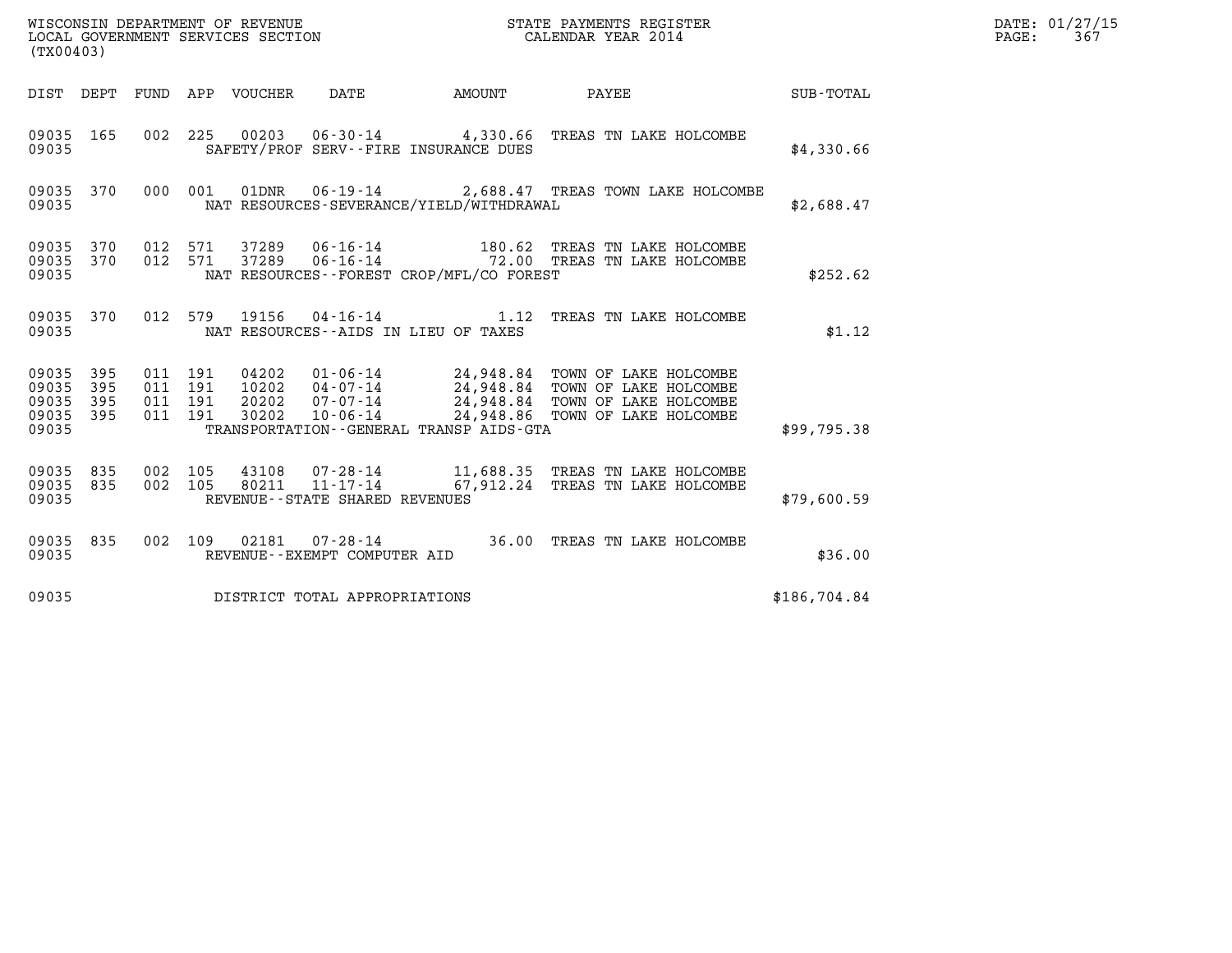| WISCONSIN DEPARTMENT OF REVENUE |                                                       |     |                               |                    |                                   |                                                     |                                                                                                                                                          | STATE PAYMENTS REGISTER                                                                |               | DATE: 01/27/15 |
|---------------------------------|-------------------------------------------------------|-----|-------------------------------|--------------------|-----------------------------------|-----------------------------------------------------|----------------------------------------------------------------------------------------------------------------------------------------------------------|----------------------------------------------------------------------------------------|---------------|----------------|
|                                 | (TX00403)                                             |     |                               |                    | LOCAL GOVERNMENT SERVICES SECTION |                                                     |                                                                                                                                                          | CALENDAR YEAR 2014                                                                     |               | PAGE:<br>368   |
|                                 |                                                       |     |                               |                    | DIST DEPT FUND APP VOUCHER        | DATE                                                | <b>AMOUNT</b>                                                                                                                                            | PAYEE                                                                                  | SUB-TOTAL     |                |
|                                 | 09036 165<br>09036                                    |     |                               |                    |                                   |                                                     | 002 225 00204 06-30-14 952.39 TREAS TN RUBY<br>SAFETY/PROF SERV--FIRE INSURANCE DUES                                                                     |                                                                                        | \$952.39      |                |
|                                 | 09036 370<br>09036 370<br>09036                       |     | 000                           | 000 001<br>001     |                                   |                                                     | NAT RESOURCES-SEVERANCE/YIELD/WITHDRAWAL                                                                                                                 | 01DNR  06-19-14   1,367.20 TREAS TOWN RUBY<br>02DNR  09-11-14   613.84 TREAS TOWN RUBY | \$1,981.04    |                |
|                                 | 09036 370<br>09036 370<br>09036                       |     | 012 571                       | 012 571            | 37290                             | $06 - 16 - 14$                                      | 37290  06-16-14  468.12  TREAS TN RUBY<br>NAT RESOURCES -- FOREST CROP/MFL/CO FOREST                                                                     | 2,426.60 TREAS TN RUBY                                                                 | \$2,894.72    |                |
|                                 | 09036 395<br>09036<br>09036 395<br>09036 395<br>09036 | 395 | 011 191<br>011 191<br>011 191 | 011 191            | 04203<br>10203<br>30203           | $04 - 07 - 14$<br>20203 07-07-14<br>10-06-14        | 01-06-14 18,380.85 TOWN OF RUBY<br>18,380.85 TOWN OF RUBY<br>18,380.85 TOWN OF RUBY<br>18,380.86 TOWN OF RUBY<br>TRANSPORTATION--GENERAL TRANSP AIDS-GTA | 18,380.86 TOWN OF RUBY                                                                 | \$73,523.41   |                |
|                                 | 09036 505<br>09036                                    |     |                               | 002 174            |                                   |                                                     | 58920  04-30-14  13,158.00  TREAS TN RUBY<br>DOA--TRANSMISSION LINE FEE DISTRIBUTION                                                                     |                                                                                        | \$13,158.00   |                |
|                                 | 09036 835<br>09036 835<br>09036                       |     |                               | 002 105<br>002 105 | 43109                             | 80212 11-17-14<br>REVENUE - - STATE SHARED REVENUES | 07-28-14 3,209.43 TREAS TN RUBY<br>19,546.85                                                                                                             | TREAS TN RUBY                                                                          | \$22,756.28   |                |
|                                 | 09036                                                 |     |                               |                    |                                   | DISTRICT TOTAL APPROPRIATIONS                       |                                                                                                                                                          |                                                                                        | \$115, 265.84 |                |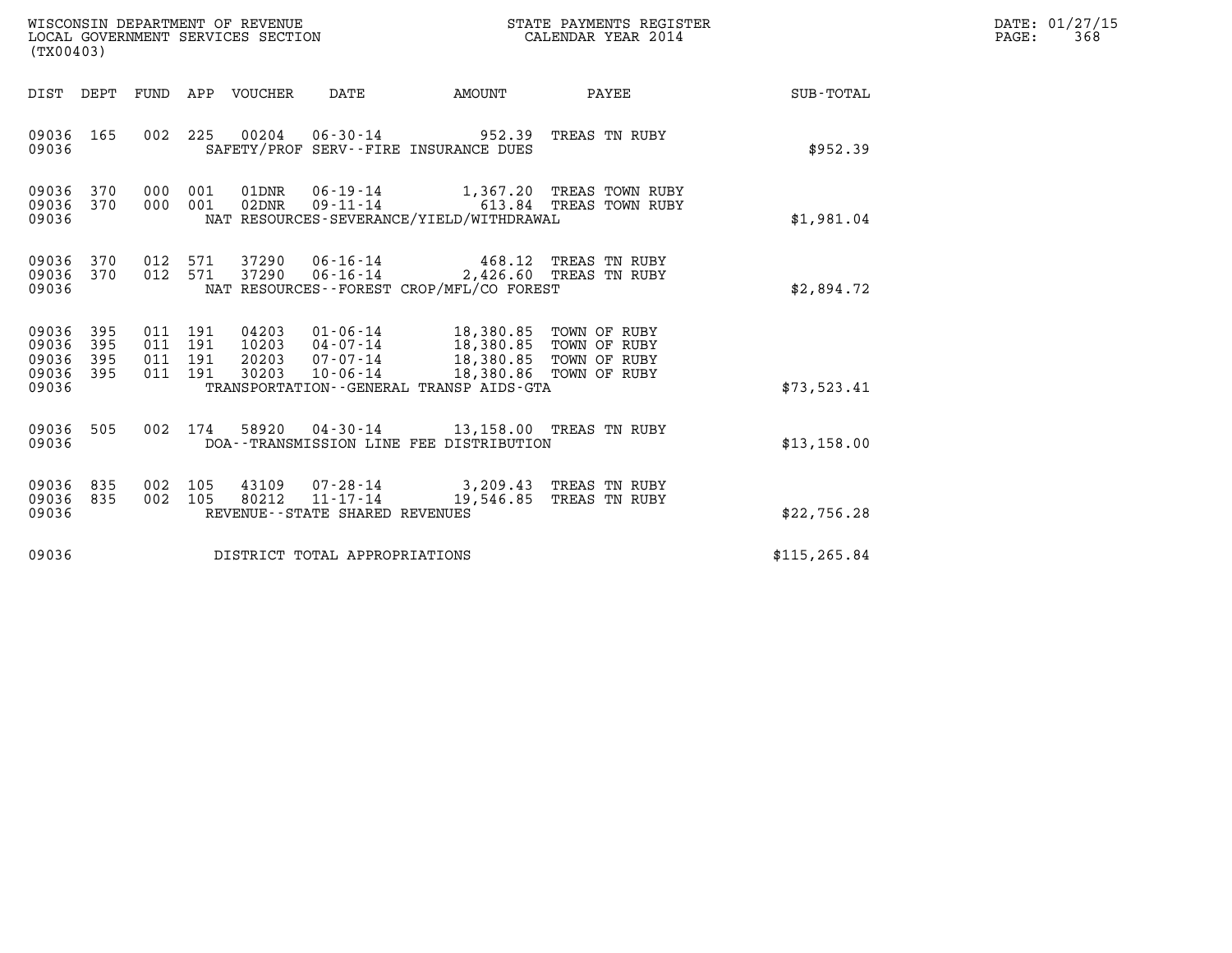| (TX00403)                                             |           |                                          |                            |                                                                     |                                          |                                                                                                                                                      | DATE: 01/27/15<br>$\mathtt{PAGE}$ :<br>369 |  |
|-------------------------------------------------------|-----------|------------------------------------------|----------------------------|---------------------------------------------------------------------|------------------------------------------|------------------------------------------------------------------------------------------------------------------------------------------------------|--------------------------------------------|--|
|                                                       |           |                                          | DIST DEPT FUND APP VOUCHER | DATE                                                                | AMOUNT                                   | PAYEE                                                                                                                                                | SUB-TOTAL                                  |  |
| 09038 165<br>09038                                    |           |                                          | 002 225                    |                                                                     | SAFETY/PROF SERV--FIRE INSURANCE DUES    | 00205  06-30-14  5,822.14  TREAS TN SAMPSON                                                                                                          | \$5,822.14                                 |  |
| 09038                                                 | 09038 370 |                                          | 000 001<br>01DNR           |                                                                     | NAT RESOURCES-SEVERANCE/YIELD/WITHDRAWAL | 06-19-14 1,379.76 TREAS TOWN SAMPSON                                                                                                                 | \$1,379.76                                 |  |
|                                                       | 09038 370 |                                          | 002 503<br>16427           |                                                                     |                                          | 01-30-14 49,380.15 TREAS TN SAMPSON<br>TOWN SHARE 3492.61                                                                                            |                                            |  |
| 09038                                                 |           |                                          |                            |                                                                     | NAT RESOURCES--AIDS IN LIEU OF TAXES     |                                                                                                                                                      | \$49,380.15                                |  |
| 09038 370<br>09038                                    | 09038 370 | 012 571                                  | 012 571                    |                                                                     | NAT RESOURCES--FOREST CROP/MFL/CO FOREST | 37291  06-16-14  627.02  TREAS TN SAMPSON<br>37291  06-16-14   1,590.34  TREAS TN SAMPSON                                                            | \$2,217.36                                 |  |
| 09038 370<br>09038                                    | 09038 370 | 012 579                                  | 012 579<br>19157<br>19157  | 04-16-14<br>$04 - 16 - 14$                                          | NAT RESOURCES -- AIDS IN LIEU OF TAXES   | 31.86 TREAS TN SAMPSON<br>2,870.40 TREAS TN SAMPSON                                                                                                  | \$2,902.26                                 |  |
| 09038 395<br>09038                                    |           |                                          | 011 174                    | 30308 11-10-14<br>TRANSPORTATION--FLOOD DAMAGE AID                  |                                          | 8,791.28 TREAS TN SAMPSON                                                                                                                            | \$8,791.28                                 |  |
| 09038 395<br>09038 395<br>09038<br>09038 395<br>09038 | 395       | 011 191<br>011 191<br>011 191<br>011 191 | 20204<br>30204             | 07-07-14<br>$10 - 06 - 14$                                          | TRANSPORTATION--GENERAL TRANSP AIDS-GTA  | 04204  01-06-14  38,005.44  TOWN OF SAMPSON<br>10204  04-07-14  38,005.44  TOWN OF SAMPSON<br>38,005.44 TOWN OF SAMPSON<br>38,005.45 TOWN OF SAMPSON | \$152,021.77                               |  |
| 09038 835<br>09038 835<br>09038                       |           | 002 105<br>002 105                       | 80213                      | 43110  07-28-14<br>$11 - 17 - 14$<br>REVENUE--STATE SHARED REVENUES |                                          | 2,995.94 TREAS TN SAMPSON<br>16,977.01 TREAS TN SAMPSON                                                                                              | \$19,972.95                                |  |
| 09038 835<br>09038                                    |           | 002 109                                  |                            | 02182 07-28-14<br>REVENUE - - EXEMPT COMPUTER AID                   |                                          | 5.00 TREAS TN SAMPSON                                                                                                                                | \$5.00                                     |  |
| 09038 835<br>09038                                    |           | 002 501                                  | 00001                      | $02 - 03 - 14$                                                      | DOA-PAYMENT FOR MUNICIPAL SERVICES AID   | 429.51 TREAS TN SAMPSON                                                                                                                              | \$429.51                                   |  |
| 09038                                                 |           |                                          |                            | DISTRICT TOTAL APPROPRIATIONS                                       |                                          |                                                                                                                                                      | \$242,922.18                               |  |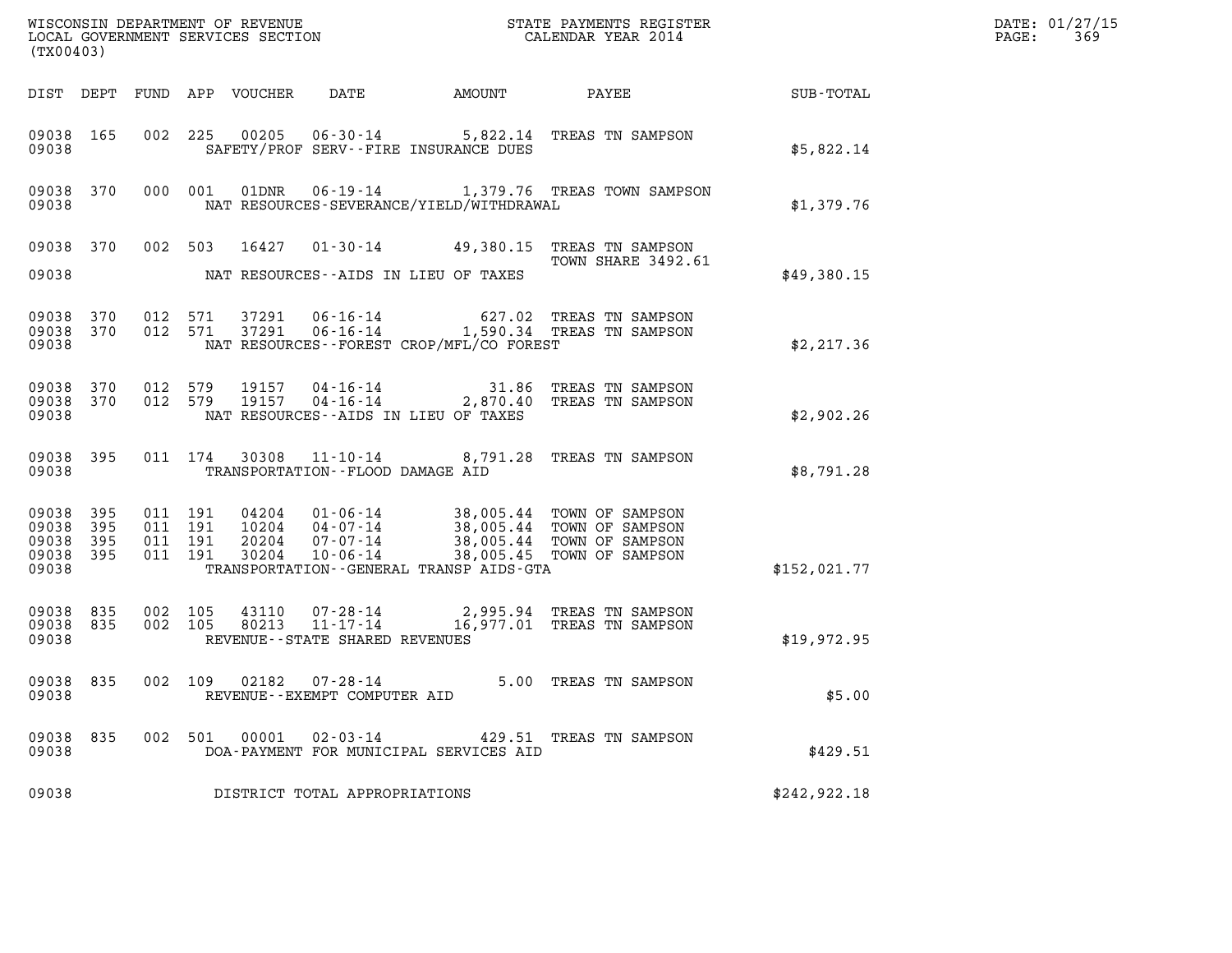| WISCONSIN DEPARTMENT OF REVENUE<br>LOCAL GOVERNMENT SERVICES SECTION<br>(TX00403) |            |                                          |         |                            |                                                |                                                                                                                                                                                                | STATE PAYMENTS REGISTER<br>CALENDAR YEAR 2014                                         |              | DATE: 01/27/15<br>PAGE:<br>370 |
|-----------------------------------------------------------------------------------|------------|------------------------------------------|---------|----------------------------|------------------------------------------------|------------------------------------------------------------------------------------------------------------------------------------------------------------------------------------------------|---------------------------------------------------------------------------------------|--------------|--------------------------------|
|                                                                                   |            |                                          |         | DIST DEPT FUND APP VOUCHER | DATE                                           | <b>EXAMPLE THE AMOUNT</b>                                                                                                                                                                      | PAYEE                                                                                 | SUB-TOTAL    |                                |
| 09040 165<br>09040                                                                |            |                                          |         |                            |                                                | SAFETY/PROF SERV--FIRE INSURANCE DUES                                                                                                                                                          | 002 225 00206 06-30-14 2,659.49 TREAS TN SIGEL                                        | \$2,659.49   |                                |
| 09040 370<br>09040                                                                |            |                                          | 000 001 |                            | 01DNR 06-19-14                                 | NAT RESOURCES-SEVERANCE/YIELD/WITHDRAWAL                                                                                                                                                       | 557.43 TREAS TOWN SIGEL                                                               | \$557.43     |                                |
| 09040 370<br>09040                                                                |            |                                          | 012 571 |                            |                                                | NAT RESOURCES -- FOREST CROP/MFL/CO FOREST                                                                                                                                                     | 37292   06-16-14   162.70   TREAS TN SIGEL                                            | \$162.70     |                                |
| 09040 395<br>09040<br>09040<br>09040 395<br>09040                                 | 395<br>395 | 011 191<br>011 191<br>011 191<br>011 191 |         | 20205<br>30205             | 07-07-14                                       | 04205  01-06-14  25,261.10 TOWN OF SIGEL<br>10205  04-07-14  25,261.10 TOWN OF SIGEL<br>25,261.10 TOWN OF SIGEL<br>10-06-14 25,261.11 TOWN OF SIGEL<br>TRANSPORTATION--GENERAL TRANSP AIDS-GTA |                                                                                       | \$101,044.41 |                                |
| 09040 835<br>09040 835<br>09040                                                   |            | 002 105<br>002 105                       |         |                            | REVENUE--STATE SHARED REVENUES                 |                                                                                                                                                                                                | 43111  07-28-14  6,971.30 TREAS TN SIGEL<br>80214  11-17-14  39,537.45 TREAS TN SIGEL | \$46,508.75  |                                |
| 09040                                                                             | 09040 835  | 002 109                                  |         | 02183                      | $07 - 28 - 14$<br>REVENUE--EXEMPT COMPUTER AID |                                                                                                                                                                                                | 5.00 TREAS TN SIGEL                                                                   | \$5.00       |                                |
| 09040 835<br>09040                                                                |            |                                          |         |                            | REVENUE--LOTTERY CREDIT -                      |                                                                                                                                                                                                | 021 363 35993 03-24-14 1,518.74 TREAS TN SIGEL                                        | \$1,518.74   |                                |
| 09040                                                                             |            |                                          |         |                            | DISTRICT TOTAL APPROPRIATIONS                  |                                                                                                                                                                                                |                                                                                       | \$152,456.52 |                                |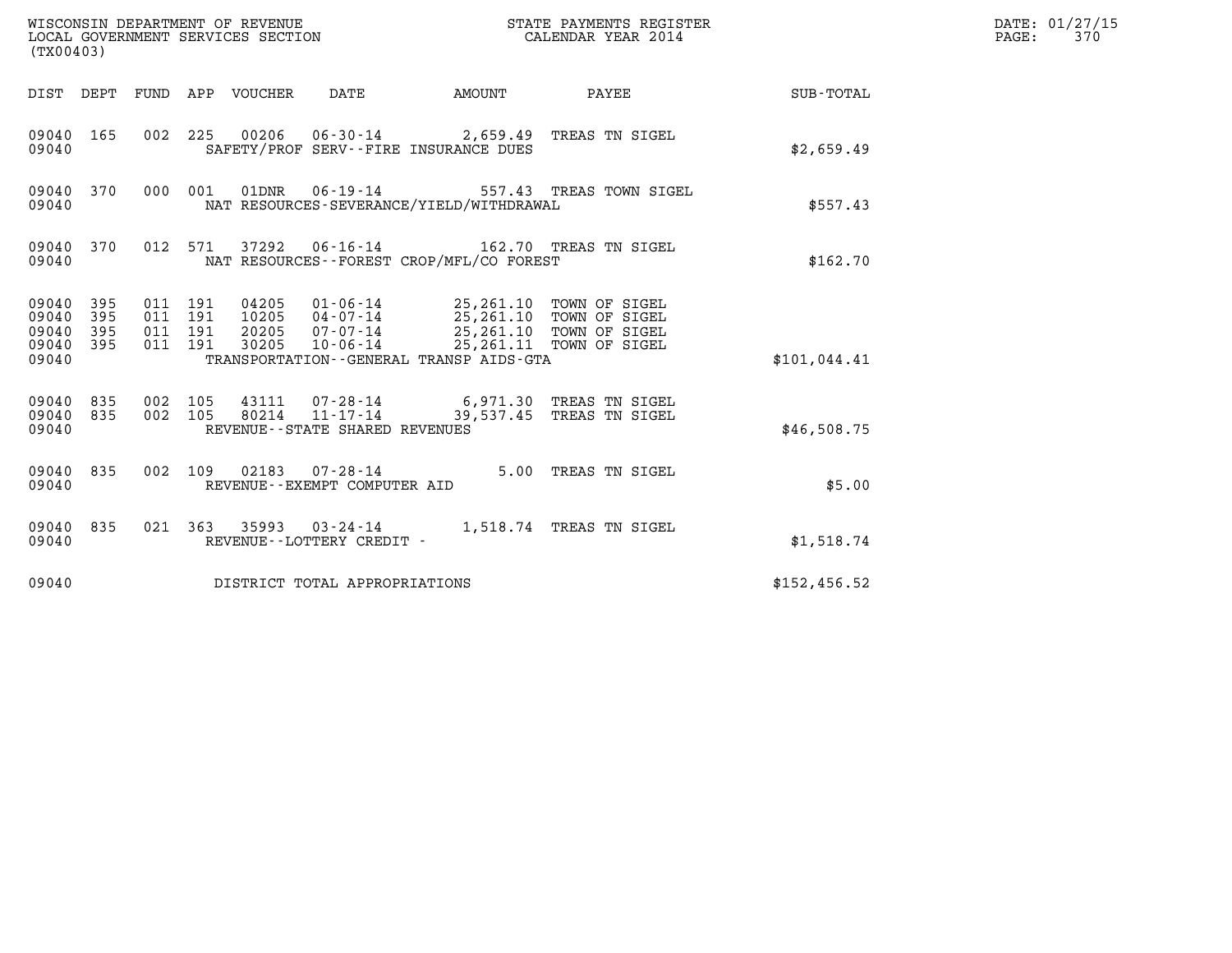| WISCONSIN DEPARTMENT OF REVENUE<br>LOCAL GOVERNMENT SERVICES SECTION<br>(TX00403)                                 |                                                                                                                                                                                     | CALENDAR YEAR 2014                                   | STATE PAYMENTS REGISTER         | DATE: 01/27/15<br>PAGE:<br>371 |
|-------------------------------------------------------------------------------------------------------------------|-------------------------------------------------------------------------------------------------------------------------------------------------------------------------------------|------------------------------------------------------|---------------------------------|--------------------------------|
| DIST DEPT                                                                                                         | FUND APP VOUCHER<br>DATE                                                                                                                                                            | AMOUNT                                               | PAYEE<br>SUB-TOTAL              |                                |
| 09042<br>165<br>09042                                                                                             | 002 225 00207 06-30-14 5,175.23 TREAS TN TILDEN<br>SAFETY/PROF SERV--FIRE INSURANCE DUES                                                                                            |                                                      | \$5,175.23                      |                                |
| 012 571<br>09042 370<br>09042                                                                                     | 37293  06-16-14  23.00  TREAS TN TILDEN<br>NAT RESOURCES - - FOREST CROP/MFL/CO FOREST                                                                                              |                                                      |                                 | \$23.00                        |
| 09042<br>395<br>011 191<br>09042<br>395<br>011 191<br>09042<br>395<br>011 191<br>395<br>011 191<br>09042<br>09042 | 04206<br>01-06-14 22,387.27 TOWN OF TILDEN<br>10206<br>04-07-14 22,387.27 TOWN OF TILDEN<br>$07 - 07 - 14$<br>20206<br>30206<br>10-06-14<br>TRANSPORTATION--GENERAL TRANSP AIDS-GTA | 22,387.27 TOWN OF TILDEN<br>22,387.29 TOWN OF TILDEN | \$89,549.10                     |                                |
| 09042<br>835<br>002 105<br>002 105<br>09042<br>835<br>09042                                                       | 07-28-14 4,981.74 TREAS TN TILDEN<br>43112<br>$11 - 17 - 14$<br>80215<br>REVENUE - - STATE SHARED REVENUES                                                                          | 28,247.93                                            | TREAS TN TILDEN<br>\$33, 229.67 |                                |
| 09042<br>835<br>002<br>09042                                                                                      | 109<br>REVENUE - - EXEMPT COMPUTER AID                                                                                                                                              | 18.00                                                | TREAS TN TILDEN                 | \$18.00                        |
| 09042                                                                                                             | DISTRICT TOTAL APPROPRIATIONS                                                                                                                                                       |                                                      | \$127,995.00                    |                                |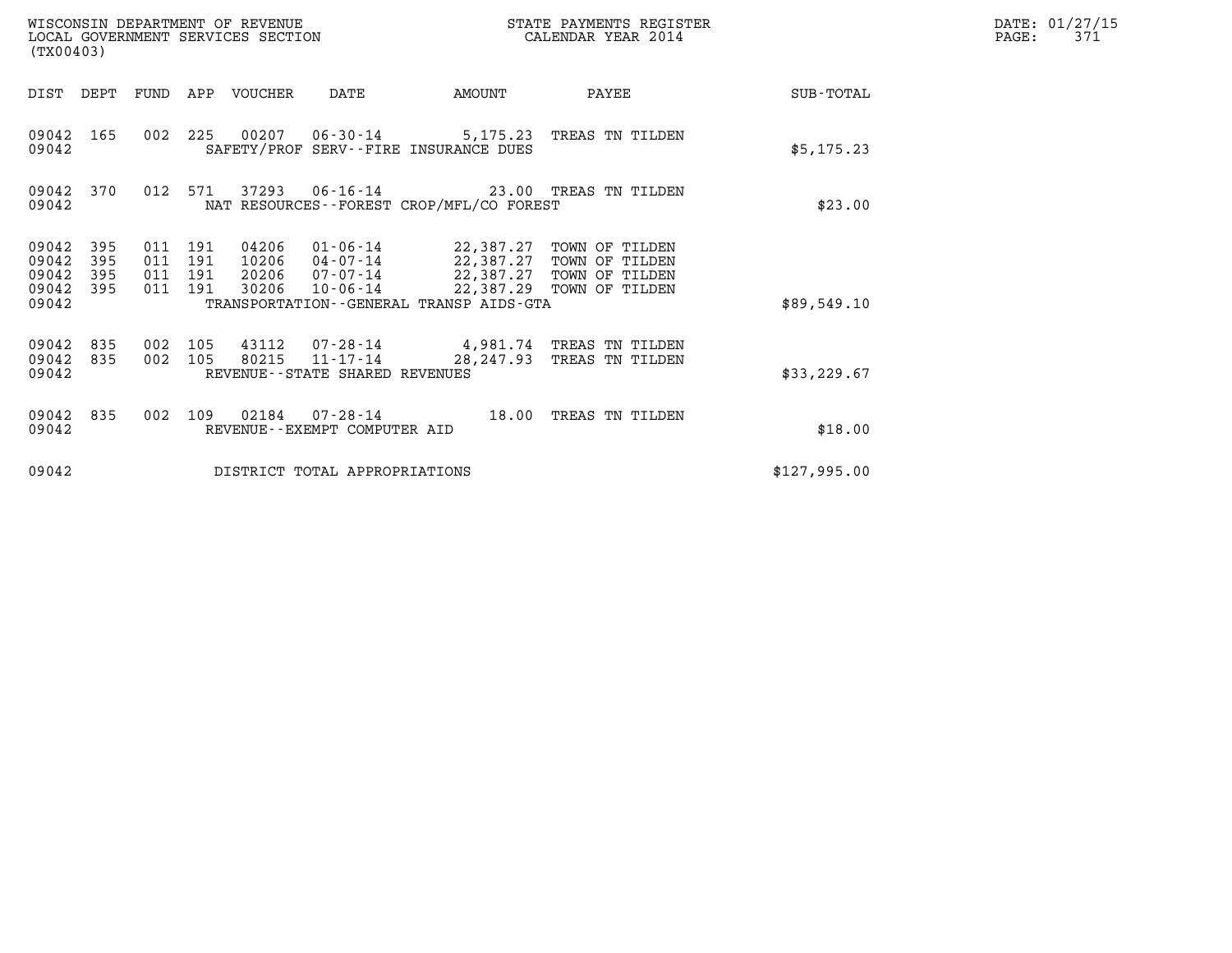| (TX00403)                                         |            |                                          |  |                  |                                                        |                                              | DATE: 01/27/15<br>$\mathtt{PAGE}$ :<br>372                                                                                                                                   |              |  |
|---------------------------------------------------|------------|------------------------------------------|--|------------------|--------------------------------------------------------|----------------------------------------------|------------------------------------------------------------------------------------------------------------------------------------------------------------------------------|--------------|--|
| DIST DEPT                                         |            |                                          |  | FUND APP VOUCHER | DATE                                                   | AMOUNT                                       | PAYEE                                                                                                                                                                        | SUB-TOTAL    |  |
| 09044 165<br>09044                                |            |                                          |  |                  |                                                        | SAFETY/PROF SERV--FIRE INSURANCE DUES        | 002 225 00208 06-30-14 9,020.72 TREAS TN WHEATON                                                                                                                             | \$9.020.72   |  |
| 09044 370<br>09044                                |            | 000 001                                  |  |                  |                                                        | NAT RESOURCES-SEVERANCE/YIELD/WITHDRAWAL     | 01DNR  06-19-14  1,493.45 TREAS TOWN WHEATON                                                                                                                                 | \$1,493.45   |  |
| 09044 370<br>09044                                |            | 002 503                                  |  | 16428            |                                                        | NAT RESOURCES--AIDS IN LIEU OF TAXES         | 01-30-14 1,630.34 TREAS TN WHEATON<br>TOWN SHARE 250.86                                                                                                                      | \$1,630.34   |  |
| 09044 370<br>09044                                |            |                                          |  |                  |                                                        | NAT RESOURCES - - FOREST CROP/MFL/CO FOREST  | 012 571 37294 06-16-14 171.22 TREAS TN WHEATON                                                                                                                               | \$171.22     |  |
| 09044 370<br>09044 370<br>09044                   |            | 012 579<br>012 579                       |  | 19158<br>19158   | 04-16-14<br>$04 - 16 - 14$                             | NAT RESOURCES -- AIDS IN LIEU OF TAXES       | 5.83 TREAS TN WHEATON<br>88.46 TREAS TN WHEATON                                                                                                                              | \$94.29      |  |
| 09044 395<br>09044<br>09044<br>09044 395<br>09044 | 395<br>395 | 011 191<br>011 191<br>011 191<br>011 191 |  |                  |                                                        | TRANSPORTATION - - GENERAL TRANSP AIDS - GTA | 04207 01-06-14 43,006.85 TOWN OF WHEATON<br>10207 04-07-14 43,006.85 TOWN OF WHEATON<br>20207 07-07-14 43,006.85 TOWN OF WHEATON<br>30207 10-06-14 43,006.87 TOWN OF WHEATON | \$172,027.42 |  |
| 09044 835<br>09044 835<br>09044                   |            | 002 105<br>002 105                       |  | 43113<br>80216   | 11-17-14<br>REVENUE - - STATE SHARED REVENUES          |                                              | 07-28-14 53,657.22 TREAS TN WHEATON<br>304,503.07 TREAS TN WHEATON                                                                                                           | \$358,160.29 |  |
| 09044 835<br>09044                                |            |                                          |  |                  | 002 109 02185 07-28-14<br>REVENUE--EXEMPT COMPUTER AID |                                              | 737.00 TREAS TN WHEATON                                                                                                                                                      | \$737.00     |  |
| 09044                                             |            |                                          |  |                  | DISTRICT TOTAL APPROPRIATIONS                          |                                              |                                                                                                                                                                              | \$543,334.73 |  |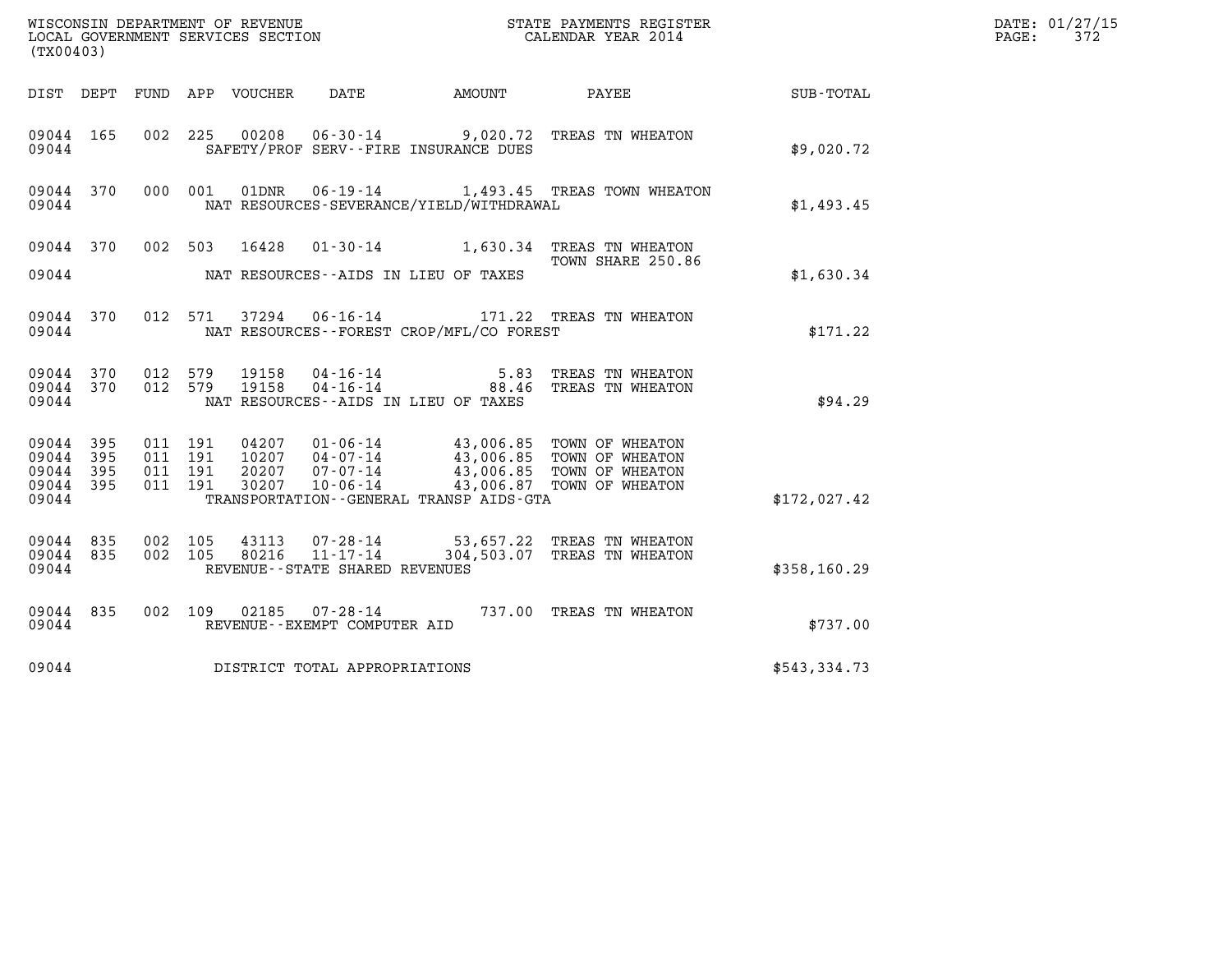| (TX00403)                                                       | WISCONSIN DEPARTMENT OF REVENUE<br>LOCAL GOVERNMENT SERVICES SECTION                                                                      | STATE PAYMENTS REGISTER<br>CALENDAR YEAR 2014                                                                                                   |              | DATE: 01/27/15<br>PAGE:<br>373 |
|-----------------------------------------------------------------|-------------------------------------------------------------------------------------------------------------------------------------------|-------------------------------------------------------------------------------------------------------------------------------------------------|--------------|--------------------------------|
|                                                                 | DIST DEPT FUND APP VOUCHER DATE                                                                                                           | <b>EXAMPLE THE AMOUNT</b><br>PAYEE                                                                                                              | SUB-TOTAL    |                                |
| 09046 165<br>09046                                              | 002 225 00209 06-30-14 3,216.55 TREAS TN WOODMOHR<br>SAFETY/PROF SERV--FIRE INSURANCE DUES                                                |                                                                                                                                                 | \$3,216.55   |                                |
| 09046 370<br>09046                                              | 000 001<br>NAT RESOURCES-SEVERANCE/YIELD/WITHDRAWAL                                                                                       | 01DNR  06-19-14  1,062.79  TREAS TOWN WOODMOHR                                                                                                  | \$1,062.79   |                                |
| 09046 370<br>09046                                              | 012 571<br>NAT RESOURCES--FOREST CROP/MFL/CO FOREST                                                                                       | 37295  06-16-14  32.24  TREAS TN WOODMOHR                                                                                                       | \$32.24      |                                |
| 09046 370<br>09046                                              | 012 579 19159 04-16-14 47.31 TREAS TN WOODMOHR<br>NAT RESOURCES -- AIDS IN LIEU OF TAXES                                                  |                                                                                                                                                 | \$47.31      |                                |
| 09046 395<br>09046<br>395<br>09046<br>395<br>09046 395<br>09046 | 011 191<br>04208<br>011 191<br>10208<br>011 191<br>20208<br>$10 - 06 - 14$<br>011 191<br>30208<br>TRANSPORTATION--GENERAL TRANSP AIDS-GTA | 01-06-14 25,398.70 TOWN OF WOODMOHR<br>04-07-14 25,398.70 TOWN OF WOODMOHR<br>07-07-14 25,398.70 TOWN OF WOODMOHR<br>25,398.73 TOWN OF WOODMOHR | \$101,594.83 |                                |
| 09046 835<br>09046 835<br>09046                                 | 002 105<br>002 105<br>80217<br>11-17-14<br>REVENUE--STATE SHARED REVENUES                                                                 | 43114  07-28-14  8,871.41 TREAS TN WOODMOHR<br>50,031.12 TREAS TN WOODMOHR                                                                      | \$58,902.53  |                                |
| 09046 835<br>09046                                              | 002 109 02186 07-28-14<br>REVENUE--EXEMPT COMPUTER AID                                                                                    | 4.00 TREAS TN WOODMOHR                                                                                                                          | \$4.00       |                                |
| 09046                                                           | DISTRICT TOTAL APPROPRIATIONS                                                                                                             |                                                                                                                                                 | \$164,860.25 |                                |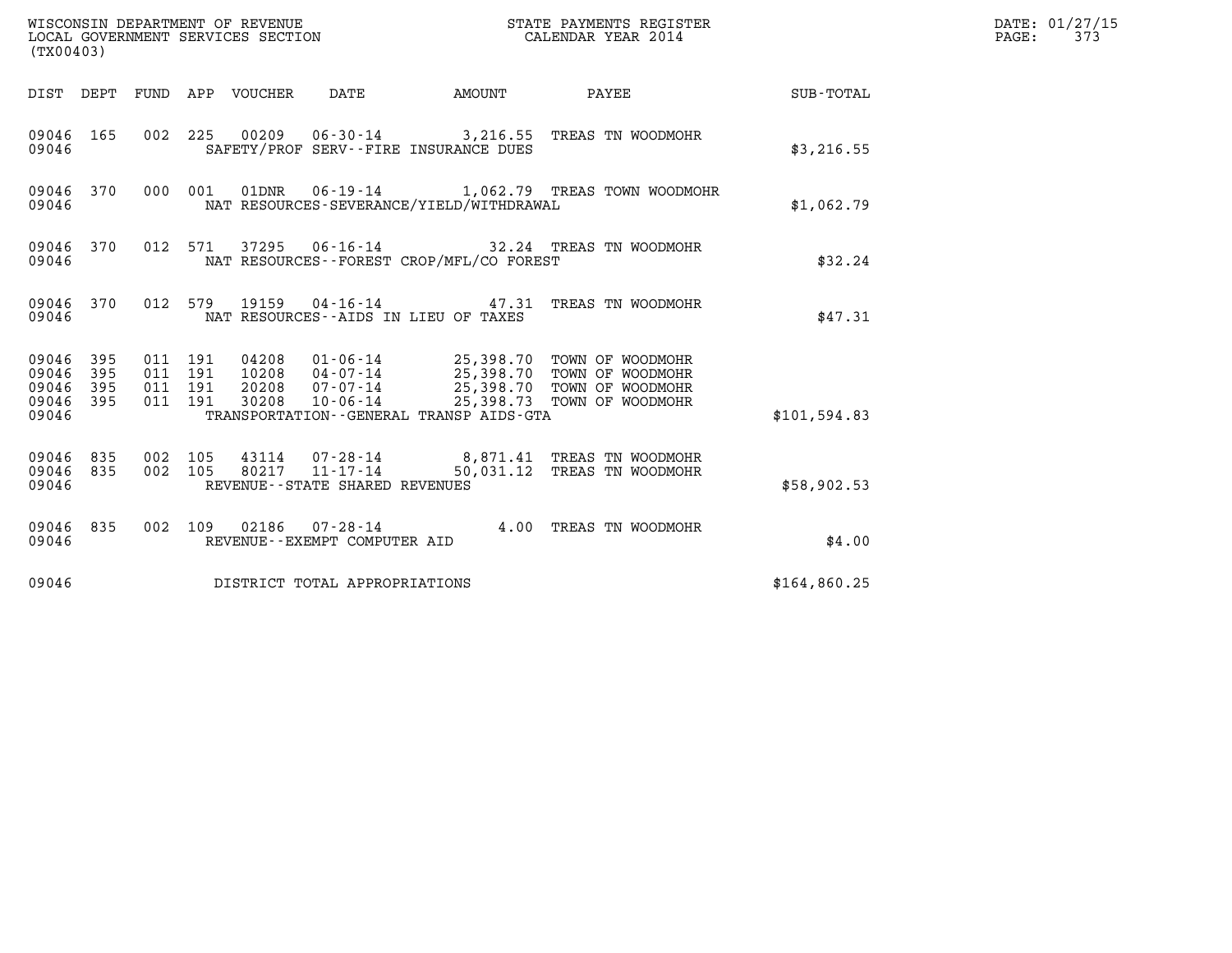|                                                                      | STATE PAYMENTS REGISTER | DATE: 01/27/15 |
|----------------------------------------------------------------------|-------------------------|----------------|
| WISCONSIN DEPARTMENT OF REVENUE<br>LOCAL GOVERNMENT SERVICES SECTION | CALENDAR YEAR 2014      | PAGE:          |

| WISCONSIN DEPARTMENT OF REVENUE<br>LOCAL GOVERNMENT SERVICES SECTION<br>(TX00403)                                                                                                                                                                                                   | STATE PAYMENTS REGISTER<br>CALENDAR YEAR 2014                                                   |
|-------------------------------------------------------------------------------------------------------------------------------------------------------------------------------------------------------------------------------------------------------------------------------------|-------------------------------------------------------------------------------------------------|
| DIST<br>DEPT<br>FUND<br>APP<br>VOUCHER<br>DATE<br><b>EXAMPLE THE PROPERTY OF AMOUNT</b>                                                                                                                                                                                             | <b>PAYEE</b><br><b>SUB-TOTAL</b>                                                                |
| 09106<br>165<br>002<br>225<br>00210  06-30-14  1,132.08  TREAS VIL BOYD<br>09106<br>SAFETY/PROF SERV--FIRE INSURANCE DUES                                                                                                                                                           | \$1,132.08                                                                                      |
| 09106<br>395<br>011<br>191<br>04209<br>01-06-14 8,692.18 VILLAGE OF BOYD<br>10209  04-07-14<br>09106<br>395<br>011<br>191<br>395<br>20209<br>07-07-14<br>09106<br>011<br>191<br>395<br>09106<br>011<br>191<br>30209<br>10-06-14<br>09106<br>TRANSPORTATION--GENERAL TRANSP AIDS-GTA | 8,692.18 VILLAGE OF BOYD<br>8,692.18 VILLAGE OF BOYD<br>8,692.19 VILLAGE OF BOYD<br>\$34,768.73 |
| 005<br>162<br>09106<br>435<br>01HSD<br>09-08-14 4,510.35 TREAS VILL BOYD<br>09106<br>HS--AMBULANCE FUNDING ASSISTANCE GRANTS                                                                                                                                                        | \$4,510.35                                                                                      |
| 09106<br>435<br>005<br>163<br>01LGS  11-17-14  6,100.00  BOYD EDSON DELMAR<br>HS--PREPAID MEDICAL TRANSPORT REIMBURSE<br>09106                                                                                                                                                      | \$6,100.00                                                                                      |
| 835<br>09106<br>002<br>105<br>43115<br>07-28-14 34,648.40 TREAS VIL BOYD<br>$11 - 17 - 14$<br>835<br>002<br>105<br>80218<br>09106<br>09106<br>REVENUE - - STATE SHARED REVENUES                                                                                                     | 176,966.20 TREAS VIL BOYD<br>\$211,614.60                                                       |
| 835<br>09106<br>002<br>109<br>02187<br>07-28-14<br>2,418.00<br>$07 - 28 - 14$<br>09106<br>835<br>002<br>109<br>05038<br>09106<br>REVENUE--EXEMPT COMPUTER AID                                                                                                                       | 43.00<br>TREAS VIL BOYD<br>TREAS VIL BOYD<br>\$2,461.00                                         |
| 09106<br>DISTRICT TOTAL APPROPRIATIONS                                                                                                                                                                                                                                              | \$260,586.76                                                                                    |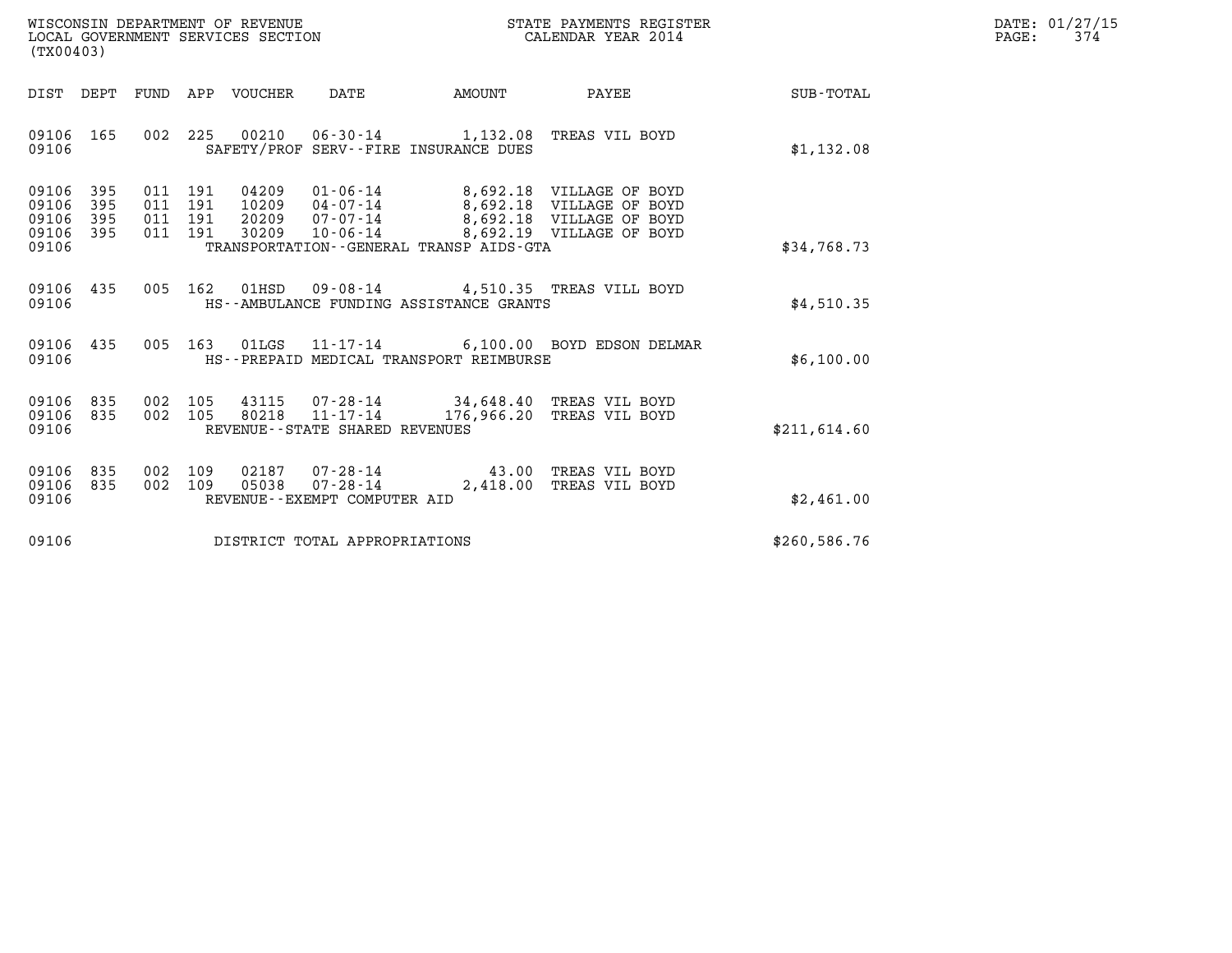| WISCONSIN DEPARTMENT OF REVENUE   | STATE PAYMENTS REGISTER | DATE: 01/27/15 |
|-----------------------------------|-------------------------|----------------|
| LOCAL GOVERNMENT SERVICES SECTION | CALENDAR YEAR 2014      | スワロ<br>PAGE:   |

| (TX00403)                                                 | WISCONSIN DEPARTMENT OF REVENUE<br>LOCAL GOVERNMENT SERVICES SECTION CALENDAR YEAR 2014 |  |  |                                            |                                               | $\mathbb{E} \mathbf{R}$                                                                                                  | DATE: 01/27/15<br>PAGE:<br>375 |  |
|-----------------------------------------------------------|-----------------------------------------------------------------------------------------|--|--|--------------------------------------------|-----------------------------------------------|--------------------------------------------------------------------------------------------------------------------------|--------------------------------|--|
|                                                           |                                                                                         |  |  |                                            |                                               | DIST DEPT FUND APP VOUCHER DATE AMOUNT PAYEE TOTAL                                                                       |                                |  |
| 09111                                                     |                                                                                         |  |  |                                            | SAFETY/PROF SERV--FIRE INSURANCE DUES         | 09111 165 002 225 00211 06-30-14 3,180.61 TREAS VIL CADOTT                                                               | \$3,180.61                     |  |
| 09111 395<br>09111 395<br>09111 395<br>09111 395<br>09111 |                                                                                         |  |  |                                            | TRANSPORTATION--GENERAL TRANSP AIDS-GTA       |                                                                                                                          | \$77,912.69                    |  |
|                                                           |                                                                                         |  |  |                                            | 09111 MS--AMBULANCE FUNDING ASSISTANCE GRANTS | 09111 435 005 162 01HSD 09-08-14 4,276.37 TREAS VILL CADOTT                                                              | \$4,276.37                     |  |
|                                                           |                                                                                         |  |  |                                            |                                               | 09111 435 005 163 01LGS 11-17-14 3,200.00 CADOTT COMMUNITY AMBULANCE<br>09111 THS--PREPAID MEDICAL TRANSPORT REIMBURSE   | \$3,200.00                     |  |
|                                                           |                                                                                         |  |  | 09111 JUSTICE - - LAW ENFORCEMENT TRAINING |                                               | 09111 455 002 231 01277 02-18-14 320.00 TREAS VIL CADOTT                                                                 | \$320.00                       |  |
| 09111                                                     |                                                                                         |  |  | REVENUE - - STATE SHARED REVENUES          |                                               | 09111 835 002 105 43116 07-28-14 47,759.69 TREAS VIL CADOTT 09111 835 002 105 80219 11-17-14 198,986.40 TREAS VIL CADOTT | \$246,746.09                   |  |
|                                                           |                                                                                         |  |  | 09111 REVENUE - - EXEMPT COMPUTER AID      |                                               | 09111 835 002 109 02188 07-28-14 1,842.00 TREAS VIL CADOTT                                                               | \$1,842.00                     |  |
| 09111                                                     |                                                                                         |  |  | REVENUE--LOTTERY CREDIT -                  |                                               | 09111 835 021 363 35994 03-24-14 1,024.31 TREAS VIL CADOTT                                                               | \$1,024.31                     |  |
|                                                           |                                                                                         |  |  | 09111 DISTRICT TOTAL APPROPRIATIONS        |                                               |                                                                                                                          | \$338,502.07                   |  |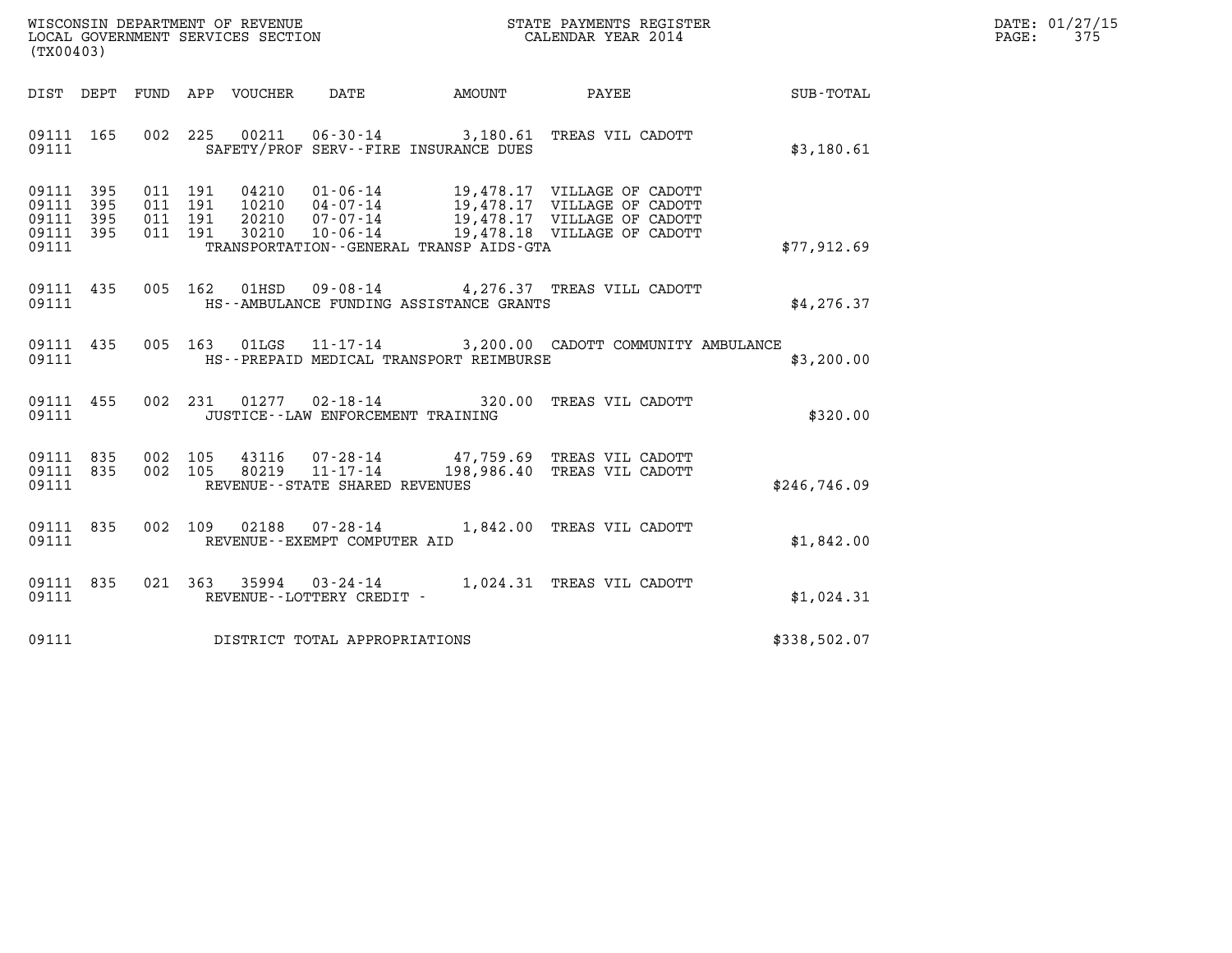| (TX00403)                       |  | WISCONSIN DEPARTMENT OF REVENUE<br>LOCAL GOVERNMENT SERVICES SECTION |                                     |                                          | STATE PAYMENTS REGISTER<br>CALENDAR YEAR 2014                                                                                       |               | DATE: 01/27/15<br>$\mathtt{PAGE:}$<br>376 |
|---------------------------------|--|----------------------------------------------------------------------|-------------------------------------|------------------------------------------|-------------------------------------------------------------------------------------------------------------------------------------|---------------|-------------------------------------------|
|                                 |  |                                                                      |                                     |                                          |                                                                                                                                     |               |                                           |
| 09128                           |  |                                                                      |                                     | SAFETY/PROF SERV--FIRE INSURANCE DUES    | 09128 165 002 225 00212 06-30-14 21,617.38 TREAS VIL LAKE HALLIE                                                                    | \$21,617.38   |                                           |
| 09128                           |  |                                                                      |                                     | NAT RESOURCES--AIDS IN LIEU OF TAXES     | 09128 370 002 503 16429 01-30-14 485.95 TREAS VIL LAKE HALLIE<br>TOWN SHARE 117.44                                                  | \$485.95      |                                           |
| 09128                           |  |                                                                      |                                     | NAT RESOURCES--FOREST CROP/MFL/CO FOREST | 09128 370 012 571 37296 06-16-14 24.00 TREAS VIL LAKE HALLIE<br>09128 370 012 571 37296 06-16-14 11.94 TREAS VIL LAKE HALLIE        | \$35.94       |                                           |
| 09128                           |  |                                                                      |                                     | NAT RESOURCES--AIDS IN LIEU OF TAXES     | 09128 370 012 579 19160 04-16-14 70.40 TREAS VIL LAKE HALLIE                                                                        | \$70.40       |                                           |
| 09128                           |  |                                                                      | JUSTICE -- LAW ENFORCEMENT TRAINING |                                          | 09128 455 002 231 01503 02-20-14 1,440.00 TREAS VIL LAKE HALLIE                                                                     | \$1,440.00    |                                           |
| 09128 835<br>09128 835<br>09128 |  | REVENUE--STATE SHARED REVENUES                                       |                                     |                                          | 002 105 43117 07-28-14 35,125.02 TREAS VIL LAKE HALLIE<br>002 105 80220 11-17-14 199,351.20 TREAS VIL LAKE HALLIE                   | \$234,476.22  |                                           |
| 09128                           |  | REVENUE--EXEMPT COMPUTER AID                                         |                                     |                                          | 09128 835 002 109 02189 07-28-14 2,562.00 TREAS VIL LAKE HALLIE<br>09128 835 002 109 05039 07-28-14 13,817.00 TREAS VIL LAKE HALLIE | \$16,379.00   |                                           |
| 09128                           |  |                                                                      | REVENUE--LOTTERY CREDIT -           |                                          | 09128 835 021 363 35995 03-24-14 1,737.36 TREAS VIL LAKE HALLIE                                                                     | \$1,737.36    |                                           |
| 09128                           |  | DISTRICT TOTAL APPROPRIATIONS                                        |                                     |                                          |                                                                                                                                     | \$276, 242.25 |                                           |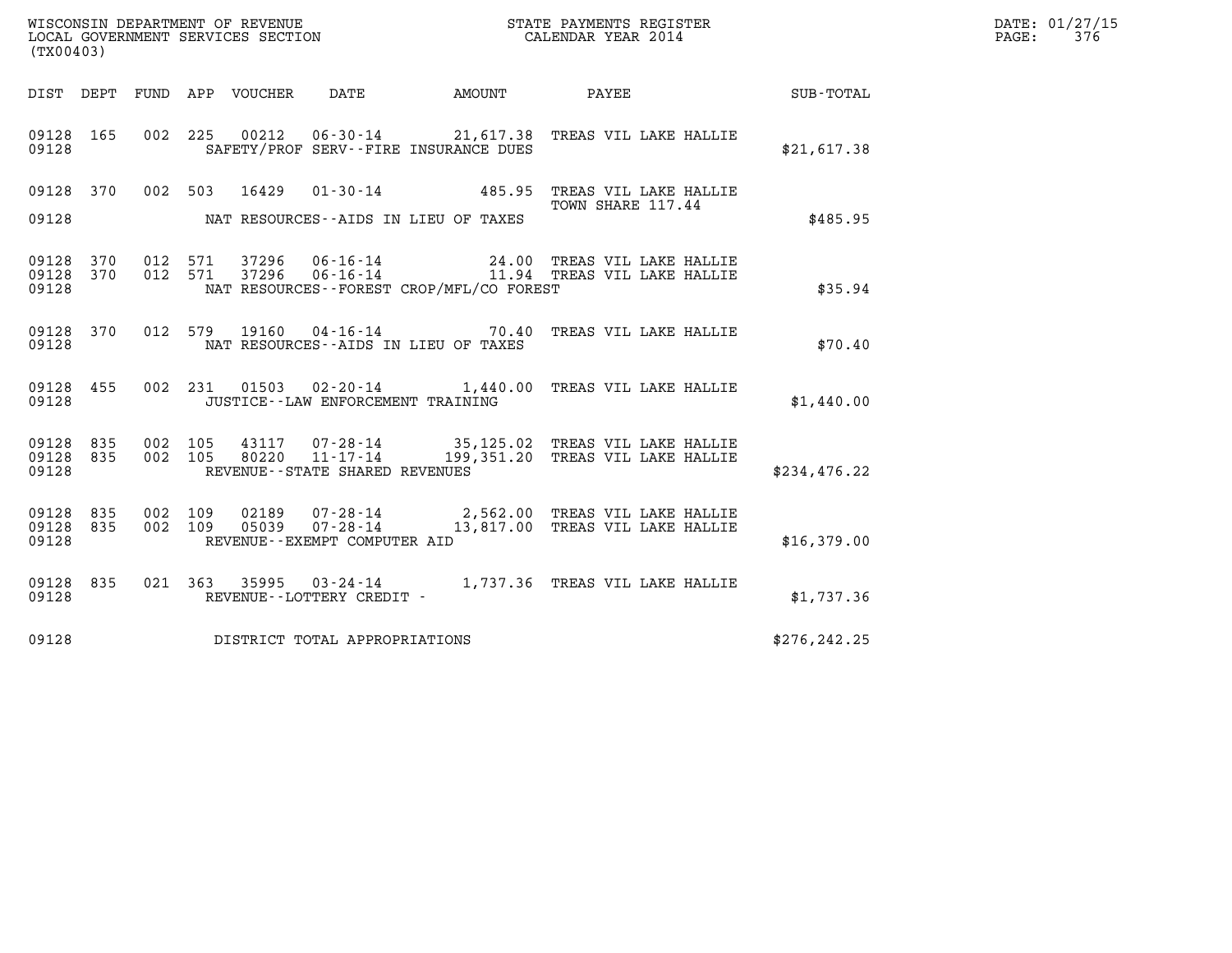| WISCONSIN DEPARTMENT OF REVENUE   | STATE PAYMENTS REGISTER | DATE: 01/27/15 |
|-----------------------------------|-------------------------|----------------|
| LOCAL GOVERNMENT SERVICES SECTION | CALENDAR YEAR 2014      | PAGE:          |

| (TX00403)                                    |           |                                          |                                                        |                                     |                                              |                                                                                                                                                                                                              | DATE: 01/27/15<br>$\mathtt{PAGE:}$<br>377 |  |
|----------------------------------------------|-----------|------------------------------------------|--------------------------------------------------------|-------------------------------------|----------------------------------------------|--------------------------------------------------------------------------------------------------------------------------------------------------------------------------------------------------------------|-------------------------------------------|--|
|                                              |           |                                          |                                                        |                                     | DIST DEPT FUND APP VOUCHER DATE AMOUNT PAYEE |                                                                                                                                                                                                              | SUB-TOTAL                                 |  |
| 09161 165<br>09161                           |           | 002 225                                  |                                                        |                                     | SAFETY/PROF SERV--FIRE INSURANCE DUES        | 00213  06-30-14  1,168.02  TREAS VIL NEW AUBURN                                                                                                                                                              | \$1,168.02                                |  |
| 09161                                        |           |                                          |                                                        |                                     | NAT RESOURCES--AIDS IN LIEU OF TAXES         | 09161 370 002 503 16430 01-30-14 1,656.12 TREAS VIL NEW AUBURN<br>TOWN SHARE 379.35                                                                                                                          | \$1,656.12                                |  |
| 09161                                        |           |                                          |                                                        |                                     | NAT RESOURCES--FOREST CROP/MFL/CO FOREST     | 09161 370 012 571 37297 06-16-14 8.00 TREAS VIL NEW AUBURN                                                                                                                                                   | \$8.00                                    |  |
| 09161                                        |           |                                          | NAT RESOURCES--AIDS IN LIEU OF TAXES                   |                                     |                                              | 09161 370 012 579 19161 04-16-14 9.50 TREAS VIL NEW AUBURN                                                                                                                                                   | \$9.50                                    |  |
| 09161 370<br>09161                           |           |                                          | NAT RESOURCES--RU RECYCLING GRANT                      |                                     |                                              | 074 670 41308 05-23-14 1,968.94 TREAS VIL NEW AUBURN                                                                                                                                                         | \$1,968.94                                |  |
| 09161 395<br>09161 395<br>09161 395<br>09161 | 09161 395 | 011 191<br>011 191<br>011 191<br>011 191 |                                                        |                                     | TRANSPORTATION - - GENERAL TRANSP AIDS - GTA | 04211  01-06-14  4,481.23  VILLAGE OF NEW AUBURN<br>10211  04-07-14  4,481.23  VILLAGE OF NEW AUBURN<br>20211  07-07-14  4,481.23  VILLAGE OF NEW AUBURN<br>30211  10-06-14  4,481.24  VILLAGE OF NEW AUBURN | \$17,924.93                               |  |
| 09161 455<br>09161 200                       |           |                                          |                                                        | JUSTICE -- LAW ENFORCEMENT TRAINING |                                              | 002 231 01609 02-24-14 160.00 TREAS VIL NEW AUBURN                                                                                                                                                           | \$160.00                                  |  |
| 09161                                        |           | 09161 835 002 105                        | 09161 835 002 105<br>REVENUE - - STATE SHARED REVENUES |                                     |                                              | 43118  07-28-14  20,726.28 TREAS VIL NEW AUBURN<br>80221  11-17-14  121,197.09 TREAS VIL NEW AUBURN                                                                                                          | \$141.923.37                              |  |
| 09161                                        | 09161 835 | 09161 835 002 109                        | REVENUE--EXEMPT COMPUTER AID                           |                                     |                                              | 002 109 02190 07-28-14 475.00 TREAS VIL NEW AUBURN 002 109 05040 07-28-14 309.00 TREAS VIL NEW AUBURN                                                                                                        | \$784.00                                  |  |
|                                              |           | 09161                                    |                                                        | REVENUE--LOTTERY CREDIT -           |                                              | 09161 835 021 363 35996 03-24-14 571.64 TREAS VIL NEW AUBURN                                                                                                                                                 | \$571.64                                  |  |
| 09161                                        |           |                                          | DISTRICT TOTAL APPROPRIATIONS                          |                                     |                                              |                                                                                                                                                                                                              | \$166, 174.52                             |  |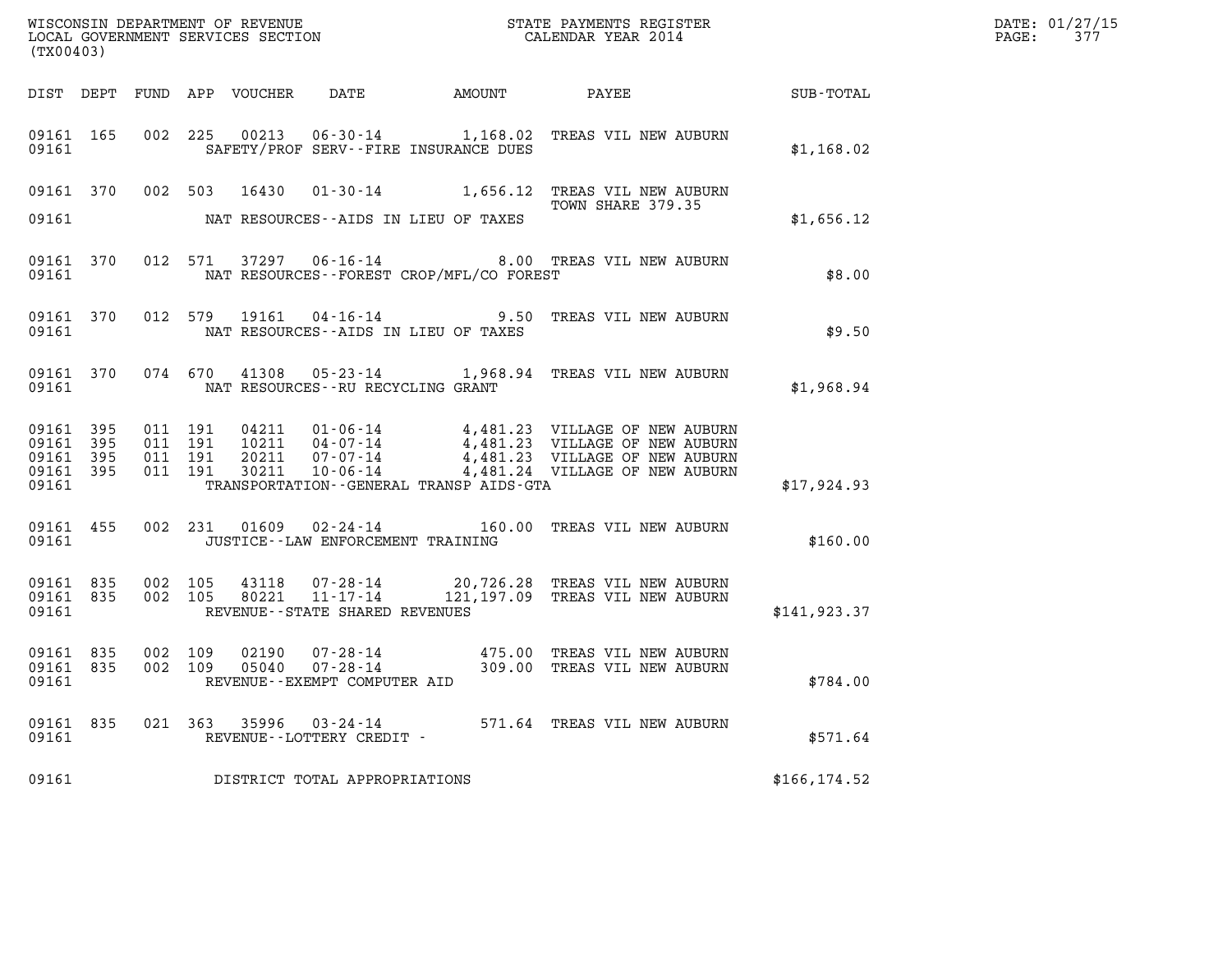| WISCONSIN DEPARTMENT OF REVENUE   | STATE PAYMENTS REGISTER | DATE: 01/27/15 |
|-----------------------------------|-------------------------|----------------|
| LOCAL GOVERNMENT SERVICES SECTION | CALENDAR YEAR 2014      | 378<br>PAGE:   |

| (TX00403)                                                                                         |                                                                                                                                                                                   |                                                                                                                  |                  |
|---------------------------------------------------------------------------------------------------|-----------------------------------------------------------------------------------------------------------------------------------------------------------------------------------|------------------------------------------------------------------------------------------------------------------|------------------|
| DEPT<br>FUND<br>DIST                                                                              | APP<br>VOUCHER<br>DATE                                                                                                                                                            | AMOUNT<br>PAYEE                                                                                                  | <b>SUB-TOTAL</b> |
| 002<br>09206<br>165<br>09206                                                                      | 225<br>00214<br>$06 - 30 - 14$<br>SAFETY/PROF SERV--FIRE INSURANCE DUES                                                                                                           | 10,080.92<br>TREAS CITY BLOOMER                                                                                  | \$10,080.92      |
| 09206<br>395<br>011<br>09206<br>395<br>011<br>09206<br>395<br>011<br>09206<br>011<br>395<br>09206 | 162<br>06009<br>$01 - 06 - 14$<br>162<br>12009<br>$04 - 07 - 14$<br>162<br>22009<br>$07 - 07 - 14$<br>162<br>32009<br>$10 - 06 - 14$<br>TRANSPORTATION -- CONNECTING HIGHWAY AIDS | 4,083.75 CITY OF BLOOMER<br>4,083.75 CITY OF BLOOMER<br>4,083.75 CITY OF BLOOMER<br>4,083.76 CITY OF BLOOMER     | \$16,335.01      |
| 395<br>011<br>09206<br>09206                                                                      | 185<br>08593<br>$04 - 07 - 14$<br>TRANSPORTATION - - HIGHWAY SAFETY - FEDERAL                                                                                                     | 3,998.00<br>TREAS CITY BLOOMER                                                                                   | \$3,998.00       |
| 395<br>011<br>09206<br>09206<br>395<br>011<br>09206<br>395<br>011<br>09206<br>395<br>011<br>09206 | 04212<br>191<br>$01 - 06 - 14$<br>$04 - 07 - 14$<br>191<br>10212<br>191<br>20212<br>$07 - 07 - 14$<br>191<br>30212<br>$10 - 06 - 14$<br>TRANSPORTATION--GENERAL TRANSP AIDS-GTA   | 45,567.55 CITY OF BLOOMER<br>45,567.55 CITY OF BLOOMER<br>45,567.55 CITY OF BLOOMER<br>45,567.56 CITY OF BLOOMER | \$182, 270.21    |
| 005<br>09206<br>435<br>09206                                                                      | 162<br>01HSD<br>$09 - 08 - 14$<br>HS--AMBULANCE FUNDING ASSISTANCE GRANTS                                                                                                         | 4,876.39 TREAS CITY BLOOMER                                                                                      | \$4,876.39       |
| 09206<br>435<br>005<br>09206                                                                      | 163<br>01LGS<br>$11 - 17 - 14$<br>HS--PREPAID MEDICAL TRANSPORT REIMBURSE                                                                                                         | 10,000.00 CITY OF BLOOMER                                                                                        | \$10,000.00      |
| 09206<br>455<br>002<br>09206                                                                      | 231<br>01117<br>$02 - 11 - 14$<br>JUSTICE - - LAW ENFORCEMENT TRAINING                                                                                                            | TREAS CITY BLOOMER<br>480.00                                                                                     | \$480.00         |
| 09206<br>835<br>002<br>09206<br>835<br>002<br>09206                                               | 105<br>43119<br>$07 - 28 - 14$<br>$11 - 17 - 14$<br>105<br>80222<br>REVENUE - - STATE SHARED REVENUES                                                                             | 110,739.60<br>TREAS CITY BLOOMER<br>617,523.61<br>TREAS CITY BLOOMER                                             | \$728, 263.21    |
| 002<br>09206<br>835<br>835<br>002<br>09206<br>09206                                               | 109<br>02191<br>$07 - 28 - 14$<br>$07 - 28 - 14$<br>109<br>05041<br>REVENUE--EXEMPT COMPUTER AID                                                                                  | 3,524.00<br>TREAS CITY BLOOMER<br>4,433.00<br>TREAS CITY BLOOMER                                                 | \$7,957.00       |
| 09206                                                                                             | DISTRICT TOTAL APPROPRIATIONS                                                                                                                                                     |                                                                                                                  | \$964,260.74     |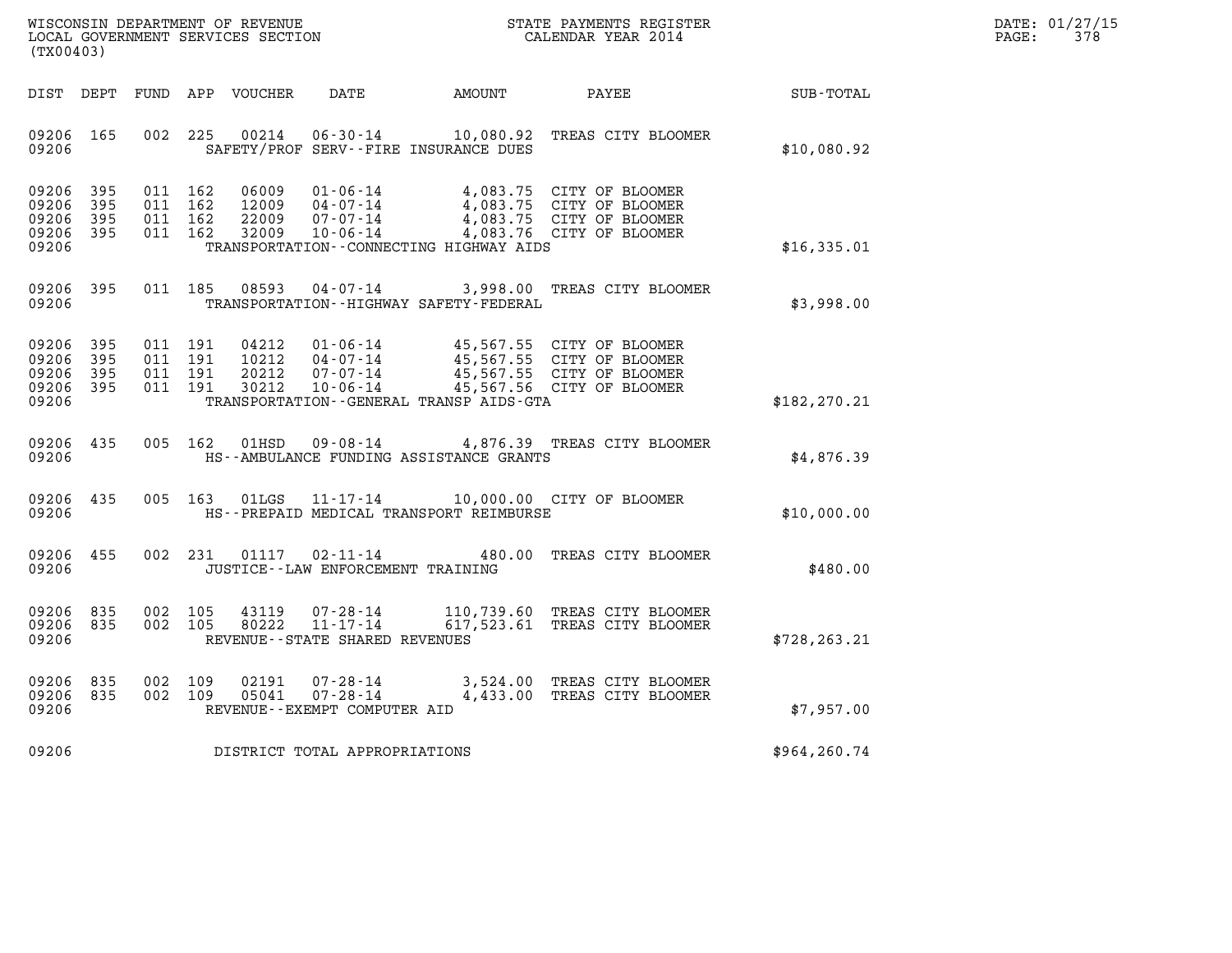| DATE: | 01/27/15 |
|-------|----------|
| PAGE: | 379      |

| (TX00403)                                                 |              | %WISCONSIN DEPARTMENT OF REVENUE $$\tt STATE$ PAYMENTS REGISTER LOCAL GOVERNMENT SERVICES SECTION $$\tt CALEINDAR$ YEAR 2014 | DATE: 01/27/15<br>PAGE:<br>379   |                                                                                                           |        |                                                                                                                                                                                           |              |  |
|-----------------------------------------------------------|--------------|------------------------------------------------------------------------------------------------------------------------------|----------------------------------|-----------------------------------------------------------------------------------------------------------|--------|-------------------------------------------------------------------------------------------------------------------------------------------------------------------------------------------|--------------|--|
|                                                           |              |                                                                                                                              | DIST DEPT FUND APP VOUCHER       | DATE                                                                                                      | AMOUNT | PAYEE                                                                                                                                                                                     | SUB-TOTAL    |  |
| 09211                                                     | 09211 115    |                                                                                                                              |                                  | <b>AGRICULTURE--CLEAN SWEEP GRANTS</b>                                                                    |        | 074 778 02475 02-11-14 6,500.00 TREAS CITY CHIPPEWA FALLS                                                                                                                                 | \$6,500.00   |  |
| 09211 165<br>09211                                        |              |                                                                                                                              | 002 225                          | SAFETY/PROF SERV--FIRE INSURANCE DUES                                                                     |        | 00215  06-30-14  34,591.40  TREAS CITY CHIPPEWA FALLS                                                                                                                                     | \$34,591.40  |  |
|                                                           | 09211 370    |                                                                                                                              | 002 503<br>16944                 |                                                                                                           |        | 02-14-14 6,157.66 TREAS CITY CHIPPEWA FALLS<br><b>TOWN SHARE 2255.71</b>                                                                                                                  |              |  |
| 09211                                                     |              |                                                                                                                              |                                  | NAT RESOURCES--AIDS IN LIEU OF TAXES                                                                      |        |                                                                                                                                                                                           | \$6,157.66   |  |
| 09211 370<br>09211                                        |              |                                                                                                                              |                                  | NAT RESOURCES--AIDS IN LIEU OF TAXES                                                                      |        | 012 579 19162 04-16-14 13.80 TREAS CITY CHIPP FALLS                                                                                                                                       | \$13.80      |  |
| 09211 370<br>09211                                        |              | 095 512                                                                                                                      |                                  | NAT RESOURCES -- STEWARDSHIP 2000                                                                         |        | 00929  10-20-14  84,250.00  TREAS CITY CHIPPEWA FALLS                                                                                                                                     | \$84,250.00  |  |
| 09211 395<br>09211 395<br>09211 395<br>09211 395<br>09211 |              | 011 162<br>011 162<br>011 162<br>011 162                                                                                     | 32010                            | $10 - 06 - 14$<br>TRANSPORTATION--CONNECTING HIGHWAY AIDS                                                 |        | 06010 01-06-14 13,548.90 CITY OF CHIPPEWA FALLS<br>12010 04-07-14 13,548.90 CITY OF CHIPPEWA FALLS<br>22010 07-07-14 13,548.90 CITY OF CHIPPEWA FALLS<br>13,548.93 CITY OF CHIPPEWA FALLS | \$54,195.63  |  |
| 09211 395<br>09211<br>09211 395<br>09211 395<br>09211     | 395          | 011 176<br>011 176<br>011 176<br>011 176                                                                                     | 16003<br>24003<br>26003<br>42003 | TRANSPORTATION--BICYCLE & PEDESTRIAN AID                                                                  |        | 06-04-14 28,773.00 CITY OF CHIPPEWA FALLS<br>07-07-14 28,772.00 CITY OF CHIPPEWA FALLS<br>09-30-14 28,773.00 CITY OF CHIPPEWA FALLS<br>12-30-14 17,264.00 CITY OF CHIPPEWA FALLS          | \$103,582.00 |  |
| 09211 395<br>09211<br>09211<br>09211 395<br>09211         | 395<br>- 395 | 011 191<br>011 191<br>011 191<br>011 191                                                                                     | 04213<br>10213<br>20213<br>30213 | 01 - 06 - 14<br>04 - 07 - 14<br>07 - 07 - 14<br>$10 - 06 - 14$<br>TRANSPORTATION--GENERAL TRANSP AIDS-GTA |        | 143,980.08 CITY OF CHIPPEWA FALLS<br>143,980.08 CITY OF CHIPPEWA FALLS<br>143,980.08 CITY OF CHIPPEWA FALLS<br>143,980.10 CITY OF CHIPPEWA FALLS                                          | \$575,920.34 |  |
| 09211 395<br>09211                                        |              |                                                                                                                              |                                  | TRANSPORTATION - - LRIP/TRIP/MSIP GRANTS                                                                  |        | 011 278 21858 08-18-14 63,930.11 TREAS CITY CHIPPEWA FALLS                                                                                                                                | \$63,930.11  |  |
| 09211                                                     |              |                                                                                                                              |                                  | HS--AMBULANCE FUNDING ASSISTANCE GRANTS                                                                   |        | 09211 435 005 162 01HSD 09-08-14 4,173.66 TREAS CITY CHIPP FALLS                                                                                                                          | \$4,173.66   |  |
| 09211                                                     |              |                                                                                                                              |                                  | HS--PREPAID MEDICAL TRANSPORT REIMBURSE                                                                   |        | 09211 435 005 163 01LGS 11-17-14 46,600.00 CHIPPEWA FALLS FIRE                                                                                                                            | \$46,600.00  |  |
|                                                           |              |                                                                                                                              |                                  |                                                                                                           |        | 09211 455 002 231 01295 02-18-14 2,880.00 TREAS CITY CHIPPEWA FALLS                                                                                                                       |              |  |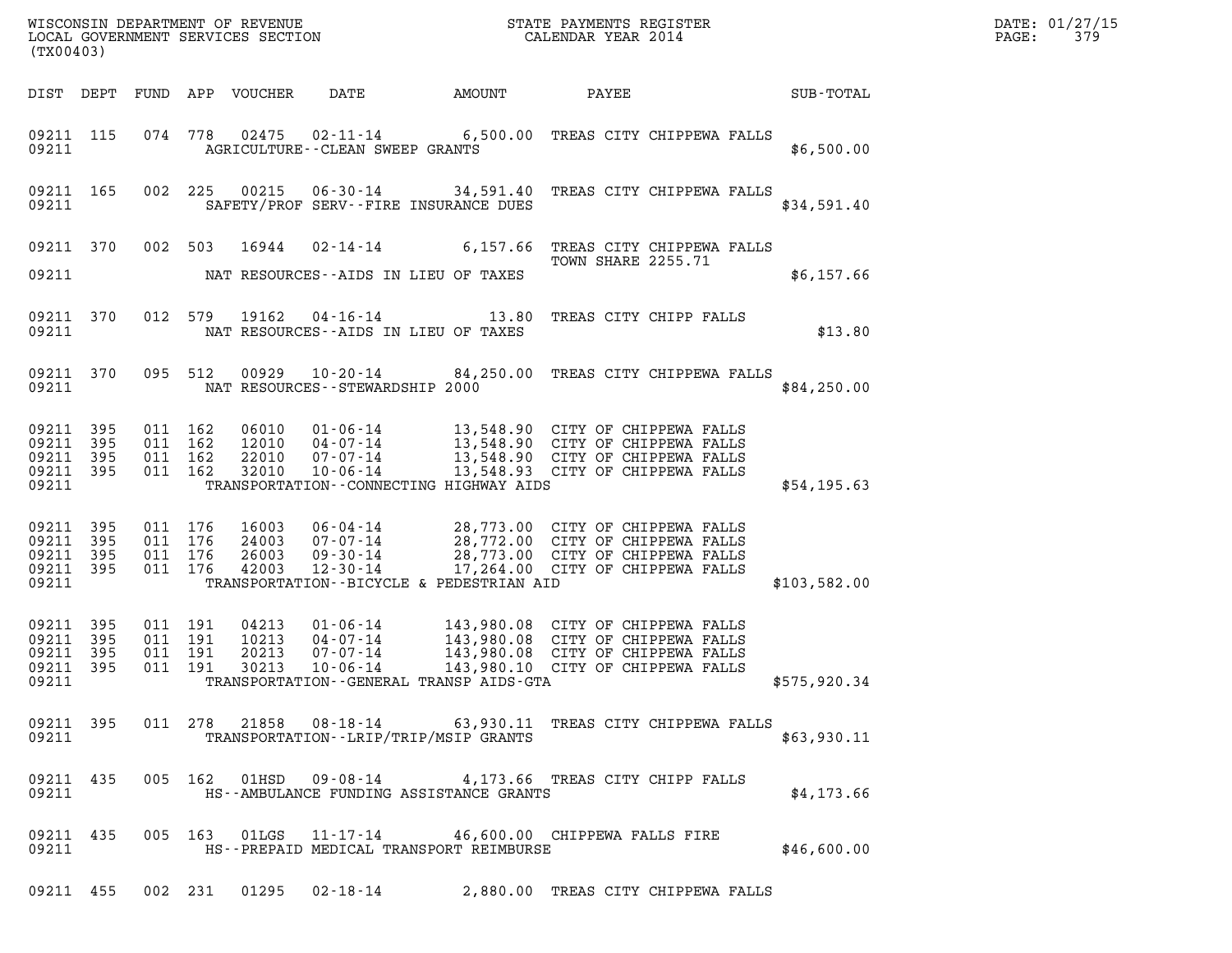| WISCONSIN DEPARTMENT OF REVENUE<br>LOCAL GOVERNMENT SERVICES SECTION<br>(TX00403) |                                     |            |            |                |                                                                                                      |                                                                              | STATE PAYMENTS REGISTER<br>CALENDAR YEAR 2014 |                  | DATE: 01/27/15<br>PAGE:<br>380 |
|-----------------------------------------------------------------------------------|-------------------------------------|------------|------------|----------------|------------------------------------------------------------------------------------------------------|------------------------------------------------------------------------------|-----------------------------------------------|------------------|--------------------------------|
| DIST                                                                              | DEPT                                | FUND       | APP        | VOUCHER        | DATE                                                                                                 | AMOUNT                                                                       | PAYEE                                         | <b>SUB-TOTAL</b> |                                |
| 09211                                                                             | JUSTICE -- LAW ENFORCEMENT TRAINING |            |            |                |                                                                                                      |                                                                              |                                               | \$2,880.00       |                                |
| 09211<br>09211<br>09211                                                           | 835<br>835                          | 002<br>002 | 105<br>105 | 43120<br>80223 | 07-28-14 687,579.76 TREAS CITY CHIPPEWA FALLS<br>$11 - 17 - 14$<br>REVENUE - - STATE SHARED REVENUES | 2,648,903.83 TREAS CITY CHIPPEWA FALLS                                       |                                               | \$3,336,483.59   |                                |
| 09211<br>09211<br>09211                                                           | 835<br>835                          | 002<br>002 | 109<br>109 | 02192<br>05042 | 07-28-14<br>07-28-14<br>REVENUE--EXEMPT COMPUTER AID                                                 | 182,141.00 TREAS CITY CHIPPEWA FALLS<br>196,218.00 TREAS CITY CHIPPEWA FALLS |                                               | \$378,359.00     |                                |
| 09211<br>09211                                                                    | 835                                 | 002        | 501        | 00001          | DOA-PAYMENT FOR MUNICIPAL SERVICES AID                                                               | 02-03-14 174,898.09 TREAS CITY CHIPPEWA FALLS                                |                                               | \$174,898.09     |                                |
| 09211<br>09211                                                                    | 835                                 | 021        | 363        | 35997          | $03 - 24 - 14$<br>REVENUE--LOTTERY CREDIT -                                                          |                                                                              | 6,082.08 TREAS CITY CHIPPEWA FALLS            | \$6,082.08       |                                |
| 09211<br>DISTRICT TOTAL APPROPRIATIONS                                            |                                     |            |            |                |                                                                                                      |                                                                              |                                               | \$4,878,617.36   |                                |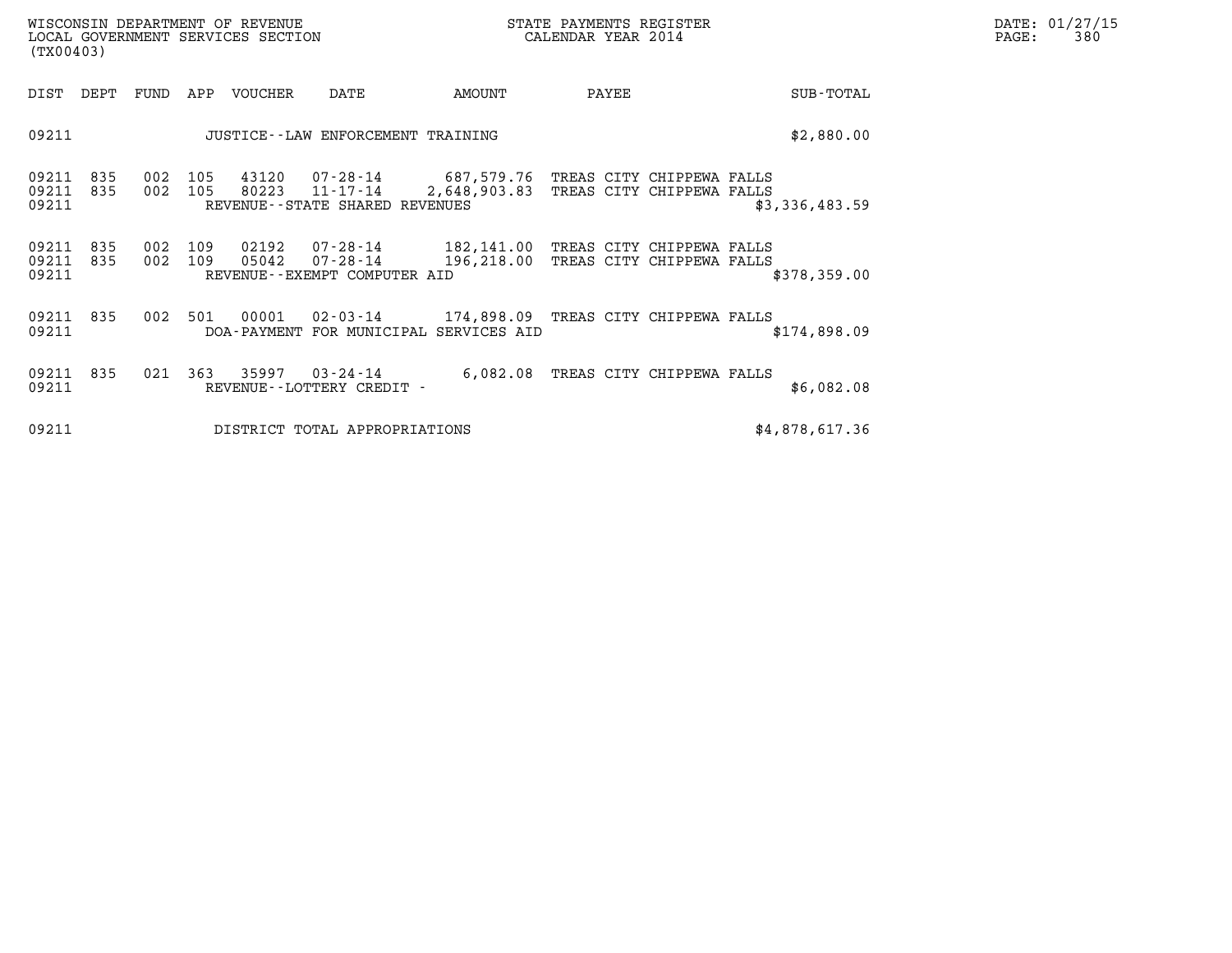| DATE: | 01/27/15 |
|-------|----------|
| PAGE: | 381      |

| (TX00403)                                             |           |                                          |         |                                 |                                                              |                                            |                                                                                                                                                                                 |              | DATE: 01/27/15<br>PAGE:<br>381 |
|-------------------------------------------------------|-----------|------------------------------------------|---------|---------------------------------|--------------------------------------------------------------|--------------------------------------------|---------------------------------------------------------------------------------------------------------------------------------------------------------------------------------|--------------|--------------------------------|
|                                                       |           |                                          |         | DIST DEPT FUND APP VOUCHER DATE |                                                              | AMOUNT                                     | <b>PAYEE</b> FOR THE PAYEE                                                                                                                                                      | SUB-TOTAL    |                                |
| 09213 165<br>09213                                    |           |                                          |         |                                 |                                                              | SAFETY/PROF SERV--FIRE INSURANCE DUES      | 002 225 00216 06-30-14 2,677.46 TREAS CITY CORNELL                                                                                                                              | \$2,677.46   |                                |
| 09213                                                 |           |                                          |         | 09213 370 002 503 16431         |                                                              | NAT RESOURCES--AIDS IN LIEU OF TAXES       | 01-30-14 66.71 TREAS CITY CORNELL<br>TOWN SHARE 18.80                                                                                                                           | \$66.71      |                                |
| 09213<br>09213 370<br>09213 370<br>09213              | 370       | 012 579<br>012 579<br>012 579            |         | 19163<br>19163<br>19163         |                                                              | NAT RESOURCES--AIDS IN LIEU OF TAXES       | 04-16-14 2.55 TREAS CITY CORNELL<br>04-16-14 34.58 TREAS CITY CORNELL<br>04-16-14 122.76 TREAS CITY CORNELL                                                                     | \$159.89     |                                |
| 09213                                                 | 09213 370 |                                          | 074 670 | 41309                           | NAT RESOURCES - - RU RECYCLING GRANT                         |                                            | 05-23-14 10,232.08 TREAS CITY CORNELL                                                                                                                                           | \$10, 232.08 |                                |
| 09213 395<br>09213 395<br>09213<br>09213 395<br>09213 | 395       | 011 191<br>011 191<br>011 191<br>011 191 |         | 30214                           |                                                              | TRANSPORTATION - - GENERAL TRANSP AIDS-GTA | 04214  01-06-14  22,103.41  CITY OF CORNELL<br>10214  04-07-14  22,103.41  CITY OF CORNELL<br>20214  07-07-14  22,103.41  CITY OF CORNELL<br>10-06-14 22,103.41 CITY OF CORNELL | \$88,413.64  |                                |
| 09213                                                 | 09213 455 |                                          |         |                                 | JUSTICE - - LAW ENFORCEMENT TRAINING                         |                                            | 002 231 01311 02-18-14 320.00 TREAS CITY CORNELL                                                                                                                                | \$320.00     |                                |
| 09213 835<br>09213 835<br>09213                       |           | 002 105<br>002 105                       |         | 80224                           | 43121 07-28-14<br>11-17-14<br>REVENUE--STATE SHARED REVENUES |                                            | 93,244.97 TREAS CITY CORNELL<br>490,589.85 TREAS CITY CORNELL                                                                                                                   | \$583,834.82 |                                |
| 09213<br>09213 835<br>09213                           | 835       | 002 109<br>002 109                       |         | 02193<br>05043                  | REVENUE--EXEMPT COMPUTER AID                                 |                                            | 07-28-14 2,075.00 TREAS CITY CORNELL<br>07-28-14 2.00 TREAS CITY CORNELL                                                                                                        | \$2,077.00   |                                |
| 09213 835<br>09213                                    |           |                                          |         | 002 501 00001                   |                                                              | DOA-PAYMENT FOR MUNICIPAL SERVICES AID     | 02-03-14 1,172.93 TREAS CITY CORNELL                                                                                                                                            | \$1,172.93   |                                |
| 09213 835<br>09213                                    |           |                                          |         | 021 363 35998                   | 03-24-14<br>REVENUE--LOTTERY CREDIT -                        |                                            | 709.08 TREAS CITY CORNELL                                                                                                                                                       | \$709.08     |                                |
| 09213<br>DISTRICT TOTAL APPROPRIATIONS                |           |                                          |         |                                 |                                                              |                                            | \$689,663.61                                                                                                                                                                    |              |                                |